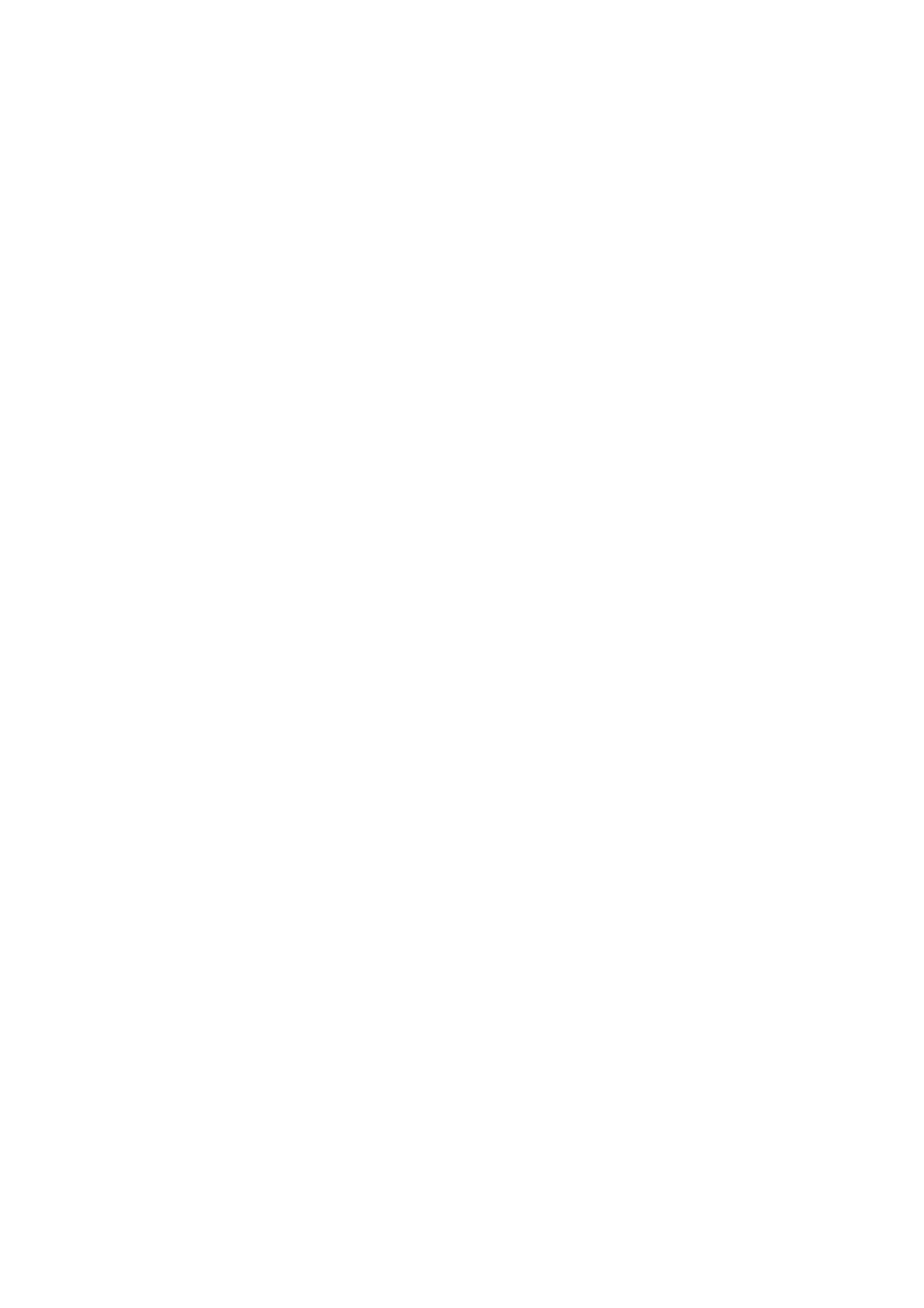# Red Hat Process Automation Manager 7.7 Deploying a Red Hat Process Automation Manager trial environment on Red Hat OpenShift Container Platform

Red Hat Customer Content Services brms-docs@redhat.com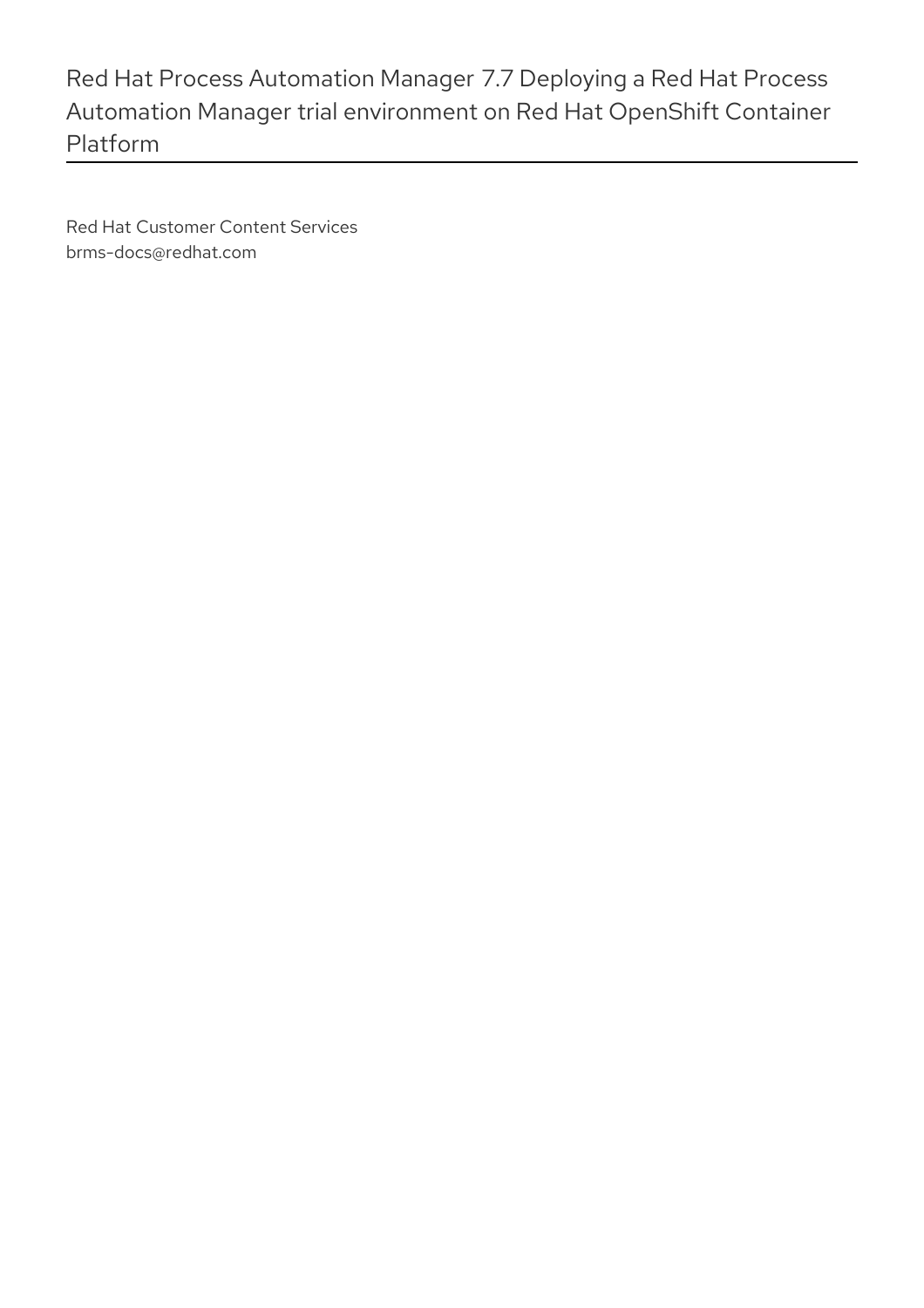### Legal Notice

Copyright © 2021 Red Hat, Inc.

The text of and illustrations in this document are licensed by Red Hat under a Creative Commons Attribution–Share Alike 3.0 Unported license ("CC-BY-SA"). An explanation of CC-BY-SA is available at

http://creativecommons.org/licenses/by-sa/3.0/

. In accordance with CC-BY-SA, if you distribute this document or an adaptation of it, you must provide the URL for the original version.

Red Hat, as the licensor of this document, waives the right to enforce, and agrees not to assert, Section 4d of CC-BY-SA to the fullest extent permitted by applicable law.

Red Hat, Red Hat Enterprise Linux, the Shadowman logo, the Red Hat logo, JBoss, OpenShift, Fedora, the Infinity logo, and RHCE are trademarks of Red Hat, Inc., registered in the United States and other countries.

Linux ® is the registered trademark of Linus Torvalds in the United States and other countries.

Java ® is a registered trademark of Oracle and/or its affiliates.

XFS ® is a trademark of Silicon Graphics International Corp. or its subsidiaries in the United States and/or other countries.

MySQL<sup>®</sup> is a registered trademark of MySQL AB in the United States, the European Union and other countries.

Node.js ® is an official trademark of Joyent. Red Hat is not formally related to or endorsed by the official Joyent Node.js open source or commercial project.

The OpenStack ® Word Mark and OpenStack logo are either registered trademarks/service marks or trademarks/service marks of the OpenStack Foundation, in the United States and other countries and are used with the OpenStack Foundation's permission. We are not affiliated with, endorsed or sponsored by the OpenStack Foundation, or the OpenStack community.

All other trademarks are the property of their respective owners.

### Abstract

This document describes how to deploy a Red Hat Process Automation Manager 7.7 trial environment on Red Hat OpenShift Container Platform.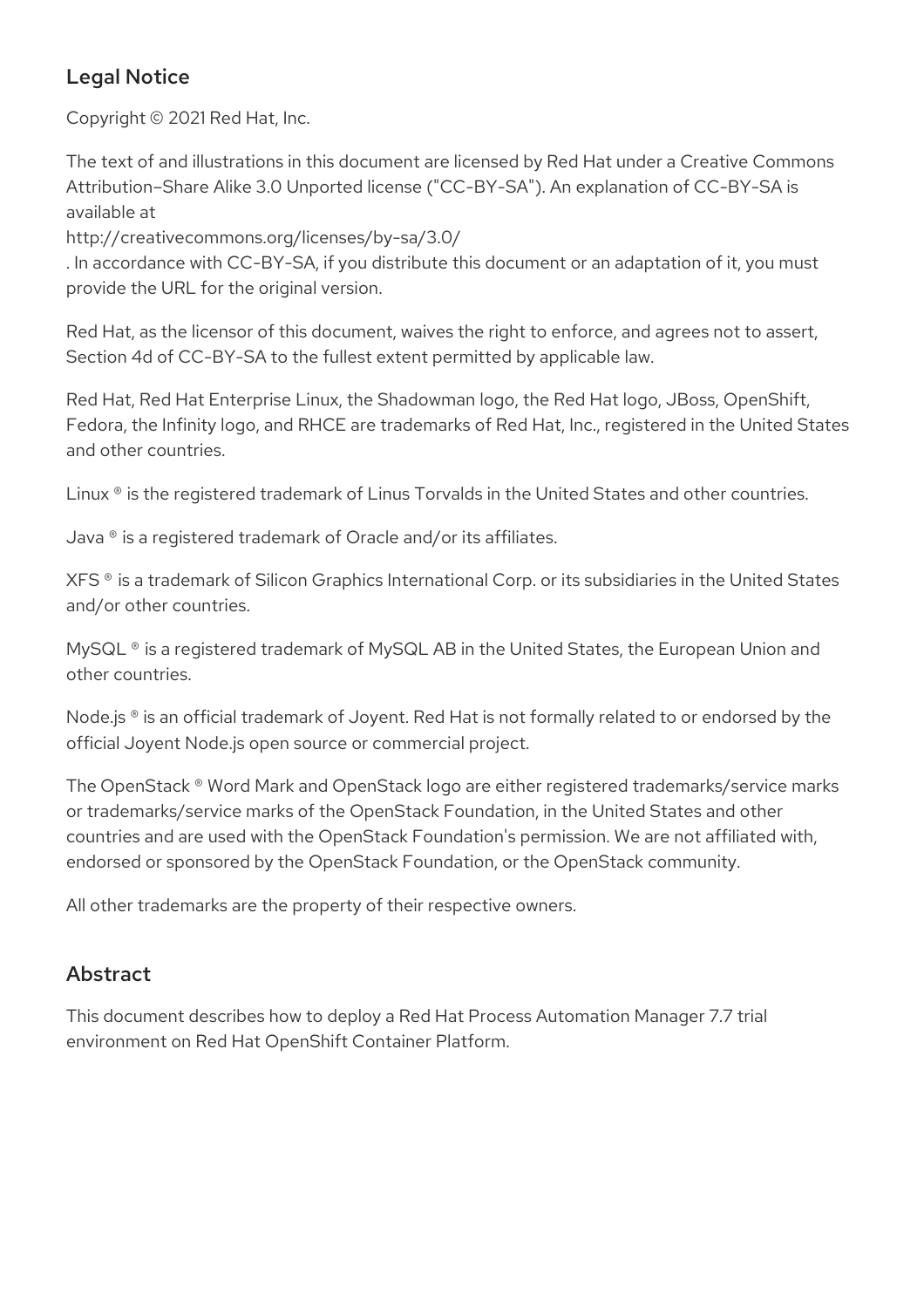# **Table of Contents**

| <b>PREFACE</b>                                                                  |               |
|---------------------------------------------------------------------------------|---------------|
| CHAPTER 1. OVERVIEW OF RED HAT PROCESS AUTOMATION MANAGER ON RED HAT OPENSHIFT  |               |
| CHAPTER 2. ENSURING THE AVAILABILITY OF IMAGE STREAMS AND THE IMAGE REGISTRY  6 |               |
|                                                                                 |               |
| 4.1. RHPAM77-TRIAL-EPHEMERAL.YAML TEMPLATE                                      | 9             |
| 4.1.1. Parameters                                                               | $\mathcal{G}$ |
| 4.1.2. Objects                                                                  | 22            |
| 4.1.2.1. Services                                                               | 22            |
| 4.1.2.2. Routes                                                                 | 22            |
| 4.1.2.3. Deployment Configurations                                              | 22            |
| 4.1.2.3.1. Triggers                                                             | 22            |
| 4.1.2.3.2. Replicas                                                             | 23            |
| 4.1.2.3.3. Pod Template                                                         | 23            |
| 4.1.2.3.3.1. Service Accounts                                                   | 23            |
| 4.1.2.3.3.2. Image                                                              | 23            |
| 4.1.2.3.3.3. Readiness Probe                                                    | 23            |
| 4.1.2.3.3.4. Liveness Probe                                                     | 24            |
| 4.1.2.3.3.5. Exposed Ports                                                      | 24            |
| 4.1.2.3.3.6. Image Environment Variables                                        | 24            |
| 4.1.2.4. External Dependencies                                                  | 40            |
| 4.1.2.4.1. Secrets                                                              | 40            |
| 4.2. OPENSHIFT USAGE QUICK REFERENCE                                            | 40            |
| APPENDIX A. VERSIONING INFORMATION                                              | 42            |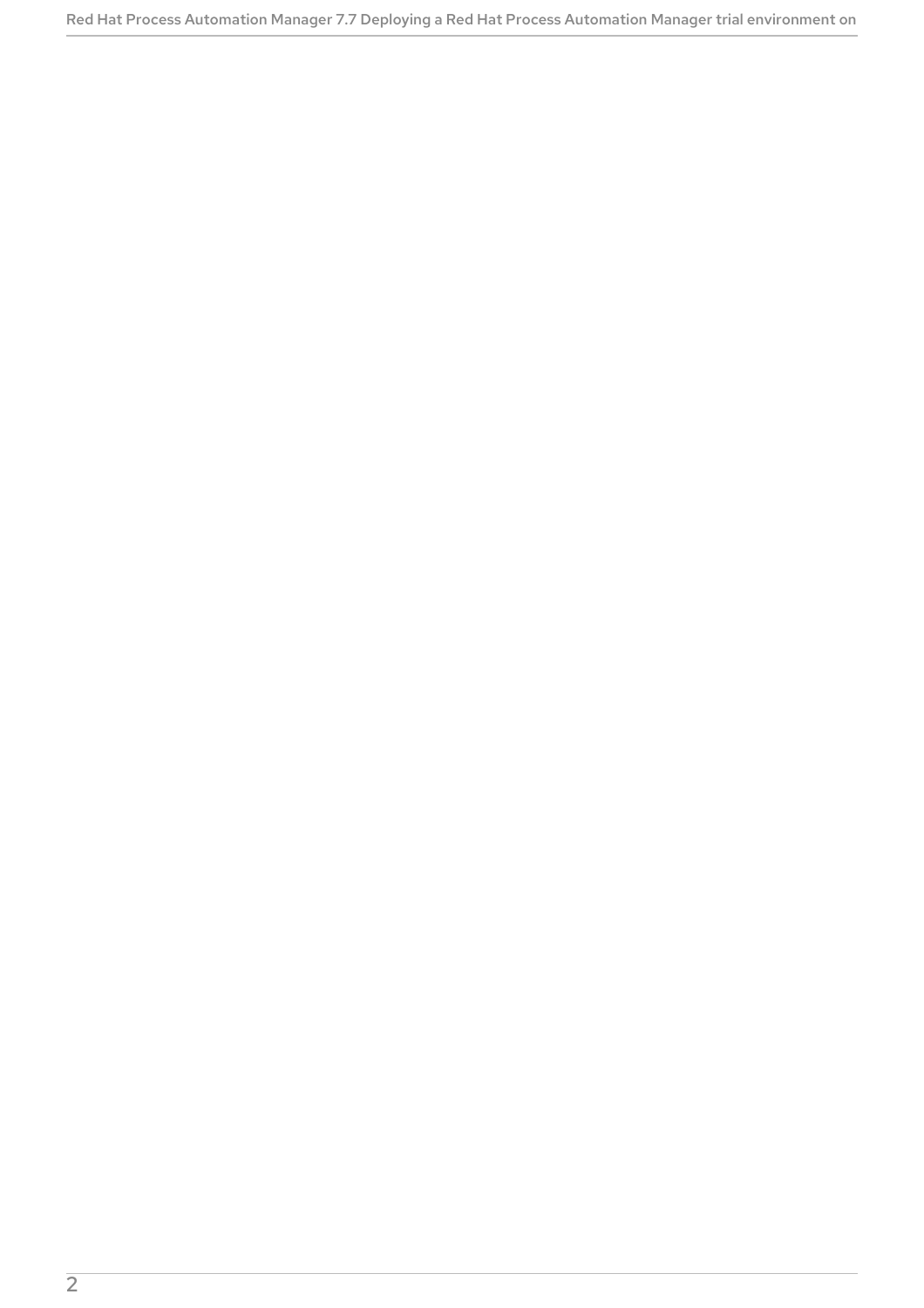# PREFACE

<span id="page-6-0"></span>As a system engineer, you can deploy a Red Hat Process Automation Manager trial environment on Red Hat OpenShift Container Platform to evaluate or demonstrate development and use of rules and other business assets.

#### Prerequisites

- Red Hat OpenShift Container Platform version 3.11 is deployed.
- At least three gigabytes of memory are available in the OpenShift cluster/namespace.
- The OpenShift project for the deployment is created.
- You are logged in to the project using the **oc** command. For more information about the **oc** command-line tool, see the OpenShift CLI [Reference](https://access.redhat.com/documentation/en-us/openshift_container_platform/3.11/html-single/cli_reference/). If you want to use the OpenShift Web console to deploy templates, you must also be logged on using the Web console.



### **NOTE**

Since Red Hat Process Automation Manager version 7.5, support for Red Hat OpenShift Container Platform 3.x is deprecated, including using templates to install Red Hat Process Automation Manager. This functionality will be removed in a future release.

### **NOTE**

Do not use Red Hat Process Automation Manager templates with Red Hat OpenShift Container Platform 4.x. To deploy Red Hat Process Automation Manager on Red Hat OpenShift Container Platform 4.x, see the instructions in *Deploying a Red Hat Process Automation Manager [environment](https://access.redhat.com/documentation/en-us/red_hat_process_automation_manager/7.7/html-single/deploying_a_red_hat_process_automation_manager_environment_on_red_hat_openshift_container_platform_using_operators) on Red Hat OpenShift Container Platform using Operators*.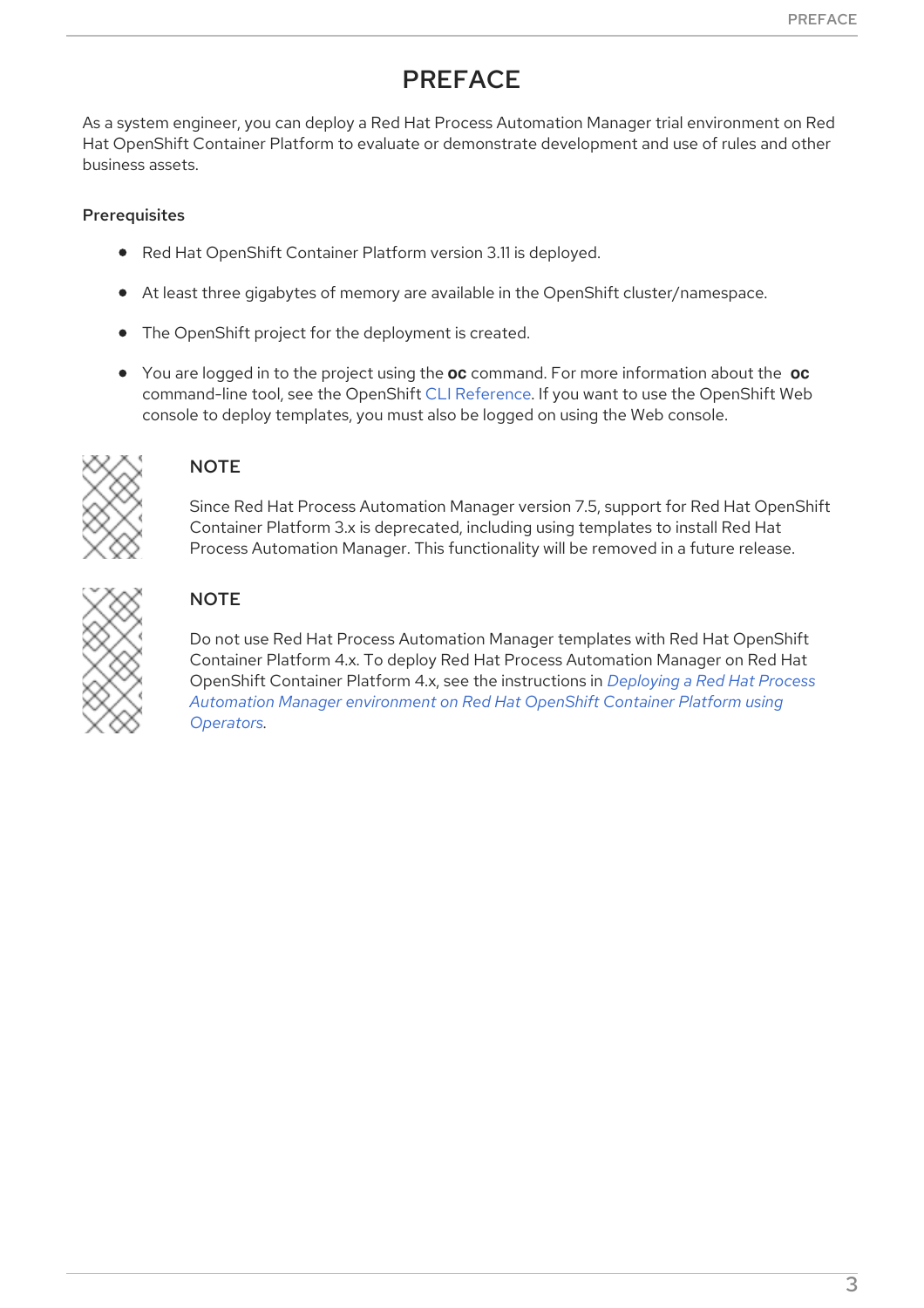# <span id="page-7-0"></span>CHAPTER 1. OVERVIEW OF RED HAT PROCESS AUTOMATION MANAGER ON RED HAT OPENSHIFT CONTAINER PLATFORM

You can deploy Red Hat Process Automation Manager into a Red Hat OpenShift Container Platform environment.

In this solution, components of Red Hat Process Automation Manager are deployed as separate OpenShift pods. You can scale each of the pods up and down individually to provide as few or as many containers as required for a particular component. You can use standard OpenShift methods to manage the pods and balance the load.

The following key components of Red Hat Process Automation Manager are available on OpenShift:

KIE Server, also known as *Execution Server*, is the infrastructure element that runs decision services, process applications, and other deployable assets (collectively referred to as *services*) . All logic of the services runs on execution servers.

A database server is normally required for KIE Server. You can provide a database server in another OpenShift pod or configure an execution server on OpenShift to use any other database server. Alternatively, KIE Server can use an H2 database; in this case, you cannot scale the pod.

In some templates, you can scale up a KIE Server pod to provide as many copies as required, running on the same host or different hosts. As you scale a pod up or down, all of its copies use the same database server and run the same services. OpenShift provides load balancing and a request can be handled by any of the pods.

You can deploy a separate KIE Server pod to run a different group of services. That pod can also be scaled up or down. You can have as many separate replicated KIE Server pods as required.

Business Central is a web-based interactive environment used for authoring services. It also provides a management and monitoring console. You can use Business Central to develop services and deploy them to KIE Servers. You can also use Business Central to monitor the execution of processes.

Business Central is a centralized application. However, you can configure it for high availability, where multiple pods run and share the same data.

Business Central includes a Git repository that holds the source for the services that you develop on it. It also includes a built-in Maven repository. Depending on configuration, Business Central can place the compiled services (KJAR files) into the built-in Maven repository or (if configured) into an external Maven repository.

- Business Central Monitoring is a web-based management and monitoring console. It can manage the deployment of services to KIE Servers and provide monitoring information, but does not include authoring capabilities. You can use this component to manage staging and production environments.
- Smart Router is an optional layer between KIE Servers and other components that interact with them. When your environment includes many services running on different KIE Servers, Smart Router provides a single endpoint to all client applications. A client application can make a REST API call that requires any service. Smart Router automatically calls the KIE Server that can process a particular request.

You can arrange these and other components into various environment configurations within OpenShift.

The following environment types are typical: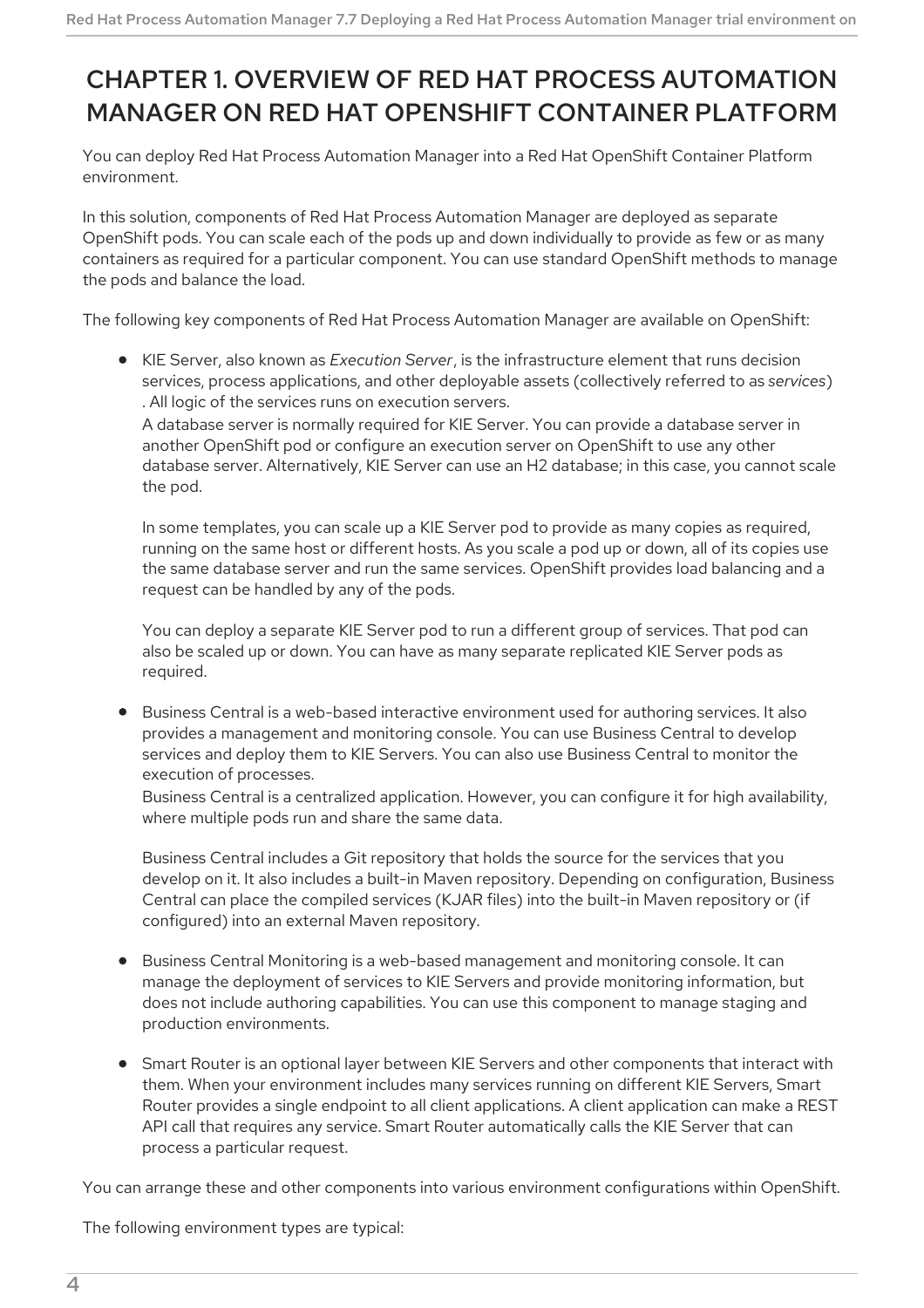- *Authoring*: An environment for creating and modifying services using Business Central. It consists of pods that provide Business Central for the authoring work and a KIE Server for test execution of the services. For instructions about deploying this [environment,](https://access.redhat.com/documentation/en-us/red_hat_process_automation_manager/7.7/html-single/deploying_a_red_hat_process_automation_manager_authoring_environment_on_red_hat_openshift_container_platform) see *Deploying a Red Hat Process Automation Manager authoring environment on Red Hat OpenShift Container Platform*.
- *Managed deployment*: An environment for running existing services for staging and production purposes. This environment includes several groups of KIE Server pods; you can deploy and undeploy services on every such group and also scale the group up or down as necessary. Use Business Central Monitoring to deploy, run, and stop the services and to monitor their execution. You can deploy two types of managed environment. In a *freeform* server environment, you initially deploy Business Central Monitoring and one KIE Server. You can additionally deploy any number of KIE Servers. Business Central Monitoring can connects to all servers in the same namespace. For instructions about deploying this [environment,](https://access.redhat.com/documentation/en-us/red_hat_process_automation_manager/7.7/html-single/deploying_a_red_hat_process_automation_manager_freeform_managed_server_environment_on_red_hat_openshift_container_platform) see *Deploying a Red Hat Process Automation Manager freeform managed server environment on Red Hat OpenShift Container Platform*.

Alternatively, you can deploy a *fixed* managed server environment. A single deployment includes Business Central Monitoring, Smart Router, and a preset number of KIE Servers (by default, two servers, but you can modify the template to change the number). You cannot easily add or remove servers at a later time. For instructions about deploying this [environment,](https://access.redhat.com/documentation/en-us/red_hat_process_automation_manager/7.7/html-single/deploying_a_red_hat_process_automation_manager_fixed_managed_server_environment_on_red_hat_openshift_container_platform) see *Deploying a Red Hat Process Automation Manager fixed managed server environment on Red Hat OpenShift Container Platform*.

*Deployment with immutable servers* : An alternate environment for running existing services for staging and production purposes. In this environment, when you deploy a KIE Server pod, it builds an image that loads and starts a service or group of services. You cannot stop any service on the pod or add any new service to the pod. If you want to use another version of a service or modify the configuration in any other way, you deploy a new server image and displace the old one. In this system, the KIE Server runs like any other pod on the OpenShift environment; you can use any container-based integration workflows and do not need to use any other tools to manage the pods. Optionally, you can use Business Central Monitoring to monitor the performance of the environment and to stop and restart some of the service instances, but not to deploy additional services to any KIE Server or undeploy any existing ones (you cannot add or remove containers). For instructions about deploying this [environment,](https://access.redhat.com/documentation/en-us/red_hat_process_automation_manager/7.7/html-single/deploying_a_red_hat_process_automation_manager_immutable_server_environment_on_red_hat_openshift_container_platform) see *Deploying a Red Hat Process Automation Manager immutable server environment on Red Hat OpenShift Container Platform*.

You can also deploy a *trial* or evaluation environment. This environment includes Business Central and a KIE Server. You can set it up quickly and use it to evaluate or demonstrate developing and running assets. However, the environment does not use any persistent storage, and any work you do in the environment is not saved. For instructions about deploying this [environment,](https://access.redhat.com/documentation/en-us/red_hat_process_automation_manager/7.7/html-single/deploying_a_red_hat_process_automation_manager_trial_environment_on_red_hat_openshift_container_platform) see *Deploying a Red Hat Process Automation Manager trial environment on Red Hat OpenShift Container Platform*.

To deploy a Red Hat Process Automation Manager environment on OpenShift, you can use the templates that are provided with Red Hat Process Automation Manager. You can modify the templates to ensure that the configuration suits your environment.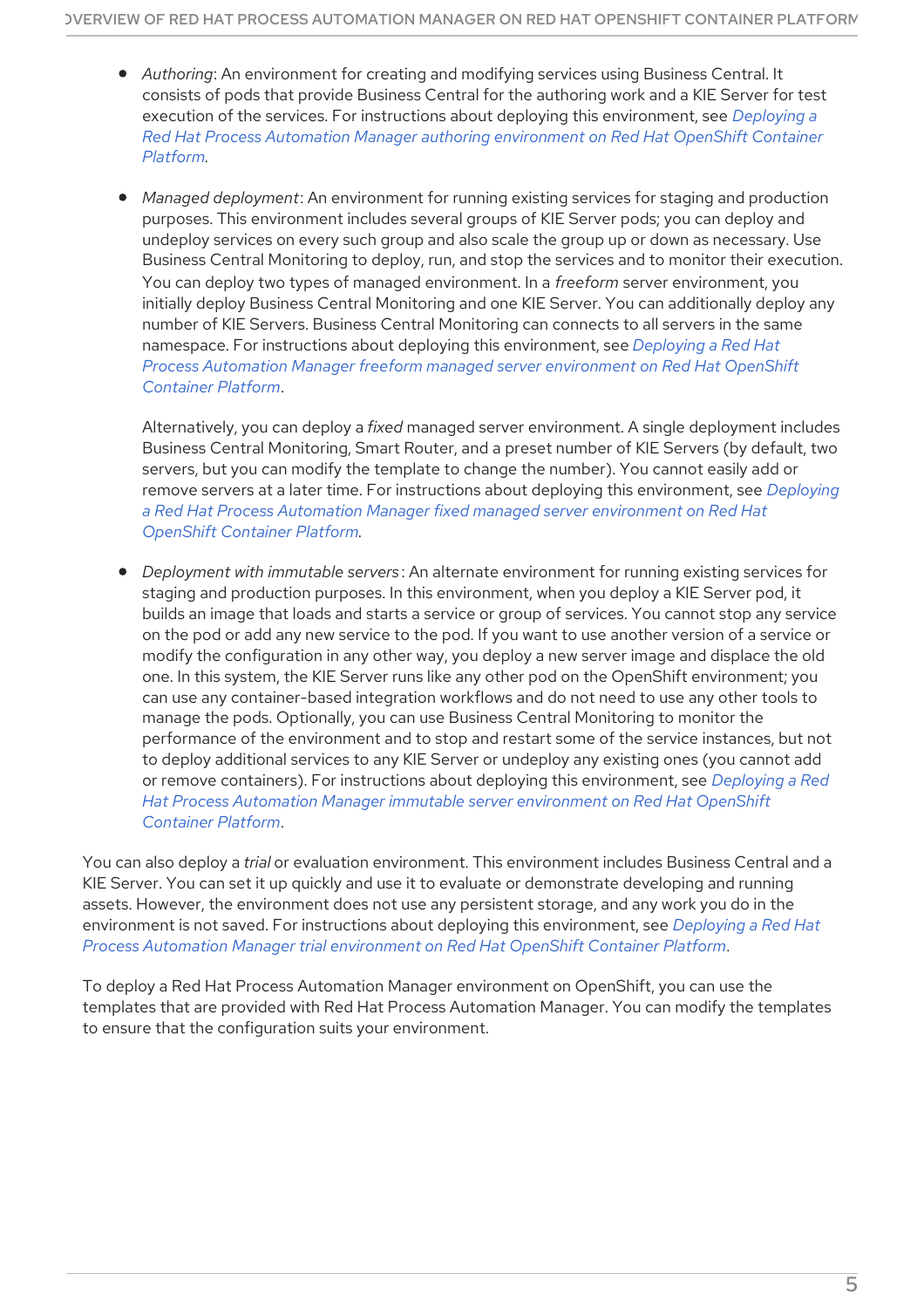# <span id="page-9-1"></span><span id="page-9-0"></span>CHAPTER 2. ENSURING THE AVAILABILITY OF IMAGE STREAMS AND THE IMAGE REGISTRY

To deploy Red Hat Process Automation Manager components on Red Hat OpenShift Container Platform, you must ensure that OpenShift can download the correct images from the Red Hat registry. To download the images, OpenShift requires *image streams*, which contain the information about the location of images. OpenShift also must be configured to authenticate with the Red Hat registry using your service account user name and password.

Some versions of the OpenShift environment include the required image streams. You must check if they are available. If image streams are available in OpenShift by default, you can use them if the OpenShift infrastructure is configured for registry authentication server. The administrator must complete the registry authentication configuration when installing the OpenShift environment.

Otherwise, you can configure registry authentication in your own project and install the image streams in that project.

#### Procedure

- 1. Determine whether Red Hat OpenShift Container Platform is configured with the user name and password for Red Hat registry access. For details about the required configuration, see [Configuring](https://access.redhat.com/documentation/en-us/openshift_container_platform/3.11/html/installing_clusters/install-config-configuring-inventory-file#advanced-install-configuring-registry-location) a Registry Location. If you are using an OpenShift Online subscription, it is configured for Red Hat registry access.
- 2. If Red Hat OpenShift Container Platform is configured with the user name and password for Red Hat registry access, enter the following commands:

\$ oc get imagestreamtag -n openshift | grep -F rhpam-businesscentral | grep -F 7.7 \$ oc get imagestreamtag -n openshift | grep -F rhpam-kieserver | grep -F 7.7

If the outputs of both commands are not empty, the required image streams are available in the **openshift** namespace and no further action is required.

- 3. If the output of one or both of the commands is empty or if OpenShift is not configured with the user name and password for Red Hat registry access, complete the following steps:
	- a. Ensure you are logged in to OpenShift with the **oc** command and that your project is active.
	- b. Complete the steps documented in Registry Service Accounts for Shared [Environments](https://access.redhat.com/RegistryAuthentication#registry-service-accounts-for-shared-environments-4) . You must log in to the Red Hat Customer Portal to access the document and to complete the steps to create a registry service account.
	- c. Select the OpenShift Secret tab and click the link under Download secret to download the YAML secret file.
	- d. View the downloaded file and note the name that is listed in the **name:** entry.
	- e. Enter the following commands:

oc create -f <file\_name>.yaml oc secrets link default <secret\_name> --for=pull oc secrets link builder <secret\_name> --for=pull

Replace <file name> with the name of the downloaded file and <secret\_name> with the name that is listed in the **name:** entry of the file.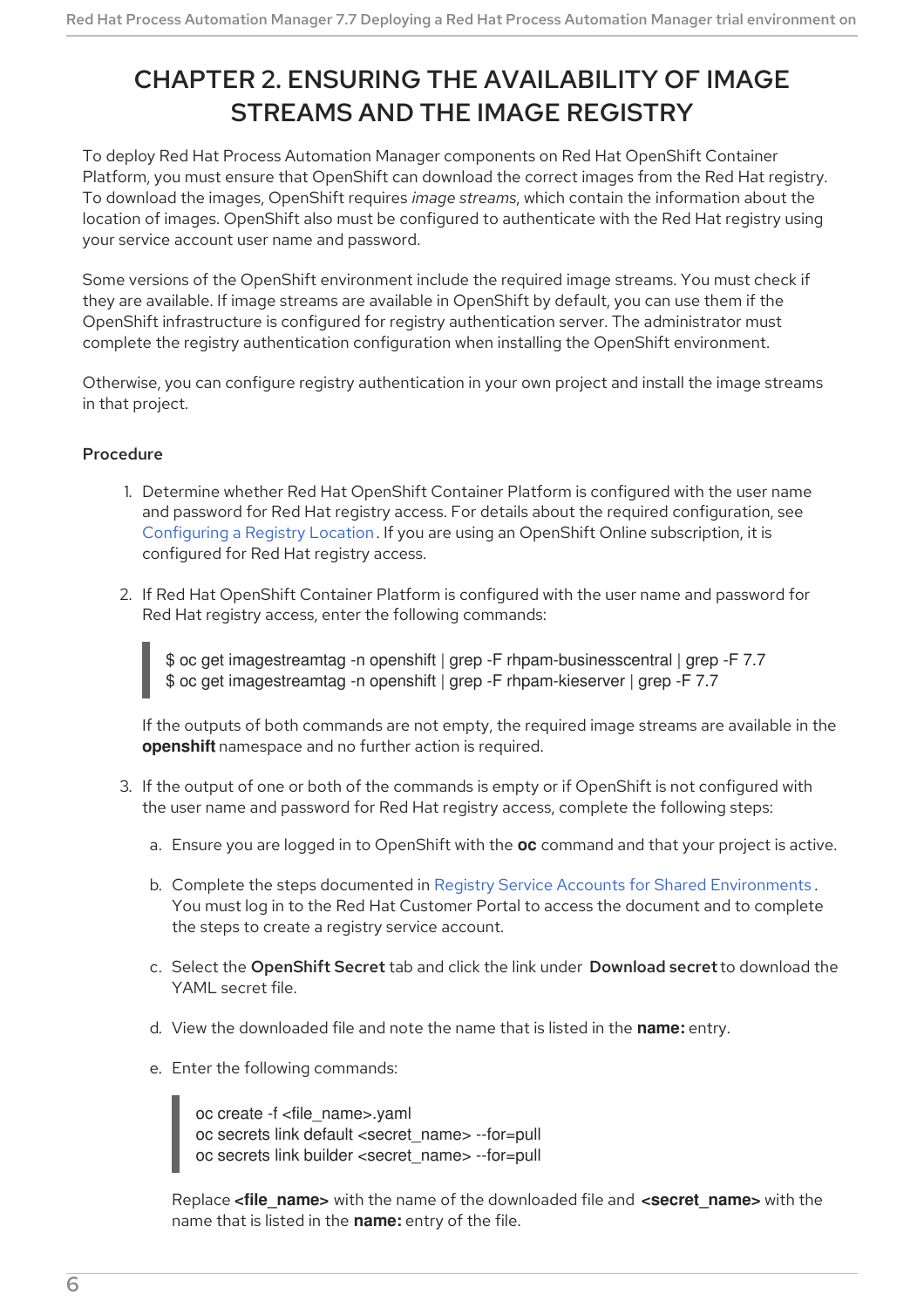- f. Download the **rhpam-7.7.0-openshift-templates.zip** product deliverable file from the Software [Downloads](https://access.redhat.com/jbossnetwork/restricted/listSoftware.html?downloadType=distributions&product=rhpam&productChanged=yes) page and extract the **rhpam77-image-streams.yaml** file.
- g. Enter the following command:
	- \$ oc apply -f rhpam77-image-streams.yaml



### **NOTE**

If you complete these steps, you install the image streams into the namespace of your project. In this case, when you deploy the templates, you must set the **IMAGE\_STREAM\_NAMESPACE** parameter to the name of this project.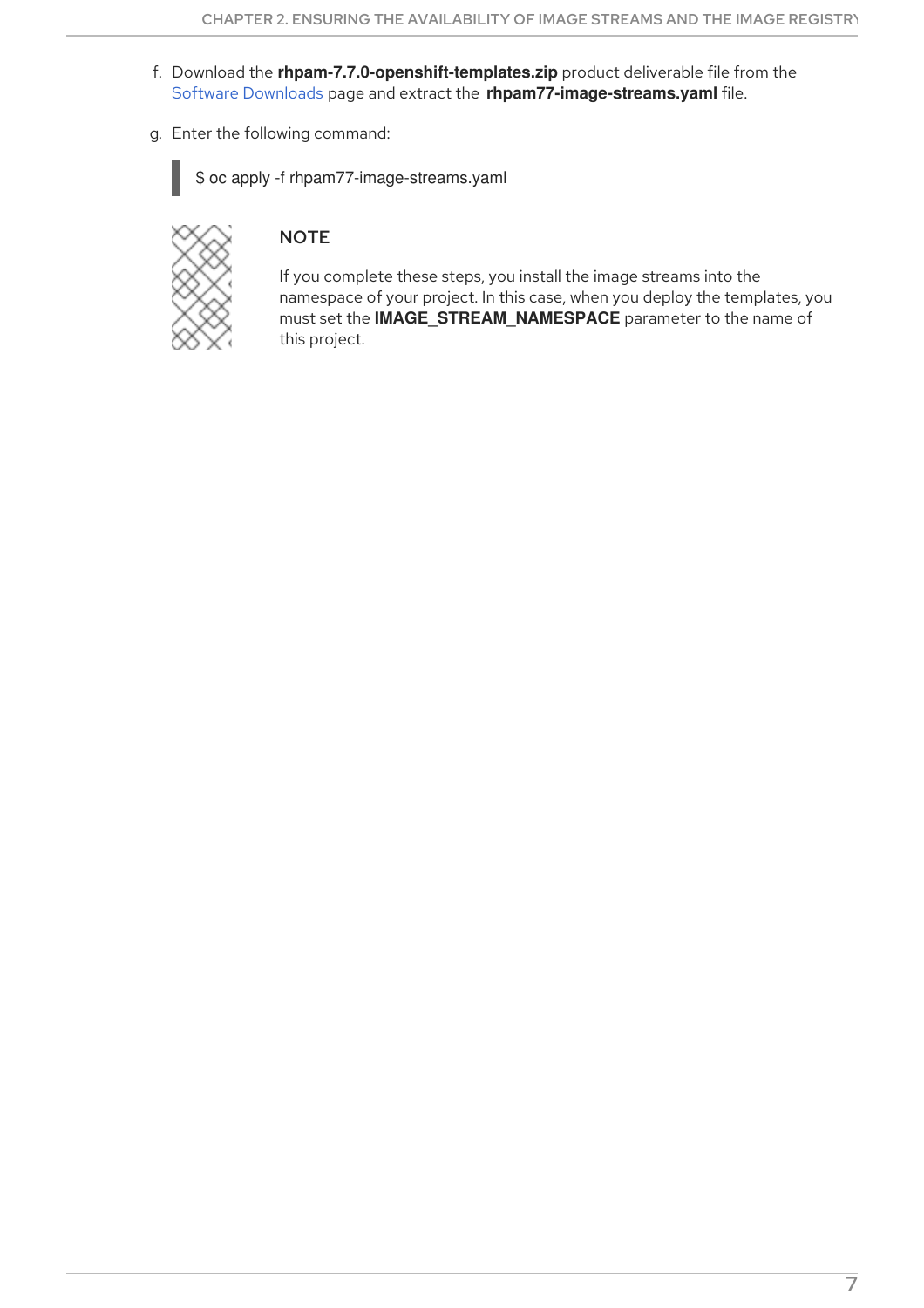# CHAPTER 3. DEPLOYING A TRIAL ENVIRONMENT

<span id="page-11-0"></span>You can deploy a trial (evaluation) Red Hat Process Automation Manager environment. It consists of Business Central for authoring or managing services and KIE Server for test execution of services.

This environment does not include permanent storage. Assets that you create or modify in a trial environment are not saved.

This environment is intended for test and demonstration access. It supports cross-origin resource sharing (CORS). This means that KIE Server endpoints can be accessed using a browser when other resources on the page are provided by other servers. KIE Server endpoints are normally intended for REST calls, but browser access can be needed in some demonstration configurations.

The procedure is minimal. There are no required settings and all passwords are set to a single value (the default password is **RedHat**).

To deploy a trial environment, use the **rhpam77-trial-ephemeral.yaml** template file. You can extract this file from the **rhpam-7.7.0-openshift-templates.zip** product deliverable file. You can download the file from the Software [Downloads](https://access.redhat.com/jbossnetwork/restricted/listSoftware.html?downloadType=distributions&product=rhpam&productChanged=yes) page of the Red Hat Customer Portal.

#### Procedure

- 1. Use one of the following methods to deploy the template:
	- In the OpenShift Web UI, select Add to Project **→** Import YAML / JSONand then select or paste the **rhpam77-trial-ephemeral.yaml** file. In the Add Templatewindow, ensure Process the template is selected and click Continue.
	- To use the OpenShift command line console, prepare the following command line:

oc new-app -f <template-path>/rhpam77-trial-ephemeral.yaml

In this command line, replace **<template-path>** with the path to the downloaded template file.

- 2. Optionally, set any parameters as described in the template. A typical trial deployment requires only the following parameter:
	- **ImageStream Namespace (IMAGE\_STREAM\_NAMESPACE**): The namespace where the image streams are available. If the image streams were already available in your OpenShift [environment](#page-9-1) (see Chapter 2, *Ensuring the availability of image streams and the image registry*), the namespace is **openshift**. If you installed the image streams file, the namespace is the name of the OpenShift project.
- 3. Complete the creation of the environment, depending on the method that you are using:
	- **In the OpenShift Web UI, click Create.** 
		- A **This will create resources that may have security or project behavior implications** pop-up message might be displayed. If it is displayed, click Create Anyway.
	- Complete and run the command line.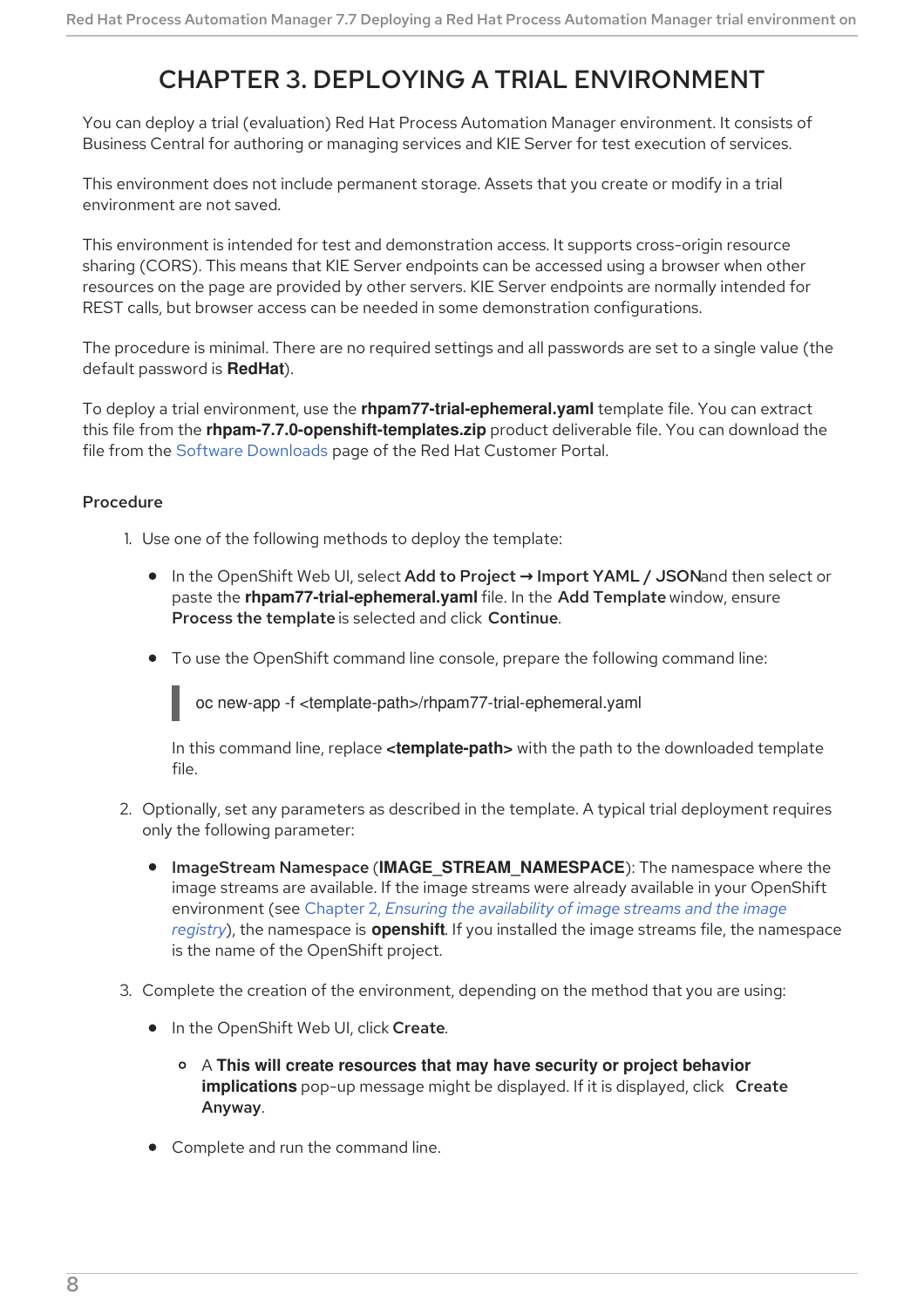# <span id="page-12-0"></span>CHAPTER 4. OPENSHIFT TEMPLATE REFERENCE INFORMATION

Red Hat Process Automation Manager provides the following OpenShift templates. To access the templates, download and extract the **rhpam-7.7.0-openshift-templates.zip** product deliverable file from the Software [Downloads](https://access.redhat.com/jbossnetwork/restricted/listSoftware.html?downloadType=distributions&product=rhpam&productChanged=yes) page of the Red Hat customer portal.

**rhpam77-trial-ephemeral.yaml** provides a Business Central and a KIE Server connected to the Business Central. This environment uses an ephemeral configuration without any persistent storage. For details about this template, see Section 4.1, ["rhpam77-trial-ephemeral.yaml](#page-28-0) template".

## <span id="page-12-1"></span>4.1. RHPAM77-TRIAL-EPHEMERAL.YAML TEMPLATE

Application template for an ephemeral authoring and testing environment, for Red Hat Process Automation Manager 7.7 - Deprecated

### <span id="page-12-2"></span>4.1.1. Parameters

Templates allow you to define parameters which take on a value. That value is then substituted wherever the parameter is referenced. References can be defined in any text field in the objects list field. Refer to the Openshift [documentation](https://access.redhat.com/documentation/en-us/openshift_container_platform/3.11/html-single/developer_guide/#dev-guide-templates) for more information.

| Variable name                                     | Image<br>Environment<br>Variable                  | <b>Description</b>                                                                                                                                                                       | <b>Example value</b> | Required |
|---------------------------------------------------|---------------------------------------------------|------------------------------------------------------------------------------------------------------------------------------------------------------------------------------------------|----------------------|----------|
| <b>APPLICATION</b><br><b>NAME</b>                 |                                                   | The name for the<br>application.                                                                                                                                                         | myapp                | True     |
| <b>DEFAULT PAS</b><br><b>SWORD</b>                | <b>KIE ADMIN PW</b><br>D                          | Default password<br>used for multiple<br>components for<br>user convenience<br>in this trial<br>environment.                                                                             | RedHat               | True     |
| <b>KIE_ADMIN_US</b><br>ER                         | <b>KIE_ADMIN_US</b><br><b>ER</b>                  | KIE administrator<br>user name.                                                                                                                                                          | adminUser            | False    |
| <b>KIE SERVER B</b><br>YPASS_AUTH_<br><b>USER</b> | <b>KIE SERVER B</b><br>YPASS_AUTH_<br><b>USER</b> | Allows the KIE<br>server to bypass<br>the authenticated<br>user for task-<br>related operations<br>e.g. queries. (Sets<br>the<br>org.kie.server.bypa<br>ss.auth.user<br>system property) | false                | False    |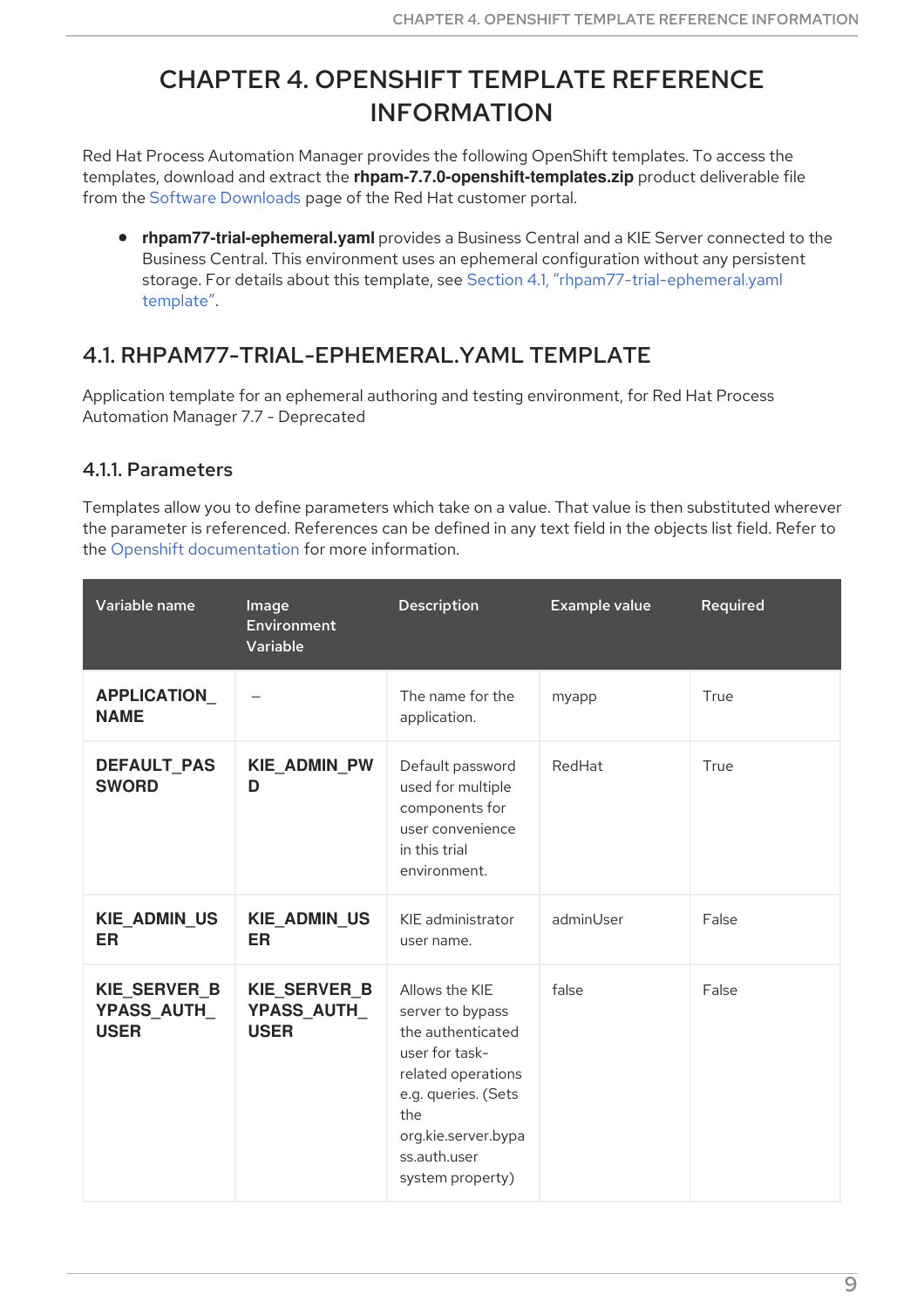Red Hat Process Automation Manager 7.7 Deploying a Red Hat Process Automation Manager trial environment on

| Variable name                                       | Image<br><b>Environment</b><br>Variable             | <b>Description</b>                                                                                                                                                                                                                                                                                                                          | <b>Example value</b> | Required |
|-----------------------------------------------------|-----------------------------------------------------|---------------------------------------------------------------------------------------------------------------------------------------------------------------------------------------------------------------------------------------------------------------------------------------------------------------------------------------------|----------------------|----------|
| KIE_SERVER_M<br><b>ODE</b>                          | KIE_SERVER_M<br><b>ODE</b>                          | The KIE Server<br>mode. Valid values<br>are<br>'DEVELOPMENT'<br>or 'PRODUCTION'.<br>In production<br>mode, you can not<br>deploy<br>SNAPSHOT<br>versions of<br>artifacts on the KIE<br>server and can not<br>change the version<br>of an artifact in an<br>existing container.<br>(Sets the<br>org.kie.server.mod<br>e system<br>property). | <b>DEVELOPMENT</b>   | False    |
| <b>KIE_MBEANS</b>                                   | <b>KIE_MBEANS</b>                                   | KIE server mbeans<br>enabled/disabled.<br>(Sets the<br>kie.mbeans and<br>kie.scanner.mbean<br>s system<br>properties)                                                                                                                                                                                                                       | enabled              | False    |
| <b>DROOLS_SERV</b><br>ER FILTER CL<br><b>ASSES</b>  | <b>DROOLS_SERV</b><br>ER_FILTER_CL<br><b>ASSES</b>  | KIE server class<br>filtering. (Sets the<br>org.drools.server.fil<br>ter.classes system<br>property)                                                                                                                                                                                                                                        | true                 | False    |
| <b>PROMETHEUS</b><br>SERVER_EXT_D<br><b>ISABLED</b> | <b>PROMETHEUS</b><br>SERVER_EXT_D<br><b>ISABLED</b> | If set to false, the<br>prometheus server<br>extension will be<br>enabled. (Sets the<br>org.kie.prometheu<br>s.server.ext.disable<br>d system property)                                                                                                                                                                                     | false                | False    |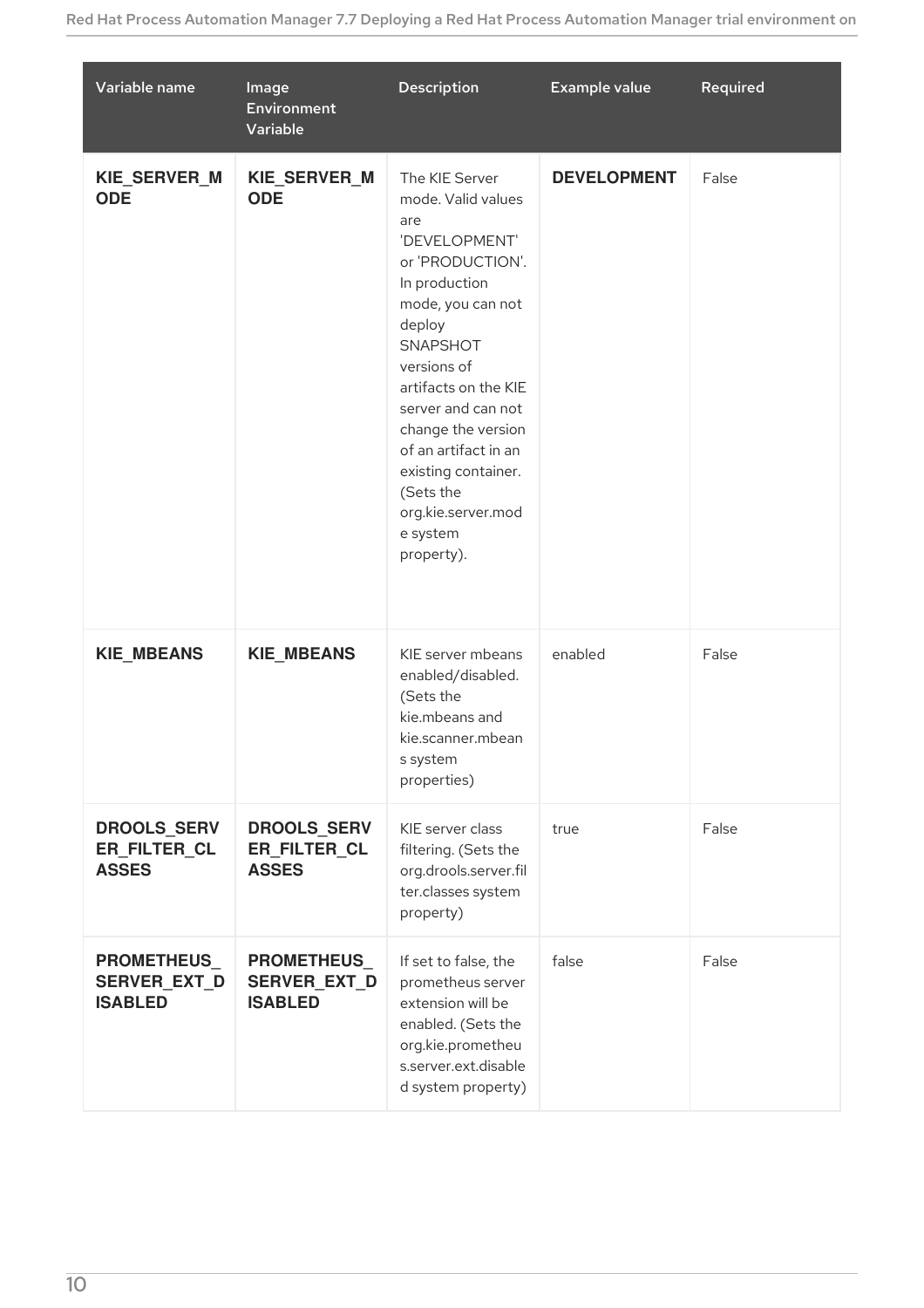| Variable name                                                                | Image<br>Environment<br>Variable                                                              | <b>Description</b>                                                                                                                                                                                                                      | <b>Example value</b>                                            | Required |
|------------------------------------------------------------------------------|-----------------------------------------------------------------------------------------------|-----------------------------------------------------------------------------------------------------------------------------------------------------------------------------------------------------------------------------------------|-----------------------------------------------------------------|----------|
| KIE_SERVER_H<br><b>OSTNAME_HTT</b><br>P                                      | <b>HOSTNAME_HT</b><br><b>TP</b>                                                               | Custom hostname<br>for http service<br>route. Leave blank<br>for default<br>hostname, e.g.:<br>insecure-<br><application-<br>name&gt;-kieserver-<br/><project>.<default-<br>domain-suffix&gt;</default-<br></project></application-<br> |                                                                 | False    |
| KIE_SERVER_A<br><b>CCESS CONTR</b><br>OL ALLOW OR<br><b>IGIN</b>             | <b>AC_ALLOW_OR</b><br><b>IGIN FILTER R</b><br><b>ESPONSE HEA</b><br><b>DER_VALUE</b>          | Sets the Access-<br>Control-Allow-<br>Origin response<br>header value in the<br>KIE Server (useful<br>for CORS<br>support).                                                                                                             | $\ast$                                                          | False    |
| KIE_SERVER_A<br><b>CCESS_CONTR</b><br>OL ALLOW ME<br><b>THODS</b>            | <b>AC_ALLOW_ME</b><br>THODS_FILTER<br><b>RESPONSE H</b><br><b>EADER_VALUE</b>                 | Sets the Access-<br>Control-Allow-<br>Methods response<br>header value in the<br>KIE Server (useful<br>for CORS<br>support).                                                                                                            | GET, POST,<br>OPTIONS, PUT                                      | False    |
| KIE_SERVER_A<br><b>CCESS CONTR</b><br>OL ALLOW HE<br><b>ADERS</b>            | <b>AC_ALLOW_HE</b><br><b>ADERS FILTER</b><br><b>RESPONSE H</b><br><b>EADER VALUE</b>          | Sets the Access-<br>Control-Allow-<br>Headers response<br>header value in the<br>KIE Server (useful<br>for CORS<br>support).                                                                                                            | Accept,<br>Authorization,<br>Content-Type, X-<br>Requested-With | False    |
| <b>KIE SERVER A</b><br><b>CCESS_CONTR</b><br>OL_ALLOW_CR<br><b>EDENTIALS</b> | <b>AC ALLOW CR</b><br><b>EDENTIALS FIL</b><br><b>TER RESPONS</b><br>E HEADER VA<br><b>LUE</b> | Sets the Access-<br>Control-Allow-<br>Credentials<br>response header<br>value in the KIE<br>Server (useful for<br>CORS support).                                                                                                        | true                                                            | False    |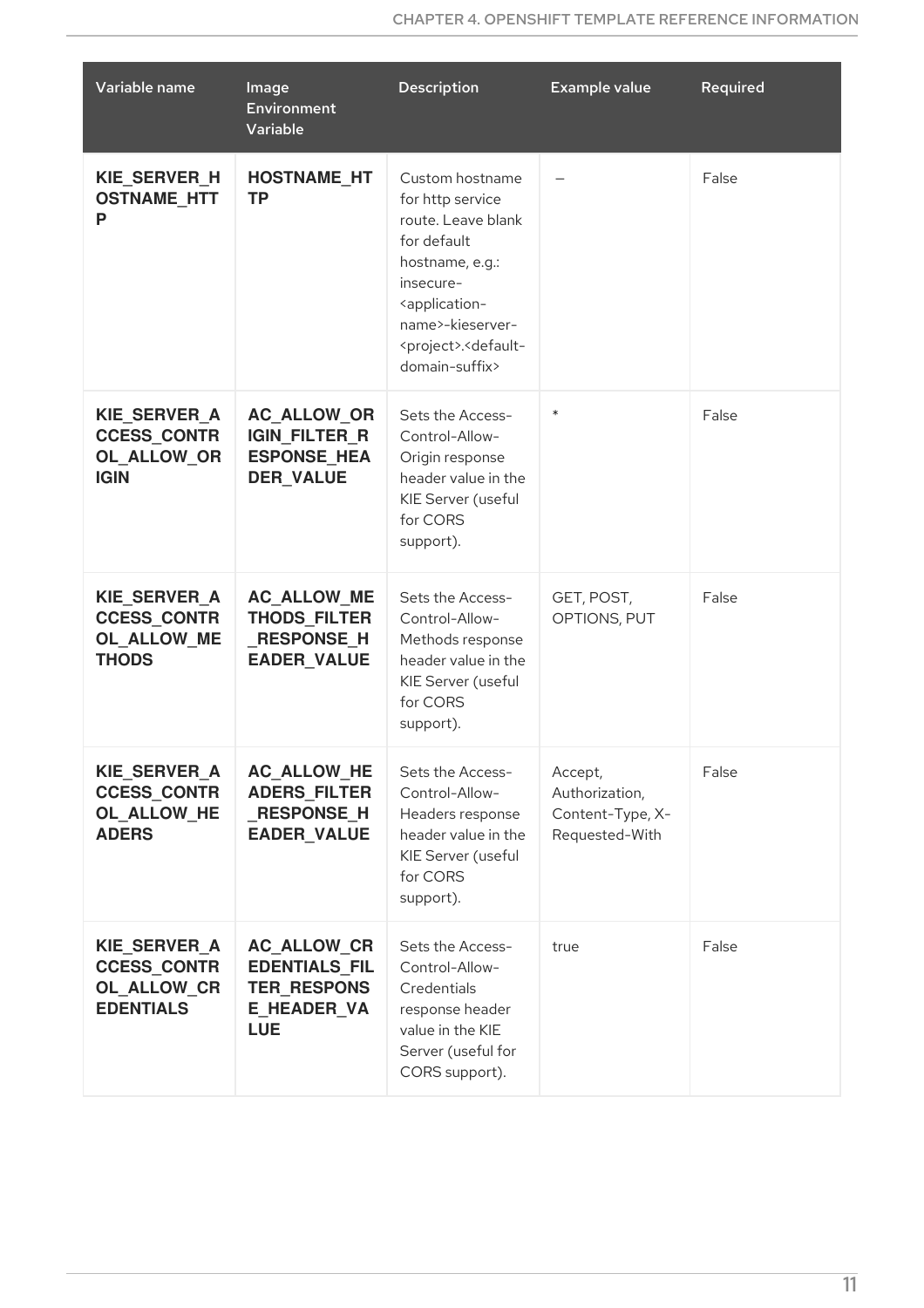| Variable name                                                                                 | Image<br><b>Environment</b><br>Variable                                                                     | <b>Description</b>                                                                                                                                                                                                                                                                                                 | <b>Example value</b> | Required |
|-----------------------------------------------------------------------------------------------|-------------------------------------------------------------------------------------------------------------|--------------------------------------------------------------------------------------------------------------------------------------------------------------------------------------------------------------------------------------------------------------------------------------------------------------------|----------------------|----------|
| KIE_SERVER_A<br><b>CCESS_CONTR</b><br>OL MAX AGE                                              | AC_MAX_AGE_<br><b>FILTER RESPO</b><br><b>NSE HEADER</b><br><b>VALUE</b>                                     | Sets the Access-<br>Control-Max-Age<br>response header<br>value in the KIE<br>Server (useful for<br>CORS support).                                                                                                                                                                                                 | $\mathbf{1}$         | False    |
| <b>BUSINESS_CEN</b><br><b>TRAL HOSTNA</b><br><b>ME HTTP</b>                                   | <b>HOSTNAME_HT</b><br><b>TP</b>                                                                             | Custom hostname<br>for http service<br>route for Business<br>Central. Leave<br>blank for default<br>hostname, e.g.:<br>insecure-<br><application-<br><math>name</math><math>-</math><br/>rhpamcentr-<br/><project>.<default-<br>domain-suffix&gt;</default-<br></project></application-<br>                        |                      | False    |
| KIE_SERVER_C<br><b>ONTROLLER O</b><br>PENSHIFT_GLO<br><b>BAL DISCOVE</b><br><b>RY ENABLED</b> | KIE_SERVER_C<br><b>ONTROLLER O</b><br>PENSHIFT_GLO<br><b>BAL DISCOVE</b><br><b>RY ENABLED</b>               | If set to true, turns<br>on KIE server<br>global discovery<br>feature (Sets the<br>org.kie.server.cont<br>roller.openshift.glo<br>bal.discovery.enabl<br>ed system<br>property)                                                                                                                                    | false                | False    |
| KIE_SERVER_C<br><b>ONTROLLER O</b><br><b>PENSHIFT PRE</b><br>FER_KIESERVE<br><b>R_SERVICE</b> | <b>KIE SERVER C</b><br><b>ONTROLLER O</b><br><b>PENSHIFT PRE</b><br><b>FER KIESERVE</b><br><b>R_SERVICE</b> | If OpenShift<br>integration of<br><b>Business Central is</b><br>turned on, setting<br>this parameter to<br>true enables<br>connection to KIE<br>Server via an<br>OpenShift internal<br>Service endpoint.<br>(Sets the<br>org.kie.server.cont<br>roller.openshift.pre<br>fer.kieserver.servic<br>e system property) | true                 | False    |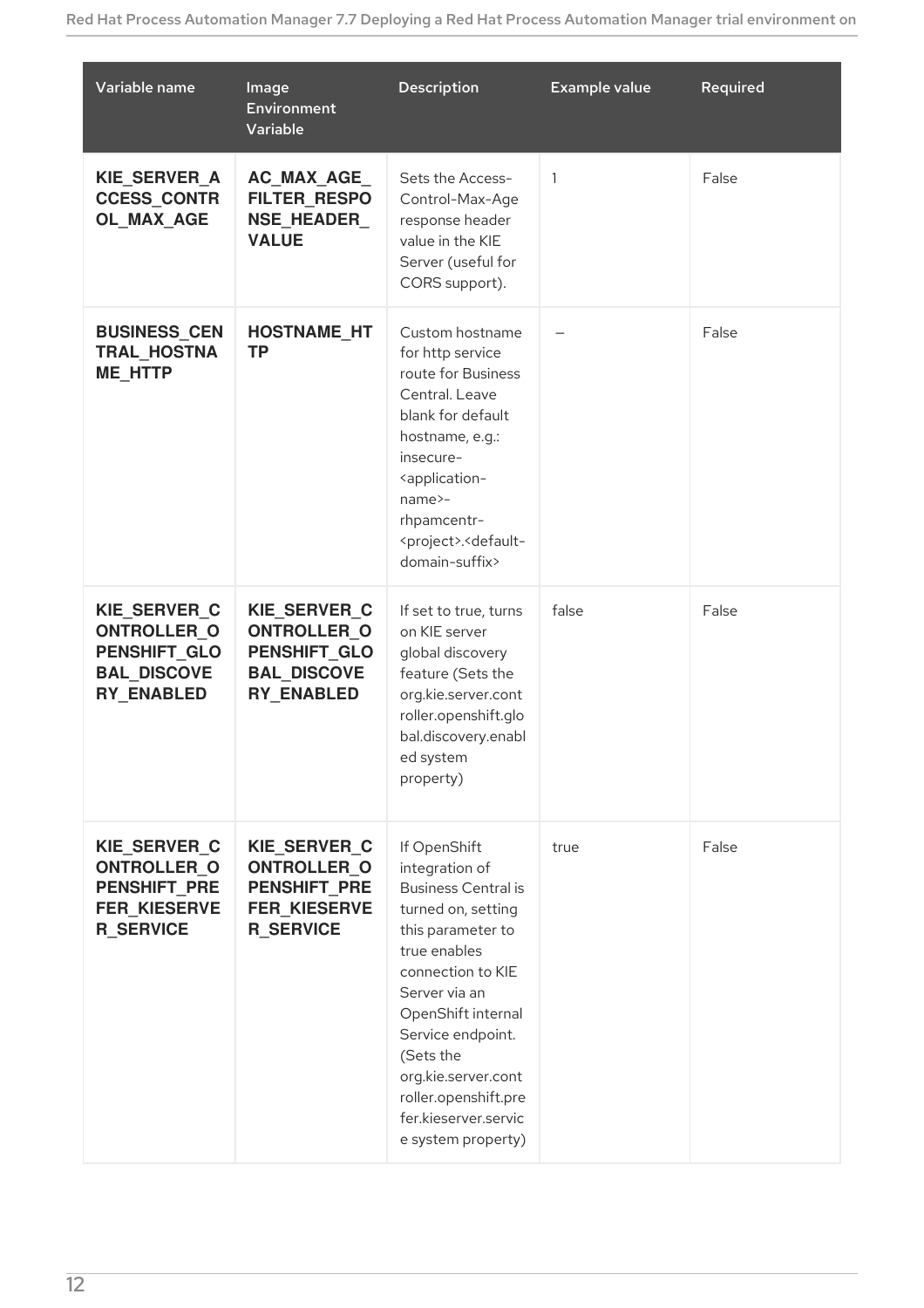| Variable name                                                      | Image<br>Environment<br>Variable                            | <b>Description</b>                                                                                                                                                                                                                                                                                                                                                 | <b>Example value</b>      | Required |
|--------------------------------------------------------------------|-------------------------------------------------------------|--------------------------------------------------------------------------------------------------------------------------------------------------------------------------------------------------------------------------------------------------------------------------------------------------------------------------------------------------------------------|---------------------------|----------|
| KIE_SERVER_C<br><b>ONTROLLER_T</b><br><b>EMPLATE_CAC</b><br>HE_TTL | KIE_SERVER_C<br>ONTROLLER_T<br><b>EMPLATE_CAC</b><br>HE_TTL | KIE<br>ServerTemplate<br>Cache TTL in<br>milliseconds. (Sets<br>the<br>org.kie.server.cont<br>roller.template.cac<br>he.ttl system<br>property)                                                                                                                                                                                                                    | 5000                      | False    |
| <b>IMAGE_STREA</b><br><b>M_NAMESPACE</b>                           |                                                             | Namespace in<br>which the<br>ImageStreams for<br>Red Hat Process<br>Automation<br>Manager images<br>are installed.<br>These<br>ImageStreams are<br>normally installed<br>in the openshift<br>namespace. You<br>need to modify this<br>parameter only if<br>you installed the<br>ImageStream in a<br>different<br>namespace/projec<br>t. Default is<br>"openshift". | openshift                 | True     |
| KIE_SERVER_I<br><b>MAGE_STREAM</b><br><b>NAME</b>                  |                                                             | The name of the<br>image stream to<br>use for KIE server.<br>Default is "rhpam-<br>kieserver-rhel8".                                                                                                                                                                                                                                                               | rhpam-kieserver-<br>rhel8 | True     |
| <b>IMAGE_STREA</b><br><b>M_TAG</b>                                 |                                                             | A named pointer<br>to an image in an<br>image stream.<br>Default is "7.7.0".                                                                                                                                                                                                                                                                                       | 7.7.0                     | True     |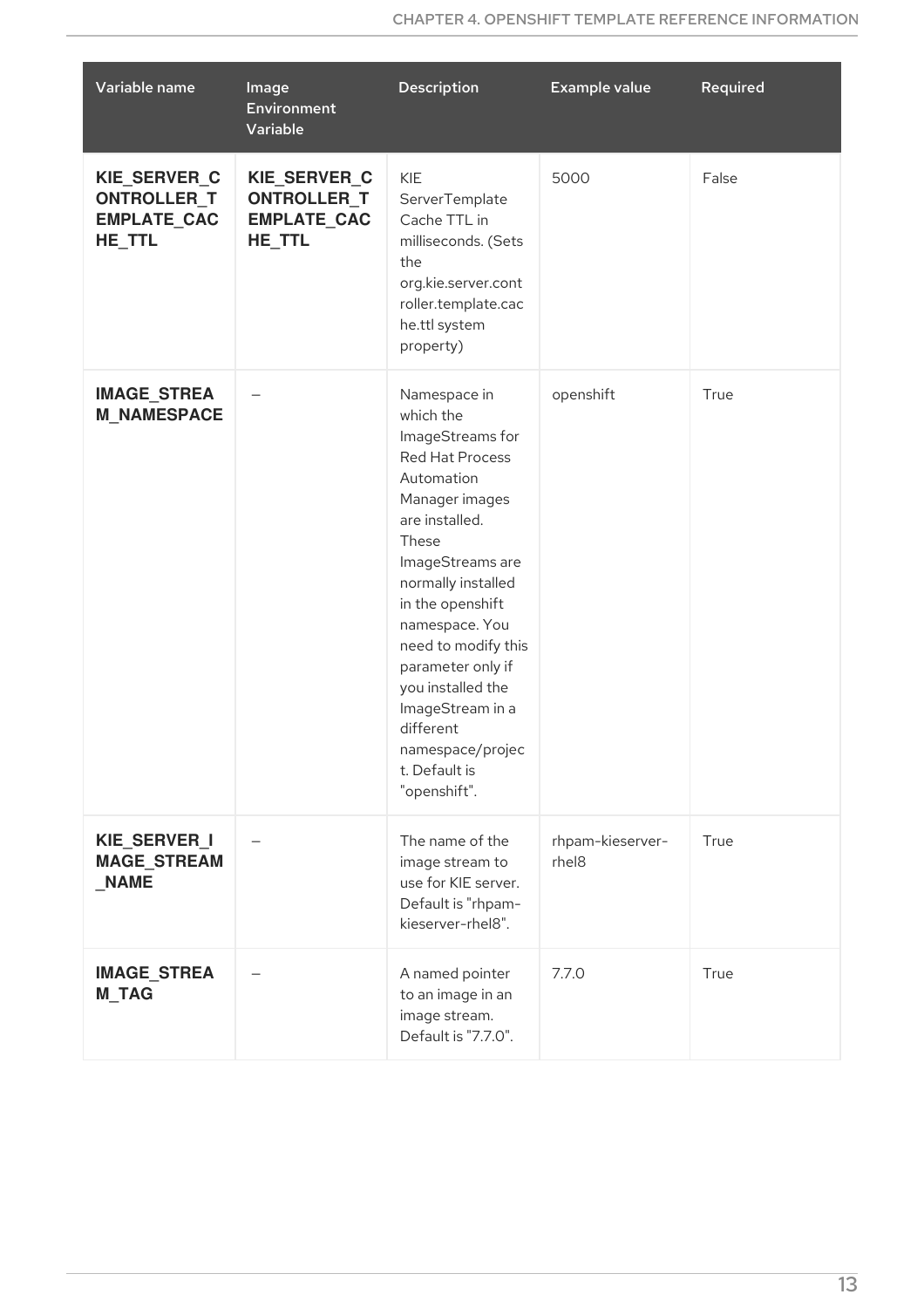| Variable name                                         | Image<br>Environment<br>Variable                      | <b>Description</b>                                                                                                                                                     | <b>Example value</b>                                                                                 | Required |
|-------------------------------------------------------|-------------------------------------------------------|------------------------------------------------------------------------------------------------------------------------------------------------------------------------|------------------------------------------------------------------------------------------------------|----------|
| KIE_SERVER_C<br><b>ONTAINER DE</b><br><b>PLOYMENT</b> | KIE_SERVER_C<br><b>ONTAINER DE</b><br><b>PLOYMENT</b> | <b>KIE Server</b><br>Container<br>deployment<br>configuration with<br>optional alias.<br>Format:<br>containerId=groupl<br>d:artifactId:version<br> c2(alias2)=g2:a2:v2 |                                                                                                      | False    |
| <b>MAVEN_REPO_I</b><br>D                              | <b>MAVEN REPO I</b><br>D                              | The id to use for<br>the maven<br>repository, if set.<br>Default is<br>generated<br>randomly.                                                                          | repo-custom                                                                                          | False    |
| <b>MAVEN_REPO_</b><br><b>URL</b>                      | <b>MAVEN_REPO_</b><br><b>URL</b>                      | Fully qualified URL<br>to a Maven<br>repository or<br>service.                                                                                                         | http://nexus.nexu<br>$S-$<br>project.svc.cluster.<br>local:8081/nexus/<br>content/groups/p<br>ublic/ | False    |
| MAVEN_REPO_<br><b>USERNAME</b>                        | <b>MAVEN_REPO_</b><br><b>USERNAME</b>                 | User name for<br>accessing the<br>Maven repository,<br>if required.                                                                                                    |                                                                                                      | False    |
| <b>MAVEN_REPO_</b><br><b>PASSWORD</b>                 | <b>MAVEN_REPO_</b><br><b>PASSWORD</b>                 | Password to<br>access the Maven<br>repository, if<br>required.                                                                                                         |                                                                                                      | False    |
| GIT_HOOKS_DI<br>R                                     | <b>GIT_HOOKS_DI</b><br>R                              | The directory to<br>use for git hooks, if<br>required.                                                                                                                 | /opt/kie/data/git/<br>hooks                                                                          | False    |
| <b>BUSINESS_CEN</b><br><b>TRAL_MEMORY</b><br>LIMIT    |                                                       | <b>Business Central</b><br>Container memory<br>limit.                                                                                                                  | 2Gi                                                                                                  | False    |
| KIE_SERVER_M<br><b>EMORY_LIMIT</b>                    |                                                       | KIE server<br>Container memory<br>limit.                                                                                                                               | 1Gi                                                                                                  | False    |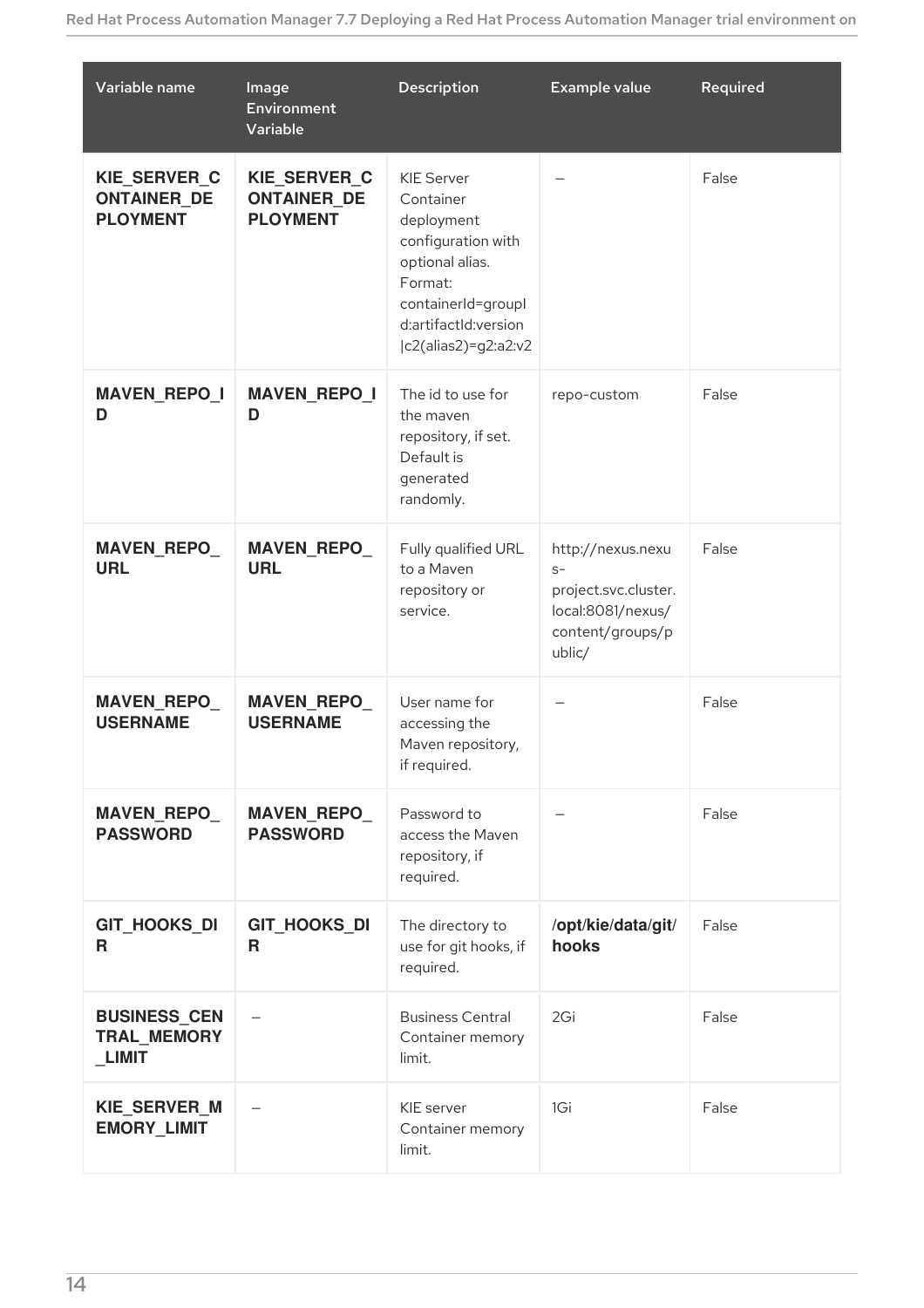| Variable name                                                           | Image<br>Environment<br>Variable                                        | Description                                                                           | <b>Example value</b>                         | Required |
|-------------------------------------------------------------------------|-------------------------------------------------------------------------|---------------------------------------------------------------------------------------|----------------------------------------------|----------|
| SSO_URL                                                                 | SSO_URL                                                                 | RH-SSO URL.                                                                           | https://rh-<br>sso.example.com/<br>auth      | False    |
| <b>SSO_REALM</b>                                                        | <b>SSO_REALM</b>                                                        | RH-SSO Realm<br>name.                                                                 |                                              | False    |
| <b>BUSINESS CEN</b><br>TRAL_SSO_CLI<br><b>ENT</b>                       | <b>SSO CLIENT</b>                                                       | <b>Business Central</b><br>RH-SSO Client<br>name.                                     |                                              | False    |
| <b>BUSINESS_CEN</b><br>TRAL_SSO_SE<br><b>CRET</b>                       | <b>SSO_SECRET</b>                                                       | <b>Business Central</b><br>RH-SSO Client<br>Secret.                                   | 252793ed-7118-<br>4ca8-8dab-<br>5622fa97d892 | False    |
| KIE_SERVER_S<br><b>SO_CLIENT</b>                                        | <b>SSO_CLIENT</b>                                                       | KIE Server RH-<br>SSO Client name.                                                    |                                              | False    |
| KIE_SERVER_S<br><b>SO_SECRET</b>                                        | <b>SSO_SECRET</b>                                                       | KIE Server RH-<br>SSO Client Secret.                                                  | 252793ed-7118-<br>4ca8-8dab-<br>5622fa97d892 | False    |
| <b>SSO_USERNAM</b><br>Е                                                 | <b>SSO_USERNAM</b><br>Е                                                 | RH-SSO Realm<br>admin user name<br>for creating the<br>Client if it doesn't<br>exist. |                                              | False    |
| <b>SSO_PASSWOR</b><br>D                                                 | <b>SSO_PASSWOR</b><br>D                                                 | RH-SSO Realm<br>Admin Password<br>used to create the<br>Client.                       |                                              | False    |
| <b>SSO_DISABLE_</b><br><b>SSL_CERTIFIC</b><br><b>ATE_VALIDATI</b><br>ON | <b>SSO_DISABLE_</b><br><b>SSL_CERTIFIC</b><br><b>ATE_VALIDATI</b><br>ON | RH-SSO Disable<br><b>SSL Certificate</b><br>Validation.                               | false                                        | False    |
| <b>SSO_PRINCIPA</b><br><b>L_ATTRIBUTE</b>                               | <b>SSO_PRINCIPA</b><br><b>L ATTRIBUTE</b>                               | RH-SSO Principal<br>Attribute to use as<br>user name.                                 | preferred_userna<br>me                       | False    |
| AUTH_LDAP_U<br><b>RL</b>                                                | AUTH_LDAP_U<br><b>RL</b>                                                | LDAP Endpoint to<br>connect for<br>authentication.                                    | ldap://myldap.exa<br>mple.com                | False    |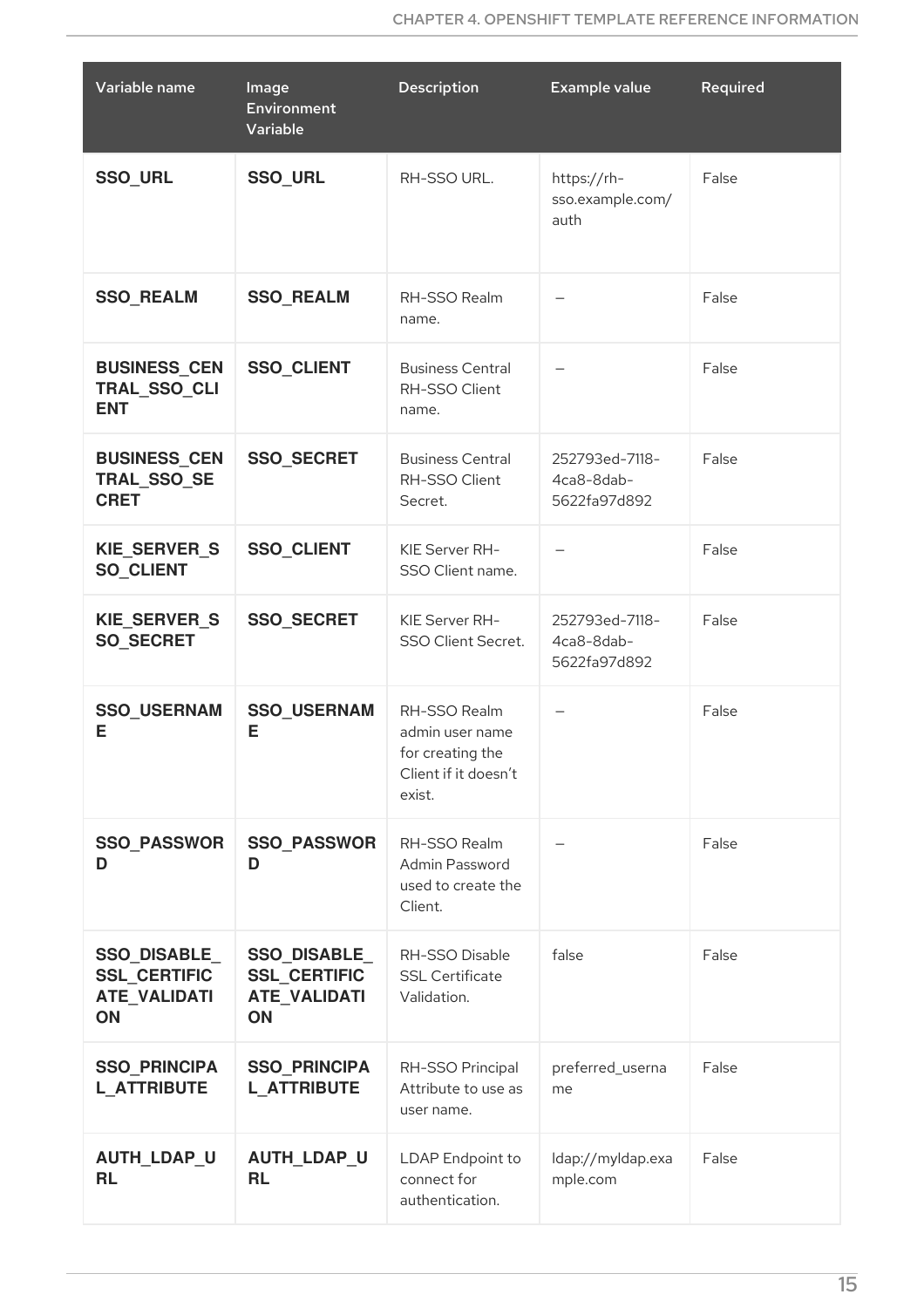| Variable name                                          | Image<br>Environment<br>Variable                       | <b>Description</b>                                                                                                                                                                                                                                                                                                          | <b>Example value</b>                         | Required |
|--------------------------------------------------------|--------------------------------------------------------|-----------------------------------------------------------------------------------------------------------------------------------------------------------------------------------------------------------------------------------------------------------------------------------------------------------------------------|----------------------------------------------|----------|
| <b>AUTH_LDAP_BI</b><br>ND_DN                           | <b>AUTH_LDAP_BI</b><br><b>ND DN</b>                    | Bind DN used for<br>authentication.                                                                                                                                                                                                                                                                                         | uid=admin,ou=user<br>s,ou=example,ou=<br>com | False    |
| <b>AUTH_LDAP_BI</b><br><b>ND_CREDENTI</b><br><b>AL</b> | <b>AUTH_LDAP_BI</b><br><b>ND_CREDENTI</b><br><b>AL</b> | <b>LDAP Credentials</b><br>used for<br>authentication.                                                                                                                                                                                                                                                                      | Password                                     | False    |
| AUTH_LDAP_J<br><b>AAS_SECURITY</b><br><b>DOMAIN</b>    | AUTH_LDAP_J<br><b>AAS_SECURITY</b><br><b>DOMAIN</b>    | The JMX<br>ObjectName of<br>the<br>JaasSecurityDoma<br>in used to decrypt<br>the password.                                                                                                                                                                                                                                  |                                              | False    |
| AUTH_LDAP_B<br>ASE_CTX_DN                              | AUTH_LDAP_B<br>ASE_CTX_DN                              | LDAP Base DN of<br>the top-level<br>context to begin<br>the user search.                                                                                                                                                                                                                                                    | ou=users,ou=exam<br>ple,ou=com               | False    |
| AUTH_LDAP_B<br><b>ASE FILTER</b>                       | AUTH_LDAP_B<br><b>ASE FILTER</b>                       | LDAP search filter<br>used to locate the<br>context of the user<br>to authenticate.<br>The input<br>username or<br>userDN obtained<br>from the login<br>module callback is<br>substituted into<br>the filter anywhere<br>a {0} expression is<br>used. A common<br>example for the<br>search filter is<br>( $uid = \{0\}$ ). | $(\text{uid} = \{0\})$                       | False    |
| <b>AUTH_LDAP_S</b><br><b>EARCH SCOPE</b>               | <b>AUTH_LDAP_S</b><br><b>EARCH SCOPE</b>               | The search scope<br>to use.                                                                                                                                                                                                                                                                                                 | <b>SUBTREE_SCO</b><br><b>PE</b>              | False    |
| <b>AUTH_LDAP_S</b><br>EARCH_TIME_L<br><b>IMIT</b>      | <b>AUTH_LDAP_S</b><br>EARCH_TIME_L<br><b>IMIT</b>      | The timeout in<br>milliseconds for<br>user or role<br>searches.                                                                                                                                                                                                                                                             | 10000                                        | False    |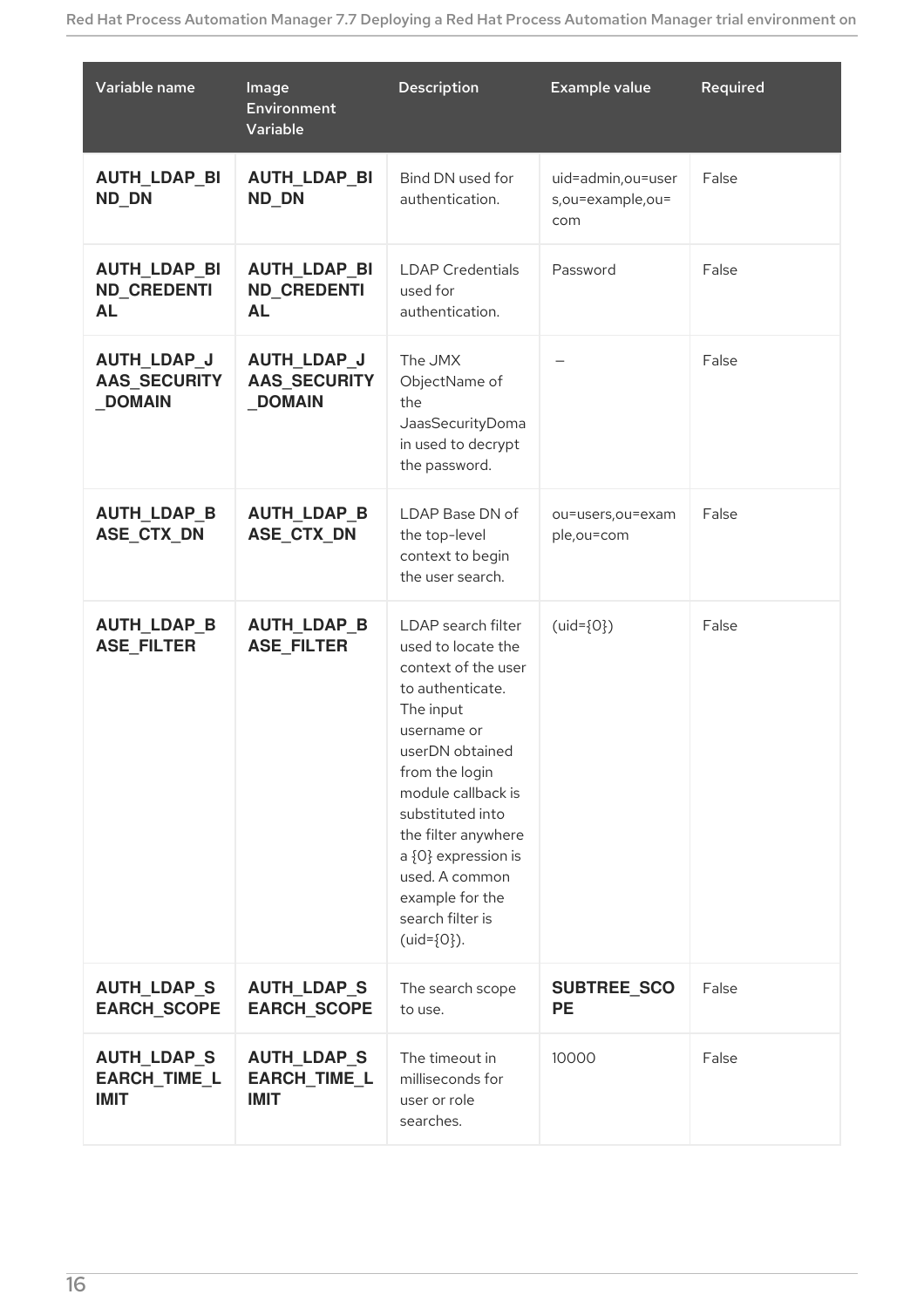| Variable name                                                    | Image<br>Environment<br>Variable                                 | Description                                                                                                                                                                                                                                                                                                                   | <b>Example value</b>  | Required |
|------------------------------------------------------------------|------------------------------------------------------------------|-------------------------------------------------------------------------------------------------------------------------------------------------------------------------------------------------------------------------------------------------------------------------------------------------------------------------------|-----------------------|----------|
| AUTH_LDAP_DI<br>STINGUISHED_<br><b>NAME ATTRIB</b><br><b>UTE</b> | AUTH_LDAP_DI<br>STINGUISHED_<br><b>NAME ATTRIB</b><br><b>UTE</b> | The name of the<br>attribute in the<br>user entry that<br>contains the DN of<br>the user. This may<br>be necessary if the<br>DN of the user<br>itself contains<br>special characters,<br>backslash for<br>example, that<br>prevent correct<br>user mapping. If<br>the attribute does<br>not exist, the<br>entry's DN is used. | distinguishedNam<br>e | False    |
| AUTH_LDAP_P<br><b>ARSE_USERNA</b><br><b>ME</b>                   | AUTH_LDAP_P<br><b>ARSE_USERNA</b><br><b>ME</b>                   | A flag indicating if<br>the DN is to be<br>parsed for the user<br>name. If set to<br>true, the DN is<br>parsed for the user<br>name. If set to<br>false the DN is not<br>parsed for the user<br>name. This option<br>is used together<br>with<br>usernameBeginStri<br>ng and<br>usernameEndStrin<br>g.                        | true                  | False    |
| <b>AUTH LDAP U</b><br><b>SERNAME_BEG</b><br><b>IN STRING</b>     | AUTH_LDAP_U<br><b>SERNAME_BEG</b><br><b>IN_STRING</b>            | Defines the String<br>which is to be<br>removed from the<br>start of the DN to<br>reveal the user<br>name. This option<br>is used together<br>with<br>usernameEndStrin<br>g and only taken<br>into account if<br>parseUsername is<br>set to true.                                                                             |                       | False    |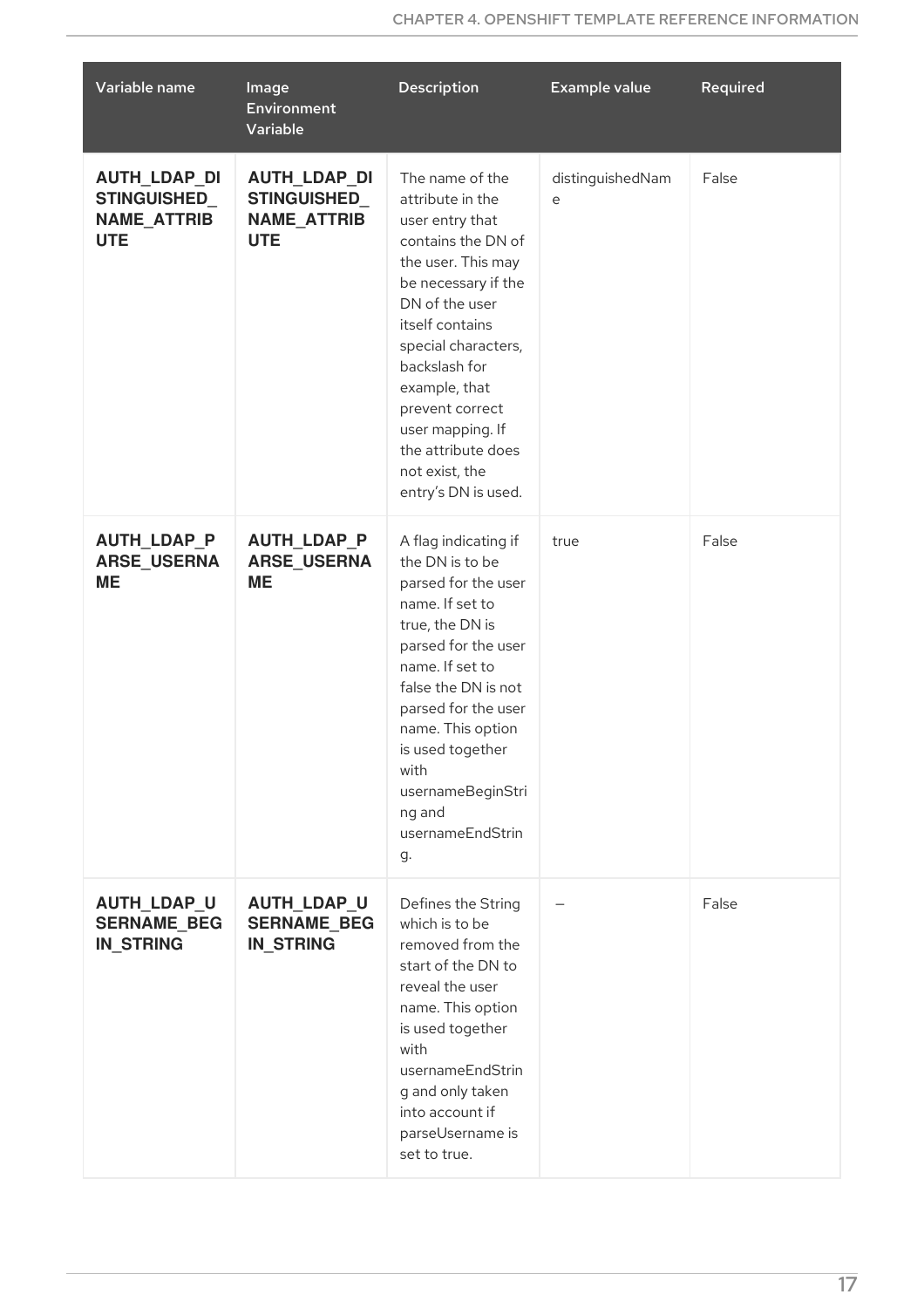Red Hat Process Automation Manager 7.7 Deploying a Red Hat Process Automation Manager trial environment on

| Variable name                                      | Image<br><b>Environment</b><br>Variable            | <b>Description</b>                                                                                                                                                                                                                                                                                           | <b>Example value</b>            | Required |
|----------------------------------------------------|----------------------------------------------------|--------------------------------------------------------------------------------------------------------------------------------------------------------------------------------------------------------------------------------------------------------------------------------------------------------------|---------------------------------|----------|
| AUTH_LDAP_U<br><b>SERNAME_END</b><br><b>STRING</b> | AUTH_LDAP_U<br><b>SERNAME_END</b><br><b>STRING</b> | Defines the String<br>which is to be<br>removed from the<br>end of the DN to<br>reveal the user<br>name. This option<br>is used together<br>with<br>usernameEndStrin<br>g and only taken<br>into account if<br>parseUsername is<br>set to true.                                                              |                                 | False    |
| AUTH_LDAP_R<br><b>OLE ATTRIBUT</b><br>$E$ ID       | AUTH_LDAP_R<br><b>OLE ATTRIBUT</b><br>$E$ ID       | Name of the<br>attribute<br>containing the user<br>roles.                                                                                                                                                                                                                                                    | memberOf                        | False    |
| AUTH_LDAP_R<br>OLES_CTX_DN                         | AUTH_LDAP_R<br>OLES_CTX_DN                         | The fixed DN of<br>the context to<br>search for user<br>roles. This is not<br>the DN where the<br>actual roles are,<br>but the DN where<br>the objects<br>containing the user<br>roles are. For<br>example, in a<br>Microsoft Active<br>Directory server,<br>this is the DN<br>where the user<br>account is. | ou=groups,ou=exa<br>mple,ou=com | False    |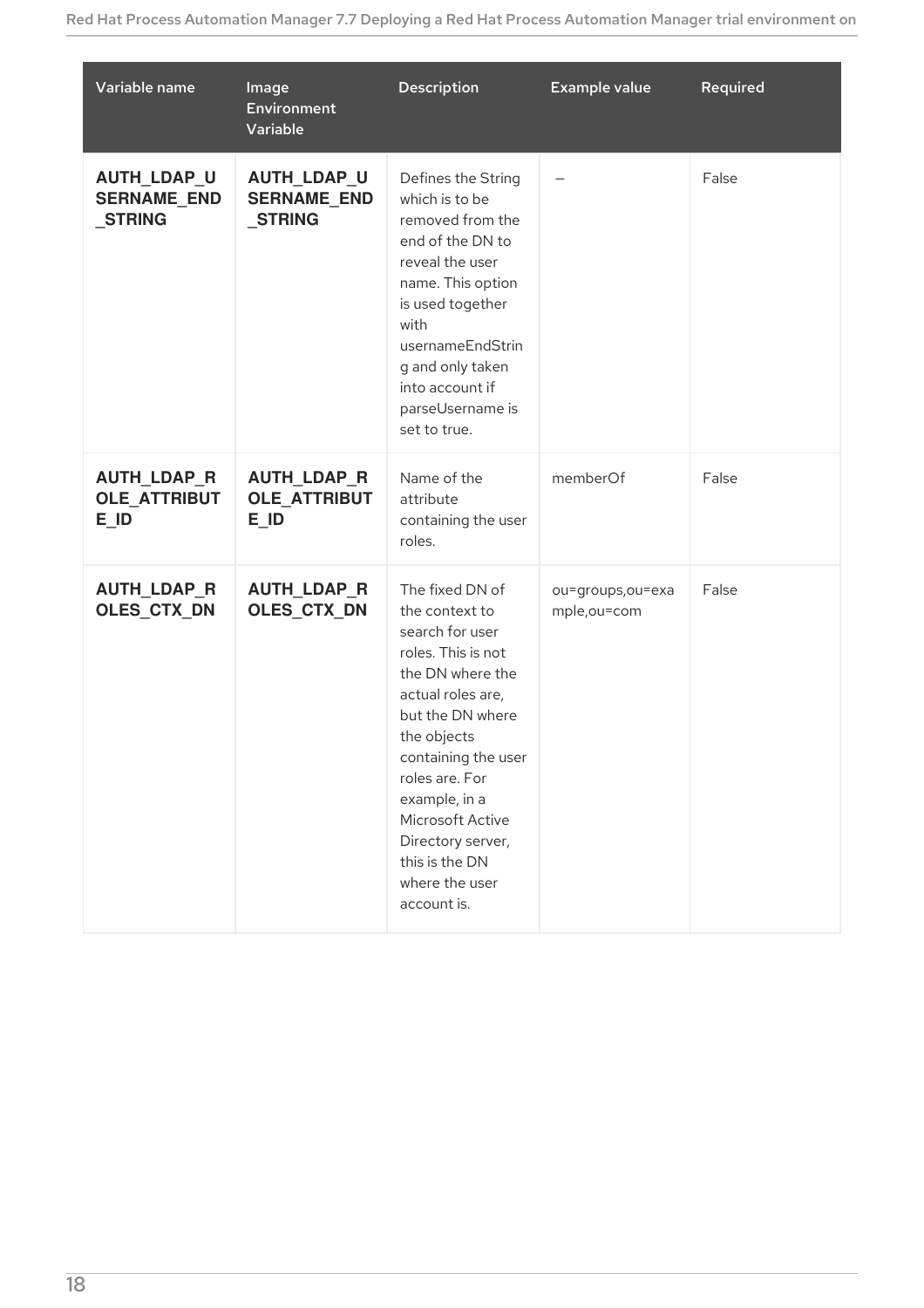| Variable name                           | Image<br>Environment<br>Variable        | <b>Description</b>                                                                                                                                                                                                                                                                                                                                                                                                                                                                                                                                         | <b>Example value</b> | Required |
|-----------------------------------------|-----------------------------------------|------------------------------------------------------------------------------------------------------------------------------------------------------------------------------------------------------------------------------------------------------------------------------------------------------------------------------------------------------------------------------------------------------------------------------------------------------------------------------------------------------------------------------------------------------------|----------------------|----------|
| AUTH_LDAP_R<br><b>OLE_FILTER</b>        | AUTH_LDAP_R<br><b>OLE_FILTER</b>        | A search filter<br>used to locate the<br>roles associated<br>with the<br>authenticated<br>user. The input<br>username or<br>userDN obtained<br>from the login<br>module callback is<br>substituted into<br>the filter anywhere<br>a {0} expression is<br>used. The<br>authenticated<br>userDN is<br>substituted into<br>the filter anywhere<br>a {1} is used. An<br>example search<br>filter that matches<br>on the input<br>username is<br>(member= ${0}$ }). An<br>alternative that<br>matches on the<br>authenticated<br>userDN is<br>$(member=\{1\}).$ | $(memberOf={1})$     | False    |
| AUTH_LDAP_R<br><b>OLE RECURSI</b><br>ON | AUTH_LDAP_R<br><b>OLE_RECURSI</b><br>ON | The number of<br>levels of recursion<br>the role search will<br>go below a<br>matching context.<br>Disable recursion<br>by setting this to 0.                                                                                                                                                                                                                                                                                                                                                                                                              | $\mathbf{1}$         | False    |
| AUTH_LDAP_D<br>EFAULT_ROLE              | AUTH_LDAP_D<br><b>EFAULT_ROLE</b>       | A role included for<br>all authenticated<br>users.                                                                                                                                                                                                                                                                                                                                                                                                                                                                                                         | user                 | False    |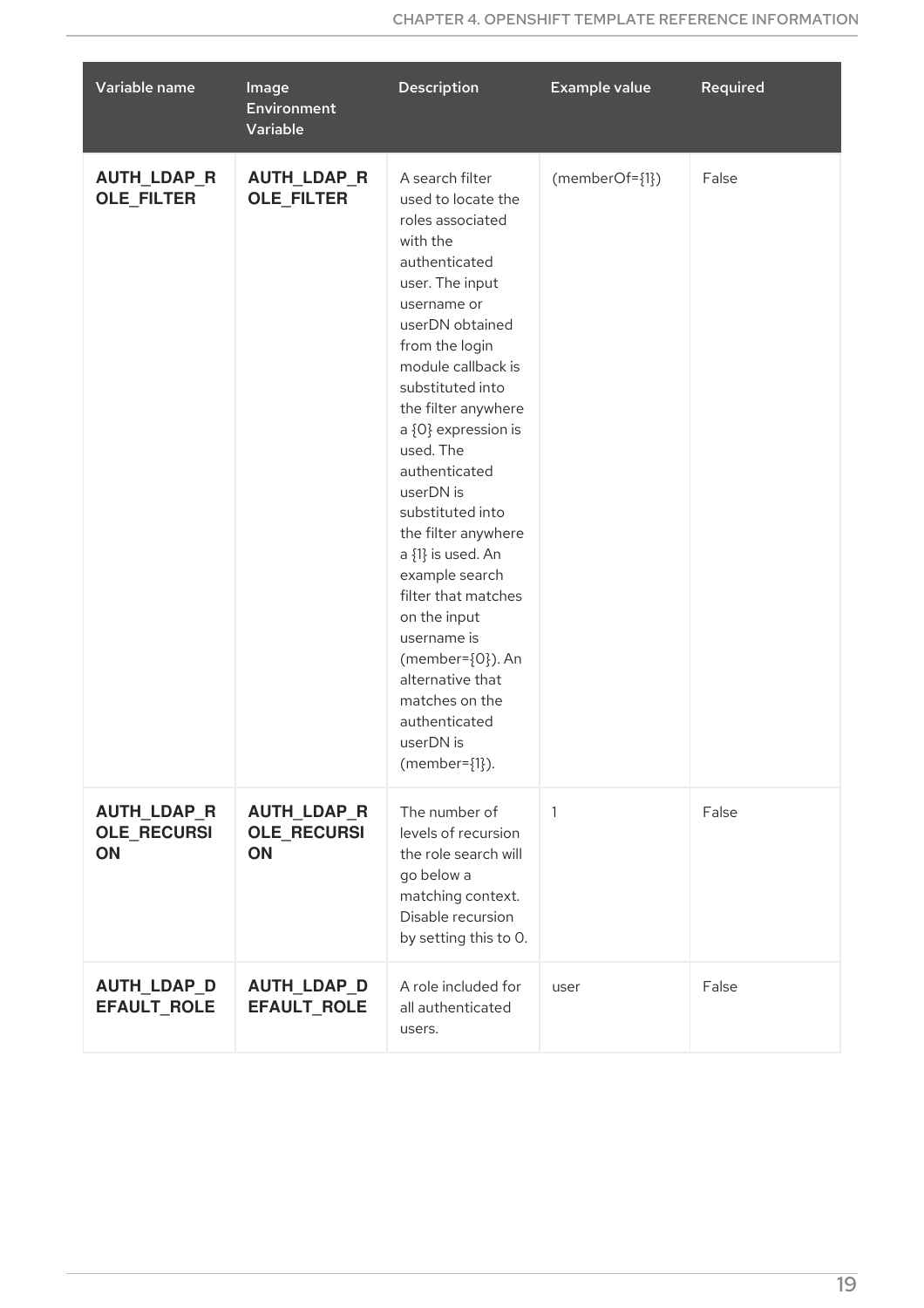Red Hat Process Automation Manager 7.7 Deploying a Red Hat Process Automation Manager trial environment on

| Variable name                                    | Image<br>Environment<br>Variable                 | <b>Description</b>                                                                                                                                                                                                                                                                                                                                        | <b>Example value</b> | Required |
|--------------------------------------------------|--------------------------------------------------|-----------------------------------------------------------------------------------------------------------------------------------------------------------------------------------------------------------------------------------------------------------------------------------------------------------------------------------------------------------|----------------------|----------|
| AUTH_LDAP_R<br>OLE_NAME_AT<br>TRIBUTE_ID         | AUTH_LDAP_R<br>OLE_NAME_AT<br>TRIBUTE_ID         | Name of the<br>attribute within the<br>roleCtxDN context<br>which contains the<br>role name. If the<br>roleAttributeIsDN<br>property is set to<br>true, this property<br>is used to find the<br>role object's name<br>attribute.                                                                                                                          | name                 | False    |
| <b>AUTH LDAP P</b><br>ARSE_ROLE_N<br>AME FROM DN | <b>AUTH LDAP P</b><br>ARSE_ROLE_N<br>AME FROM DN | A flag indicating if<br>the DN returned<br>by a query<br>contains the<br>roleNameAttribute<br>ID. If set to true,<br>the DN is checked<br>for the<br>roleNameAttribute<br>ID. If set to false,<br>the DN is not<br>checked for the<br>roleNameAttribute<br>ID. This flag can<br>improve the<br>performance of<br>LDAP queries.                            | false                | False    |
| AUTH_LDAP_R<br><b>OLE_ATTRIBUT</b><br>E_IS_DN    | AUTH_LDAP_R<br><b>OLE_ATTRIBUT</b><br>E_IS_DN    | Whether or not the<br>roleAttributeID<br>contains the fully-<br>qualified DN of a<br>role object. If false,<br>the role name is<br>taken from the<br>value of the<br>roleNameAttribute<br>Id attribute of the<br>context name.<br>Certain directory<br>schemas, such as<br>Microsoft Active<br>Directory, require<br>this attribute to be<br>set to true. | false                | False    |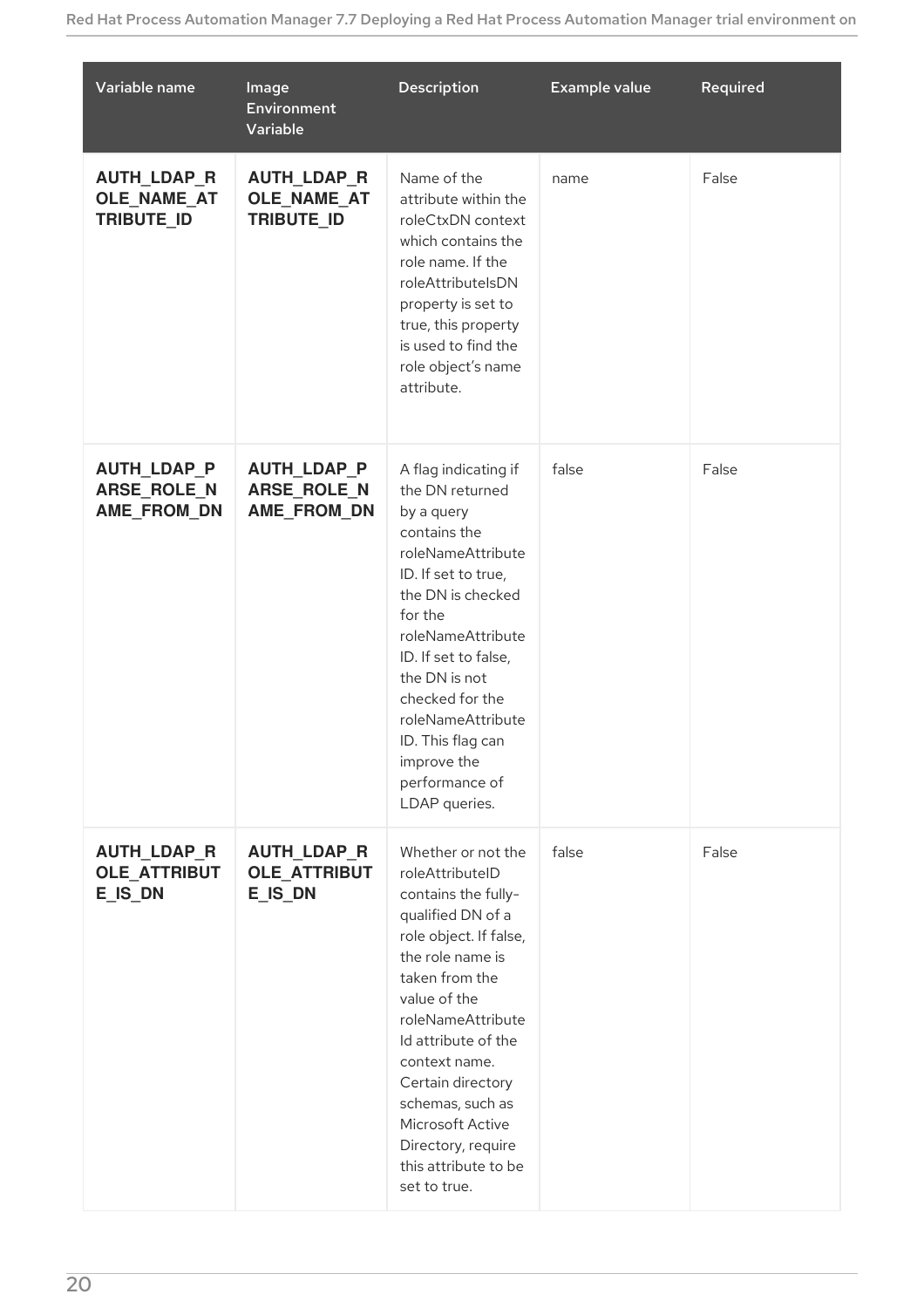| Variable name                                                           | Image<br>Environment<br>Variable                                        | <b>Description</b>                                                                                                                                                                                                                                                                                                                                                                                                                                                                   | <b>Example value</b> | Required |
|-------------------------------------------------------------------------|-------------------------------------------------------------------------|--------------------------------------------------------------------------------------------------------------------------------------------------------------------------------------------------------------------------------------------------------------------------------------------------------------------------------------------------------------------------------------------------------------------------------------------------------------------------------------|----------------------|----------|
| AUTH_LDAP_R<br>EFERRAL_USE<br><b>R_ATTRIBUTE_I</b><br><b>D TO CHECK</b> | AUTH_LDAP_R<br>EFERRAL_USE<br><b>R ATTRIBUTE I</b><br><b>D_TO_CHECK</b> | If you are not using<br>referrals, you can<br>ignore this option.<br>When using<br>referrals, this<br>option denotes the<br>attribute name<br>which contains<br>users defined for a<br>certain role, for<br>example member,<br>if the role object is<br>inside the referral.<br>Users are checked<br>against the<br>content of this<br>attribute name. If<br>this option is not<br>set, the check will<br>always fail, so role<br>objects cannot be<br>stored in a referral<br>tree. |                      | False    |
| <b>AUTH_ROLE_M</b><br><b>APPER ROLES</b><br><b>PROPERTIES</b>           | <b>AUTH_ROLE_M</b><br><b>APPER ROLES</b><br><b>PROPERTIES</b>           | When present, the<br>RoleMapping<br>Login Module will<br>be configured to<br>use the provided<br>file. This<br>parameter defines<br>the fully-qualified<br>file path and name<br>of a properties file<br>or resource which<br>maps roles to<br>replacement roles.<br>The format is<br>original_role=role1,r<br>ole2,role3                                                                                                                                                            |                      | False    |
| <b>AUTH_ROLE_M</b><br><b>APPER REPLA</b><br><b>CE_ROLE</b>              | AUTH_ROLE_M<br>APPER_REPLA<br><b>CE_ROLE</b>                            | Whether to add to<br>the current roles,<br>or replace the<br>current roles with<br>the mapped ones.<br>Replaces if set to<br>true.                                                                                                                                                                                                                                                                                                                                                   |                      | False    |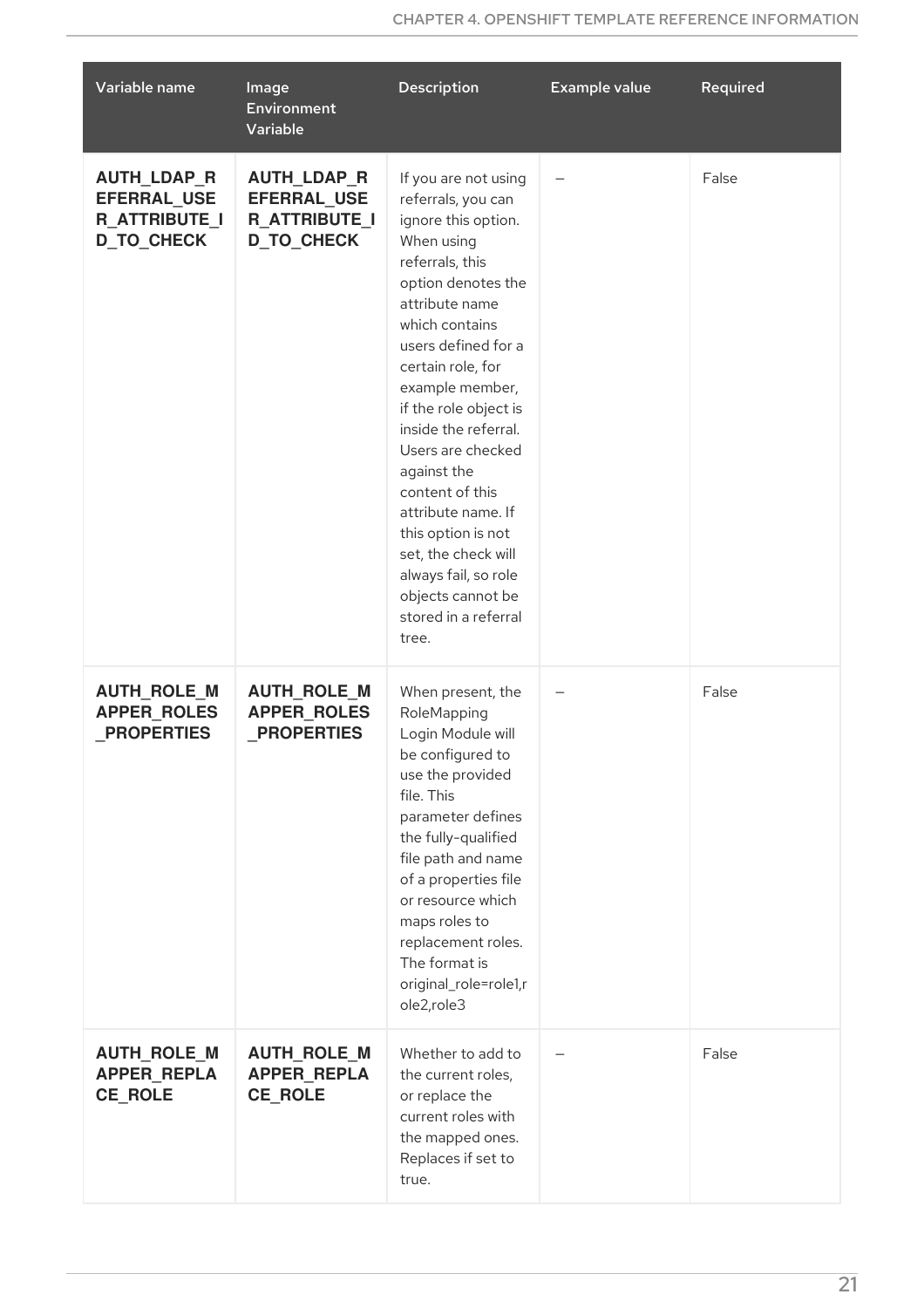### <span id="page-25-0"></span>4.1.2. Objects

The CLI supports various object types. A list of these object types as well as their abbreviations can be found in the Openshift [documentation.](https://access.redhat.com/documentation/en-us/openshift_container_platform/3.11/html/cli_reference/cli-reference-basic-cli-operations#object-types)

#### <span id="page-25-1"></span>4.1.2.1. Services

A service is an abstraction which defines a logical set of pods and a policy by which to access them. Refer to the [container-engine](https://cloud.google.com/container-engine/docs/services/) documentation for more information.

| <b>Service</b>                      | Port | <b>Name</b> | Description                                     |
|-------------------------------------|------|-------------|-------------------------------------------------|
| \${APPLICATION_NA<br>ME}-rhpamcentr | 8080 | http        | All the Business Central<br>web server's ports. |
| \${APPLICATION_NA<br>ME}-kieserver  | 8080 |             | All the KIE server web<br>server's ports.       |

#### <span id="page-25-2"></span>4.1.2.2. Routes

A route is a way to expose a service by giving it an externally-reachable hostname such as **www.example.com**. A defined route and the endpoints identified by its service can be consumed by a router to provide named connectivity from external clients to your applications. Each route consists of a route name, service selector, and (optionally) security configuration. Refer to the Openshift [documentation](https://access.redhat.com/documentation/en-us/openshift_enterprise/3.2/html/architecture/core-concepts#architecture-core-concepts-routes) for more information.

| <b>Service</b>                                        | <b>Security</b> | Hostname                                      |
|-------------------------------------------------------|-----------------|-----------------------------------------------|
| insecure-<br>\${APPLICATION_NAME}-<br>rhpamcentr-http | none            | \${BUSINESS_CENTRAL_HO<br><b>STNAME HTTP}</b> |
| insecure-<br>\${APPLICATION_NAME}-<br>kieserver-http  | none            | \${KIE_SERVER_HOSTNAME<br>HTTP}               |

#### <span id="page-25-3"></span>4.1.2.3. Deployment Configurations

A deployment in OpenShift is a replication controller based on a user defined template called a deployment configuration. Deployments are created manually or in response to triggered events. Refer to the Openshift [documentation](https://access.redhat.com/documentation/en-us/openshift_container_platform/3.11/html/developer_guide/deployments#dev-guide-how-deployments-work) for more information.

#### <span id="page-25-4"></span>4.1.2.3.1. Triggers

A trigger drives the creation of new deployments in response to events, both inside and outside OpenShift. Refer to the Openshift [documentation](https://access.redhat.com/documentation/en-us/openshift_container_platform/3.11/html/developer_guide/deployments#triggers) for more information.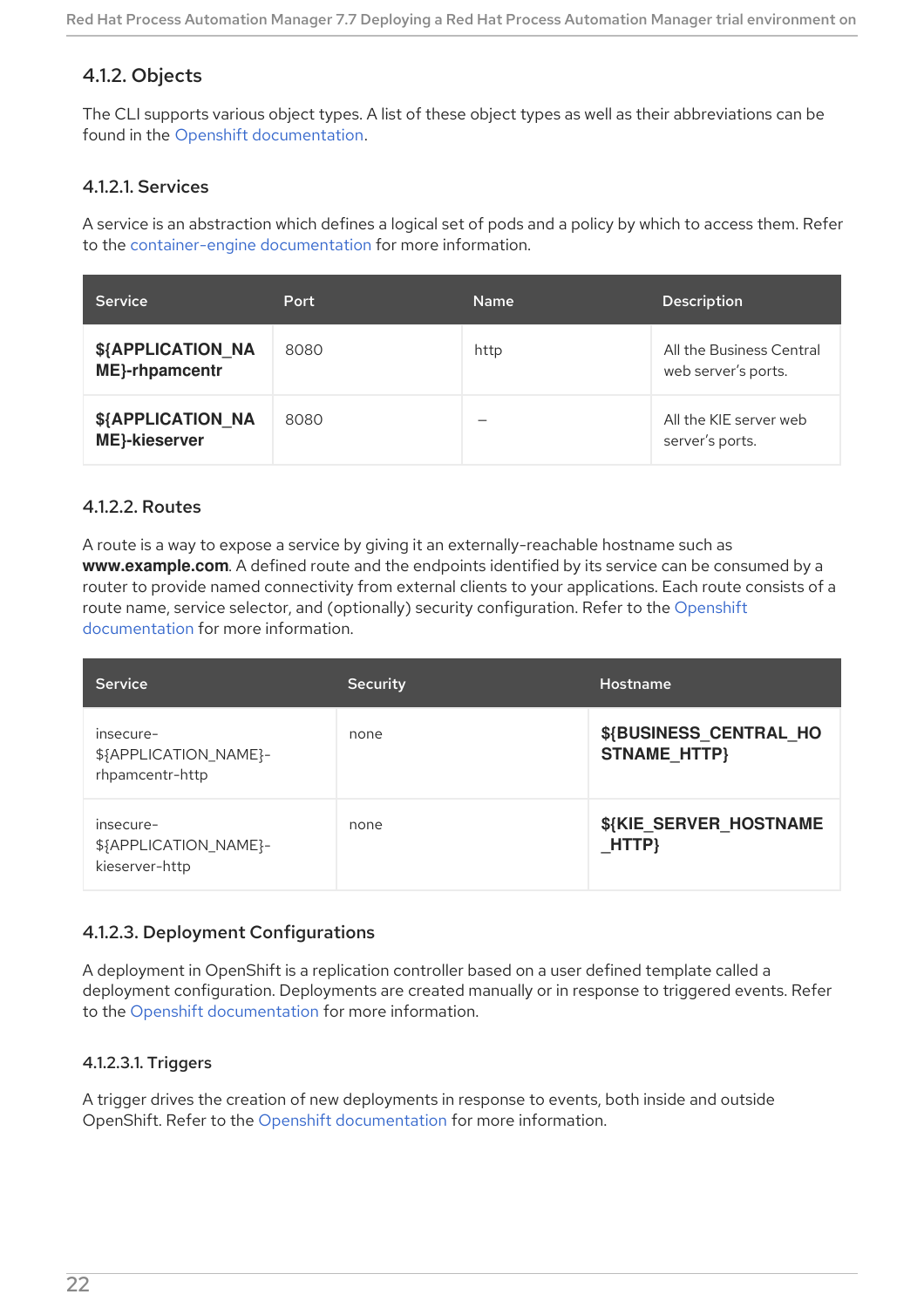| Deployment                      | <b>Triggers</b>    |
|---------------------------------|--------------------|
| \${APPLICATION_NAME}-rhpamcentr | <b>ImageChange</b> |
| \${APPLICATION_NAME}-kieserver  | <b>ImageChange</b> |

#### <span id="page-26-0"></span>4.1.2.3.2. Replicas

A replication controller ensures that a specified number of pod "replicas" are running at any one time. If there are too many, the replication controller kills some pods. If there are too few, it starts more. Refer to the [container-engine](https://cloud.google.com/container-engine/docs/replicationcontrollers/) documentation for more information.

| Deployment                      | <b>Replicas</b> |
|---------------------------------|-----------------|
| \${APPLICATION_NAME}-rhpamcentr |                 |
| \${APPLICATION_NAME}-kieserver  |                 |

#### <span id="page-26-1"></span>4.1.2.3.3. Pod Template

#### <span id="page-26-2"></span>4.1.2.3.3.1. Service Accounts

Service accounts are API objects that exist within each project. They can be created or deleted like any other API object. Refer to the Openshift [documentation](https://access.redhat.com/documentation/en-us/openshift_container_platform/3.11/html/developer_guide/dev-guide-service-accounts#dev-managing-service-accounts) for more information.

| Deployment                      | <b>Service Account</b>        |
|---------------------------------|-------------------------------|
| \${APPLICATION NAME}-rhpamcentr | \${APPLICATION NAME}-rhpamsvc |
| \${APPLICATION_NAME}-kieserver  | \${APPLICATION_NAME}-rhpamsvc |

#### <span id="page-26-3"></span>4.1.2.3.3.2. Image

| Deployment                      | Image                            |
|---------------------------------|----------------------------------|
| \${APPLICATION_NAME}-rhpamcentr | rhpam-businesscentral-rhel8      |
| \${APPLICATION_NAME}-kieserver  | \${KIE_SERVER_IMAGE_STREAM_NAME} |

#### <span id="page-26-4"></span>4.1.2.3.3.3. Readiness Probe

#### \${APPLICATION\_NAME}-rhpamcentr

Http Get on http://localhost:8080/rest/ready

#### \${APPLICATION\_NAME}-kieserver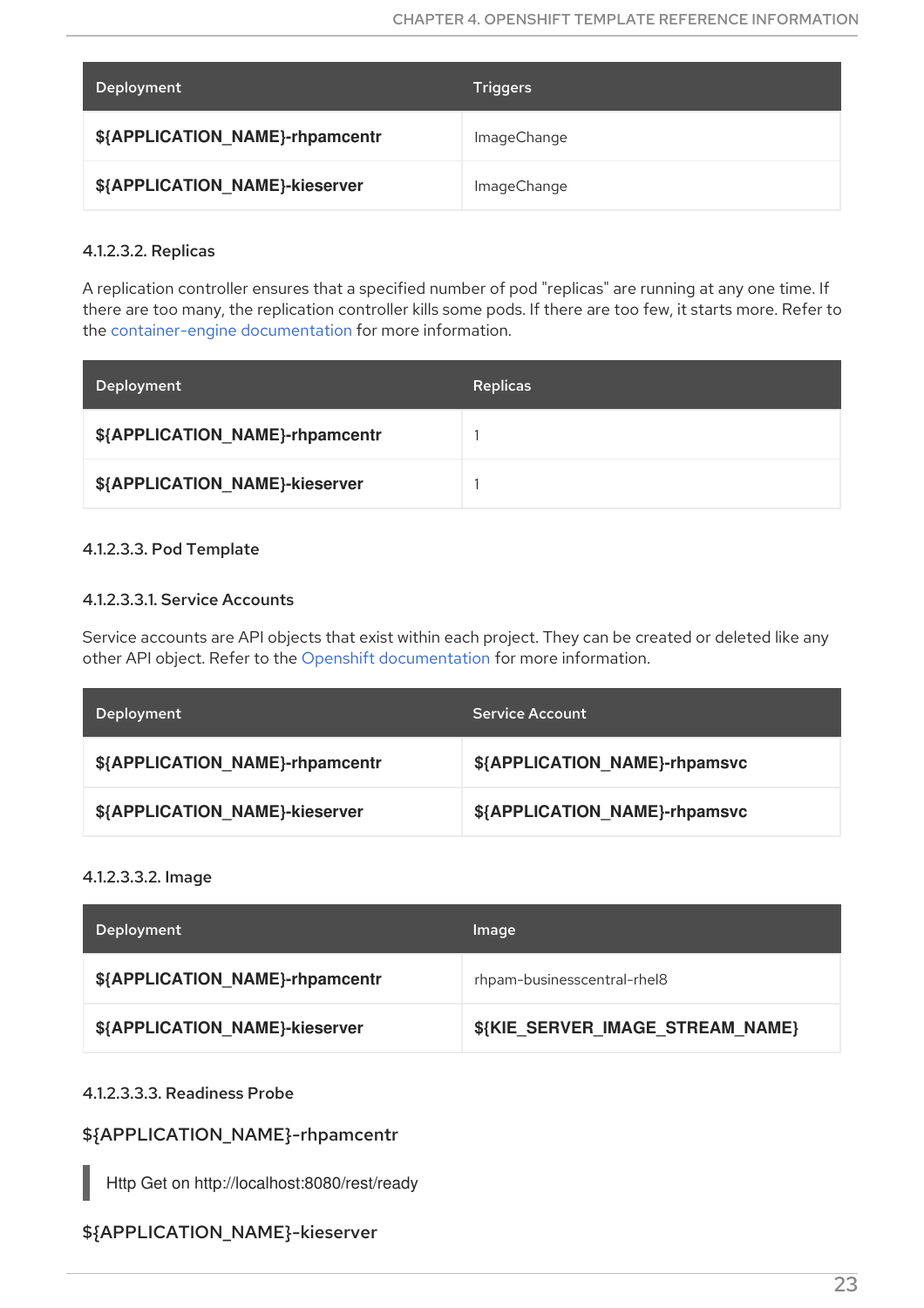#### Http Get on http://localhost:8080/services/rest/server/readycheck

#### <span id="page-27-0"></span>4.1.2.3.3.4. Liveness Probe

ı

#### \${APPLICATION\_NAME}-rhpamcentr

Http Get on http://localhost:8080/rest/healthy

#### \${APPLICATION\_NAME}-kieserver

Http Get on http://localhost:8080/services/rest/server/healthcheck

#### <span id="page-27-1"></span>4.1.2.3.3.5. Exposed Ports

| <b>Deployments</b>                  | <b>Name</b> | Port | Protocol   |
|-------------------------------------|-------------|------|------------|
| \${APPLICATION_NA<br>ME}-rhpamcentr | jolokia     | 8778 | <b>TCP</b> |
|                                     | http        | 8080 | <b>TCP</b> |
| \${APPLICATION_NA<br>ME}-kieserver  | jolokia     | 8778 | <b>TCP</b> |
|                                     | http        | 8080 | <b>TCP</b> |

#### <span id="page-27-2"></span>4.1.2.3.3.6. Image Environment Variables

| Deployment                          | Variable name                          | <b>Description</b>                                                                                             | <b>Example value</b>                             |
|-------------------------------------|----------------------------------------|----------------------------------------------------------------------------------------------------------------|--------------------------------------------------|
| \${APPLICATION_NA<br>ME}-rhpamcentr | <b>WORKBENCH_ROU</b><br><b>TE NAME</b> |                                                                                                                | insecure-<br>\${APPLICATION_NAME<br>}-rhpamcentr |
|                                     | <b>KIE_ADMIN_USER</b>                  | KIE administrator user<br>name.                                                                                | \${KIE_ADMIN_USER}                               |
|                                     | <b>KIE_ADMIN_PWD</b>                   | Default password used<br>for multiple components<br>for user convenience in<br>this trial environment.         | \${DEFAULT_PASSW<br>ORD}                         |
|                                     | <b>KIE_MBEANS</b>                      | KIE server mbeans<br>enabled/disabled. (Sets<br>the kie.mbeans and<br>kie.scanner.mbeans<br>system properties) | \${KIE_MBEANS}                                   |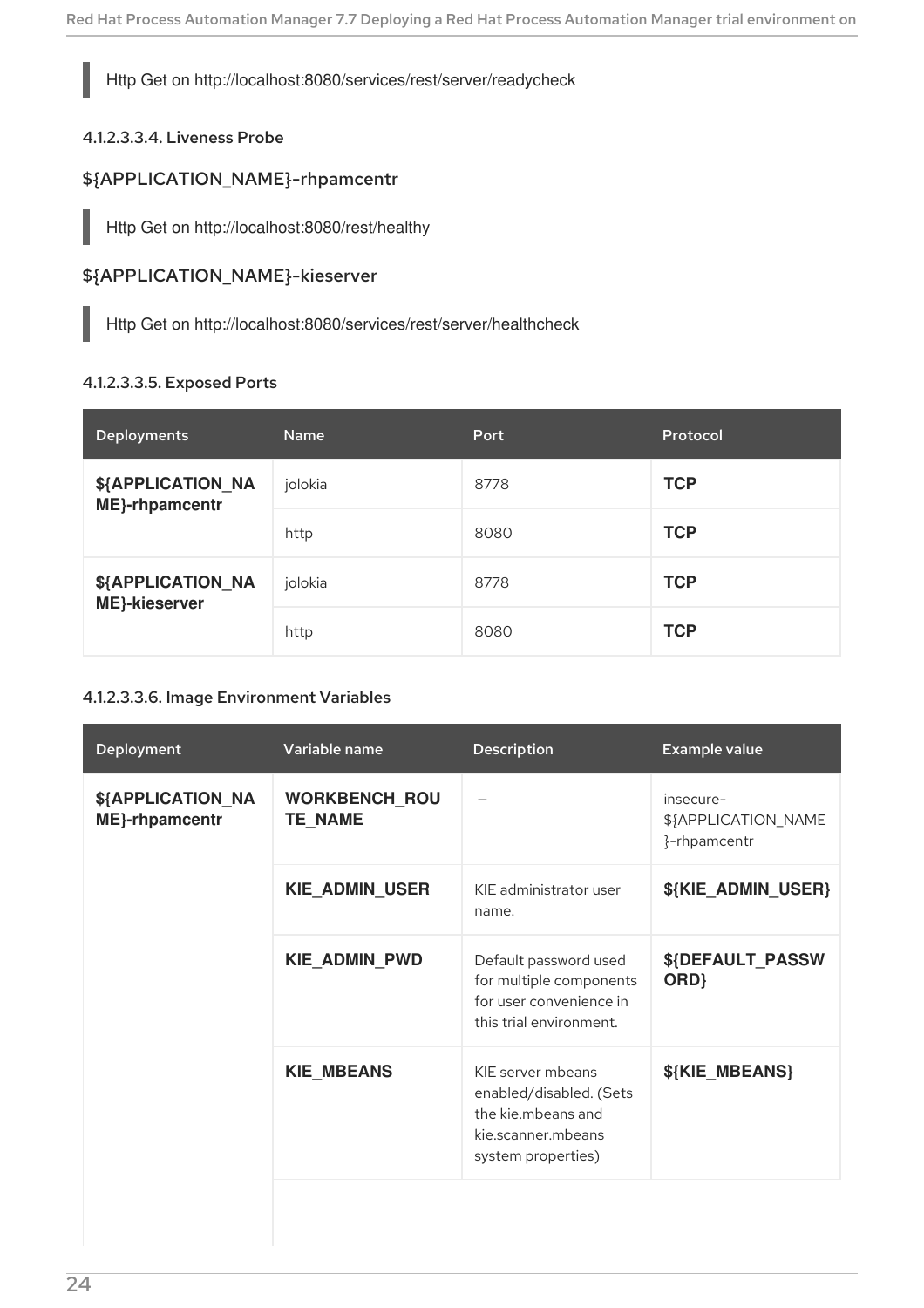<span id="page-28-0"></span>

| Deployment | Variable name                                                                                    | Description                                                                                                                                                                                                                                                                                          | <b>Example value</b>                                                                   |
|------------|--------------------------------------------------------------------------------------------------|------------------------------------------------------------------------------------------------------------------------------------------------------------------------------------------------------------------------------------------------------------------------------------------------------|----------------------------------------------------------------------------------------|
|            | <b>KIE_SERVER_CONT</b><br><b>ROLLER_OPENSHIF</b><br><b>T ENABLED</b>                             |                                                                                                                                                                                                                                                                                                      | true                                                                                   |
|            | <b>KIE_SERVER_CONT</b><br><b>ROLLER_OPENSHIF</b><br><b>T_GLOBAL_DISCOV</b><br><b>ERY ENABLED</b> | If set to true, turns on<br>KIE server global<br>discovery feature (Sets<br>the<br>org.kie.server.controller.<br>openshift.global.discove<br>ry.enabled system<br>property)                                                                                                                          | \${KIE_SERVER_CON<br>TROLLER_OPENSHI<br>FT_GLOBAL_DISCO<br><b>VERY_ENABLED}</b>        |
|            | <b>KIE_SERVER_CONT</b><br><b>ROLLER OPENSHIF</b><br><b>T_PREFER_KIESERV</b><br><b>ER_SERVICE</b> | If OpenShift integration<br>of Business Central is<br>turned on, setting this<br>parameter to true<br>enables connection to<br>KIE Server via an<br>OpenShift internal<br>Service endpoint. (Sets<br>the<br>org.kie.server.controller.<br>openshift.prefer.kieserv<br>er.service system<br>property) | <b>\${KIE SERVER CON</b><br>TROLLER_OPENSHI<br>FT PREFER KIESER<br><b>VER_SERVICE}</b> |
|            | <b>KIE_SERVER_CONT</b><br><b>ROLLER_TEMPLAT</b><br>E CACHE TTL                                   | KIE ServerTemplate<br>Cache TTL in<br>milliseconds. (Sets the<br>org.kie.server.controller.<br>template.cache.ttl<br>system property)                                                                                                                                                                | \${KIE_SERVER_CON<br><b>TROLLER_TEMPLAT</b><br>E_CACHE_TTL}                            |
|            | <b>MAVEN REPO ID</b>                                                                             | The id to use for the<br>maven repository, if set.<br>Default is generated<br>randomly.                                                                                                                                                                                                              | \${MAVEN_REPO_ID}                                                                      |
|            | <b>MAVEN_REPO_URL</b>                                                                            | Fully qualified URL to a<br>Maven repository or<br>service.                                                                                                                                                                                                                                          | \${MAVEN_REPO_UR<br>L}                                                                 |
|            | <b>MAVEN_REPO_USE</b><br><b>RNAME</b>                                                            | User name for accessing<br>the Maven repository, if<br>required.                                                                                                                                                                                                                                     | \${MAVEN_REPO_US<br><b>ERNAME}</b>                                                     |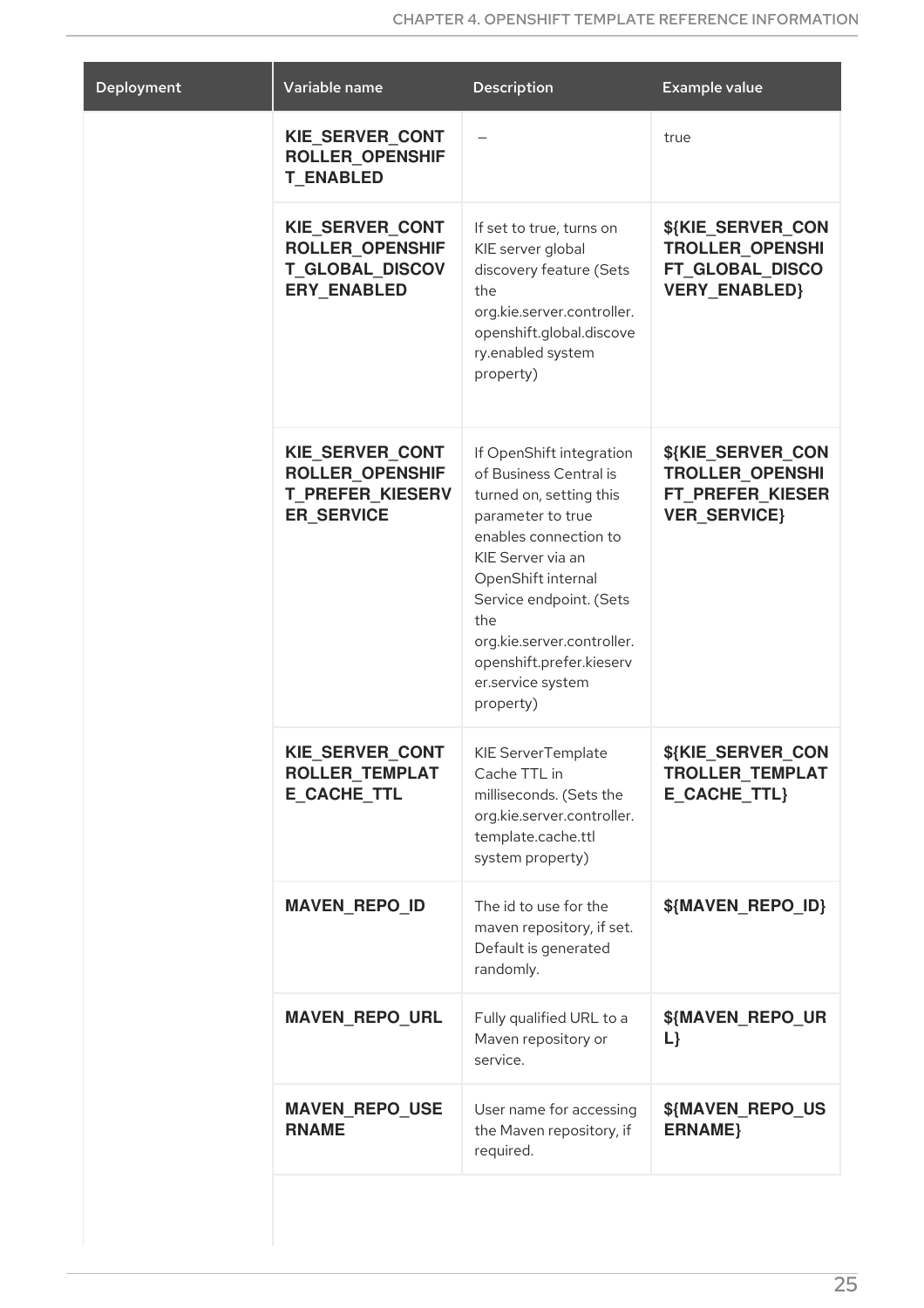| <b>Deployment</b> | Variable name                                                       | <b>Description</b>                                                                 | <b>Example value</b>                                      |
|-------------------|---------------------------------------------------------------------|------------------------------------------------------------------------------------|-----------------------------------------------------------|
|                   | <b>MAVEN_REPO_PAS</b><br><b>SWORD</b>                               | Password to access the<br>Maven repository, if<br>required.                        | \${MAVEN_REPO_PA<br><b>SSWORD</b> }                       |
|                   | <b>GIT HOOKS DIR</b>                                                | The directory to use for<br>git hooks, if required.                                | \${GIT_HOOKS_DIR}                                         |
|                   | SSO_URL                                                             | RH-SSO URL.                                                                        | \${SSO_URL}                                               |
|                   | <b>SSO_OPENIDCONN</b><br><b>ECT DEPLOYMENT</b><br>S                 |                                                                                    | ROOT.war                                                  |
|                   | <b>SSO_REALM</b>                                                    | RH-SSO Realm name.                                                                 | \${SSO_REALM}                                             |
|                   | <b>SSO_SECRET</b>                                                   | <b>Business Central RH-</b><br>SSO Client Secret.                                  | \${BUSINESS_CENTR<br>AL_SSO_SECRET}                       |
|                   | <b>SSO_CLIENT</b>                                                   | <b>Business Central RH-</b><br>SSO Client name.                                    | \${BUSINESS_CENTR<br>AL_SSO_CLIENT}                       |
|                   | <b>SSO_USERNAME</b>                                                 | RH-SSO Realm admin<br>user name for creating<br>the Client if it doesn't<br>exist. | \${SSO_USERNAME}                                          |
|                   | <b>SSO_PASSWORD</b>                                                 | RH-SSO Realm Admin<br>Password used to create<br>the Client.                       | \${SSO_PASSWORD}                                          |
|                   | <b>SSO_DISABLE_SSL_</b><br><b>CERTIFICATE_VALI</b><br><b>DATION</b> | RH-SSO Disable SSL<br>Certificate Validation.                                      | \${SSO_DISABLE_SS<br>L CERTIFICATE_VA<br><b>LIDATION}</b> |
|                   | SSO_PRINCIPAL_AT<br><b>TRIBUTE</b>                                  | RH-SSO Principal<br>Attribute to use as user<br>name.                              | \${SSO_PRINCIPAL_<br><b>ATTRIBUTE}</b>                    |
|                   |                                                                     |                                                                                    |                                                           |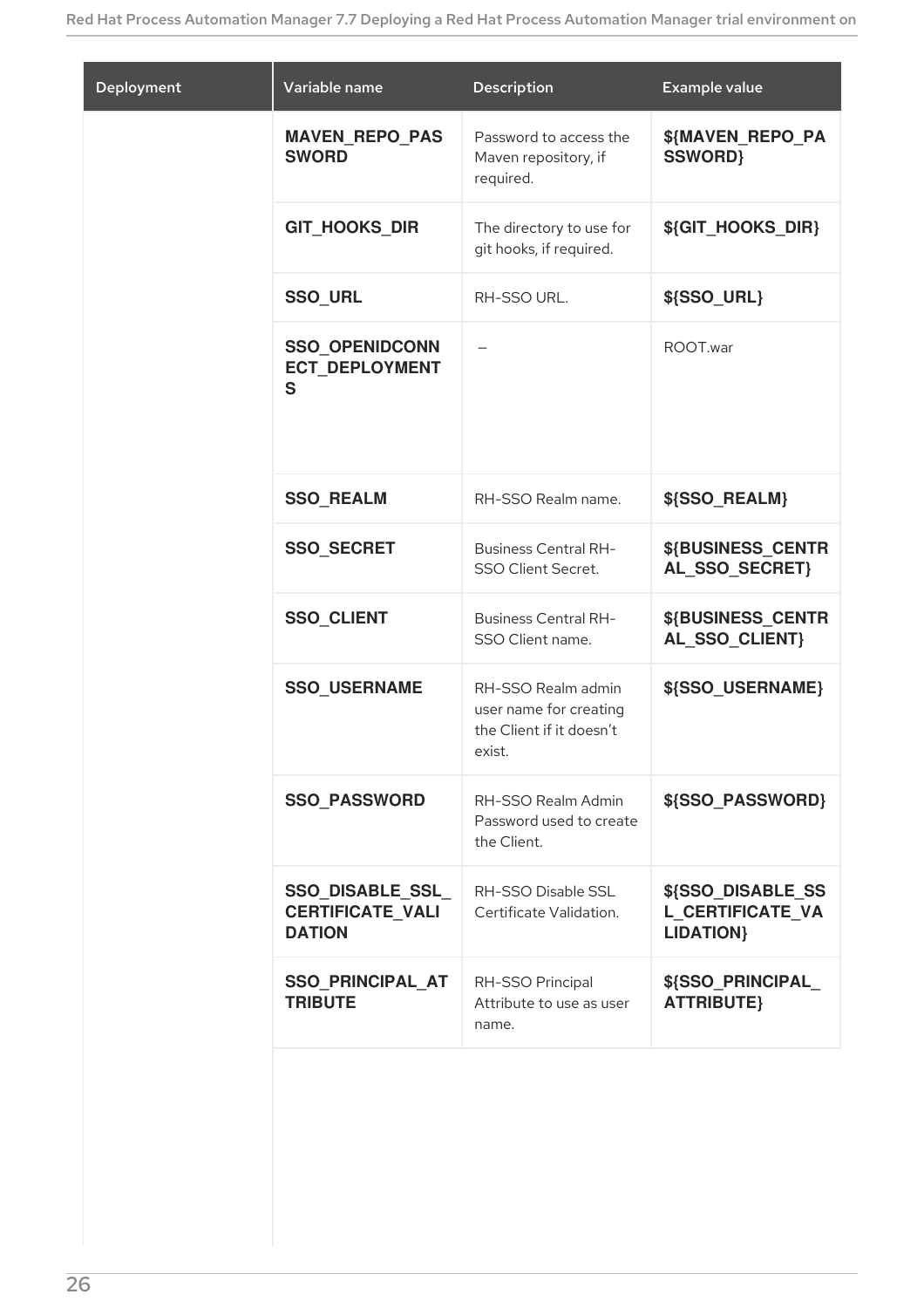| Deployment | Variable name                             | Description                                                                                                                                                                                                                                                                                                 | Example value                                        |
|------------|-------------------------------------------|-------------------------------------------------------------------------------------------------------------------------------------------------------------------------------------------------------------------------------------------------------------------------------------------------------------|------------------------------------------------------|
|            | <b>HOSTNAME_HTTP</b>                      | Custom hostname for<br>http service route for<br><b>Business Central. Leave</b><br>blank for default<br>hostname, e.g.:<br>insecure- <application-<br>name&gt;-rhpamcentr-<br/><project>.<default-<br>domain-suffix&gt;</default-<br></project></application-<br>                                           | \${BUSINESS_CENTR<br>AL_HOSTNAME_HT<br>TP}           |
|            | AUTH_LDAP_URL                             | LDAP Endpoint to<br>connect for<br>authentication.                                                                                                                                                                                                                                                          | \${AUTH_LDAP_URL}                                    |
|            | AUTH_LDAP_BIND_<br><b>DN</b>              | Bind DN used for<br>authentication.                                                                                                                                                                                                                                                                         | \${AUTH_LDAP_BIND<br>$_DN$                           |
|            | AUTH_LDAP_BIND_<br><b>CREDENTIAL</b>      | <b>LDAP Credentials used</b><br>for authentication.                                                                                                                                                                                                                                                         | \${AUTH_LDAP_BIND<br><b>CREDENTIAL}</b>              |
|            | AUTH_LDAP_JAAS_<br><b>SECURITY_DOMAIN</b> | The JMX ObjectName<br>of the<br>JaasSecurityDomain<br>used to decrypt the<br>password.                                                                                                                                                                                                                      | \${AUTH_LDAP_JAA<br><b>S_SECURITY_DOMA</b><br>$IN$ } |
|            | <b>AUTH_LDAP_BASE_</b><br><b>CTX_DN</b>   | LDAP Base DN of the<br>top-level context to<br>begin the user search.                                                                                                                                                                                                                                       | <b>\${AUTH LDAP BAS</b><br>E_CTX_DN}                 |
|            | AUTH_LDAP_BASE_<br><b>FILTER</b>          | LDAP search filter used<br>to locate the context of<br>the user to authenticate.<br>The input username or<br>userDN obtained from<br>the login module<br>callback is substituted<br>into the filter anywhere a<br>{0} expression is used. A<br>common example for<br>the search filter is (uid=<br>${O}$ ). | \${AUTH_LDAP_BAS<br>E FILTER}                        |
|            | <b>AUTH_LDAP_SEAR</b><br><b>CH SCOPE</b>  | The search scope to use.                                                                                                                                                                                                                                                                                    | \${AUTH_LDAP_SEA<br><b>RCH_SCOPE}</b>                |
|            | <b>AUTH_LDAP_SEAR</b><br>CH_TIME_LIMIT    | The timeout in<br>milliseconds for user or<br>role searches.                                                                                                                                                                                                                                                | \${AUTH_LDAP_SEA<br><b>RCH_TIME_LIMIT}</b>           |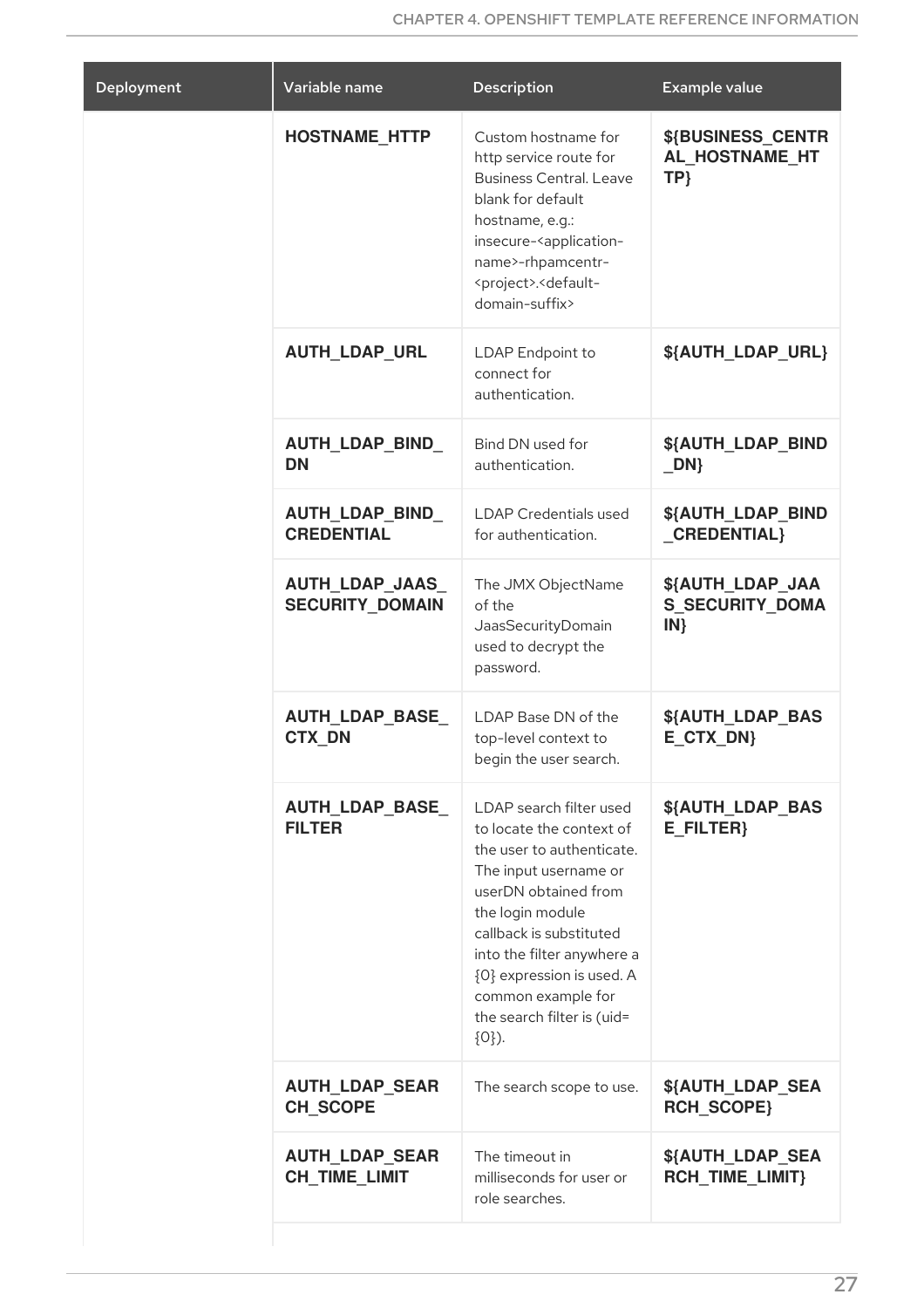| Deployment | Variable name                                                       | <b>Description</b>                                                                                                                                                                                                                                                                                                   | Example value                                            |
|------------|---------------------------------------------------------------------|----------------------------------------------------------------------------------------------------------------------------------------------------------------------------------------------------------------------------------------------------------------------------------------------------------------------|----------------------------------------------------------|
|            | <b>AUTH_LDAP_DISTIN</b><br><b>GUISHED_NAME_AT</b><br><b>TRIBUTE</b> | The name of the<br>attribute in the user<br>entry that contains the<br>DN of the user. This may<br>be necessary if the DN<br>of the user itself<br>contains special<br>characters, backslash for<br>example, that prevent<br>correct user mapping. If<br>the attribute does not<br>exist, the entry's DN is<br>used. | \${AUTH_LDAP_DIST<br>INGUISHED_NAME<br><b>ATTRIBUTE}</b> |
|            | <b>AUTH_LDAP_PARSE</b><br><b>USERNAME</b>                           | A flag indicating if the<br>DN is to be parsed for<br>the user name. If set to<br>true, the DN is parsed<br>for the user name. If set<br>to false the DN is not<br>parsed for the user<br>name. This option is<br>used together with<br>usernameBeginString<br>and usernameEndString.                                | \${AUTH_LDAP_PAR<br><b>SE USERNAME}</b>                  |
|            | <b>AUTH_LDAP_USER</b><br><b>NAME BEGIN STRI</b><br><b>NG</b>        | Defines the String which<br>is to be removed from<br>the start of the DN to<br>reveal the user name.<br>This option is used<br>together with<br>usernameEndString and<br>only taken into account<br>if parseUsername is set<br>to true.                                                                              | <b>\${AUTH LDAP USE</b><br>RNAME_BEGIN_STR<br>$ING$ }    |
|            | <b>AUTH_LDAP_USER</b><br><b>NAME_END_STRING</b>                     | Defines the String which<br>is to be removed from<br>the end of the DN to<br>reveal the user name.<br>This option is used<br>together with<br>usernameEndString and<br>only taken into account<br>if parseUsername is set<br>to true.                                                                                | <b>\${AUTH LDAP USE</b><br><b>RNAME_END_STRIN</b><br>G   |
|            | AUTH_LDAP_ROLE_<br><b>ATTRIBUTE ID</b>                              | Name of the attribute<br>containing the user<br>roles.                                                                                                                                                                                                                                                               | \${AUTH_LDAP_ROL<br>E_ATTRIBUTE_ID}                      |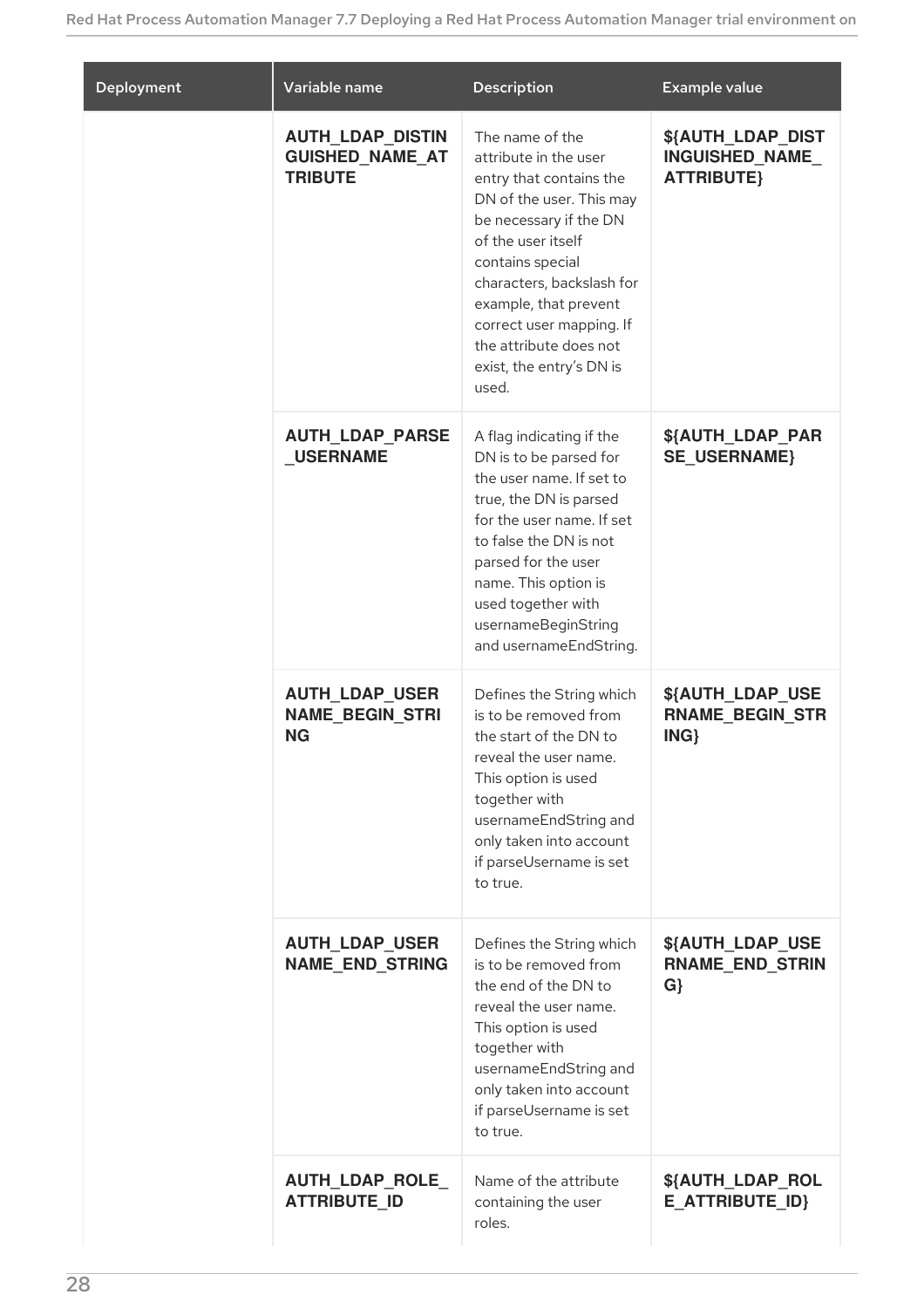| Deployment | Variable name                       | Description                                                                                                                                                                                                                                                                                                                                                                                                                                                                                                                    | <b>Example value</b>                    |
|------------|-------------------------------------|--------------------------------------------------------------------------------------------------------------------------------------------------------------------------------------------------------------------------------------------------------------------------------------------------------------------------------------------------------------------------------------------------------------------------------------------------------------------------------------------------------------------------------|-----------------------------------------|
|            |                                     |                                                                                                                                                                                                                                                                                                                                                                                                                                                                                                                                |                                         |
|            | <b>AUTH_LDAP_ROLE</b><br>S CTX DN   | The fixed DN of the<br>context to search for<br>user roles. This is not the<br>DN where the actual<br>roles are, but the DN<br>where the objects<br>containing the user roles<br>are. For example, in a<br>Microsoft Active<br>Directory server, this is<br>the DN where the user<br>account is.                                                                                                                                                                                                                               | \${AUTH_LDAP_ROL<br>ES_CTX_DN}          |
|            | AUTH_LDAP_ROLE_<br><b>FILTER</b>    | A search filter used to<br>locate the roles<br>associated with the<br>authenticated user. The<br>input username or<br>userDN obtained from<br>the login module<br>callback is substituted<br>into the filter anywhere a<br>{0} expression is used.<br>The authenticated<br>userDN is substituted<br>into the filter anywhere a<br>{1} is used. An example<br>search filter that<br>matches on the input<br>username is (member=<br>{0}). An alternative that<br>matches on the<br>authenticated userDN is<br>$(member=\{1\}).$ | <b>\${AUTH LDAP ROL</b><br>E_FILTER}    |
|            | AUTH_LDAP_ROLE_<br><b>RECURSION</b> | The number of levels of<br>recursion the role search<br>will go below a matching<br>context. Disable<br>recursion by setting this<br>to 0.                                                                                                                                                                                                                                                                                                                                                                                     | \${AUTH_LDAP_ROL<br><b>E RECURSION}</b> |
|            | AUTH_LDAP_DEFA<br>ULT_ROLE          | A role included for all<br>authenticated users.                                                                                                                                                                                                                                                                                                                                                                                                                                                                                | \${AUTH_LDAP_DEF<br><b>AULT_ROLE}</b>   |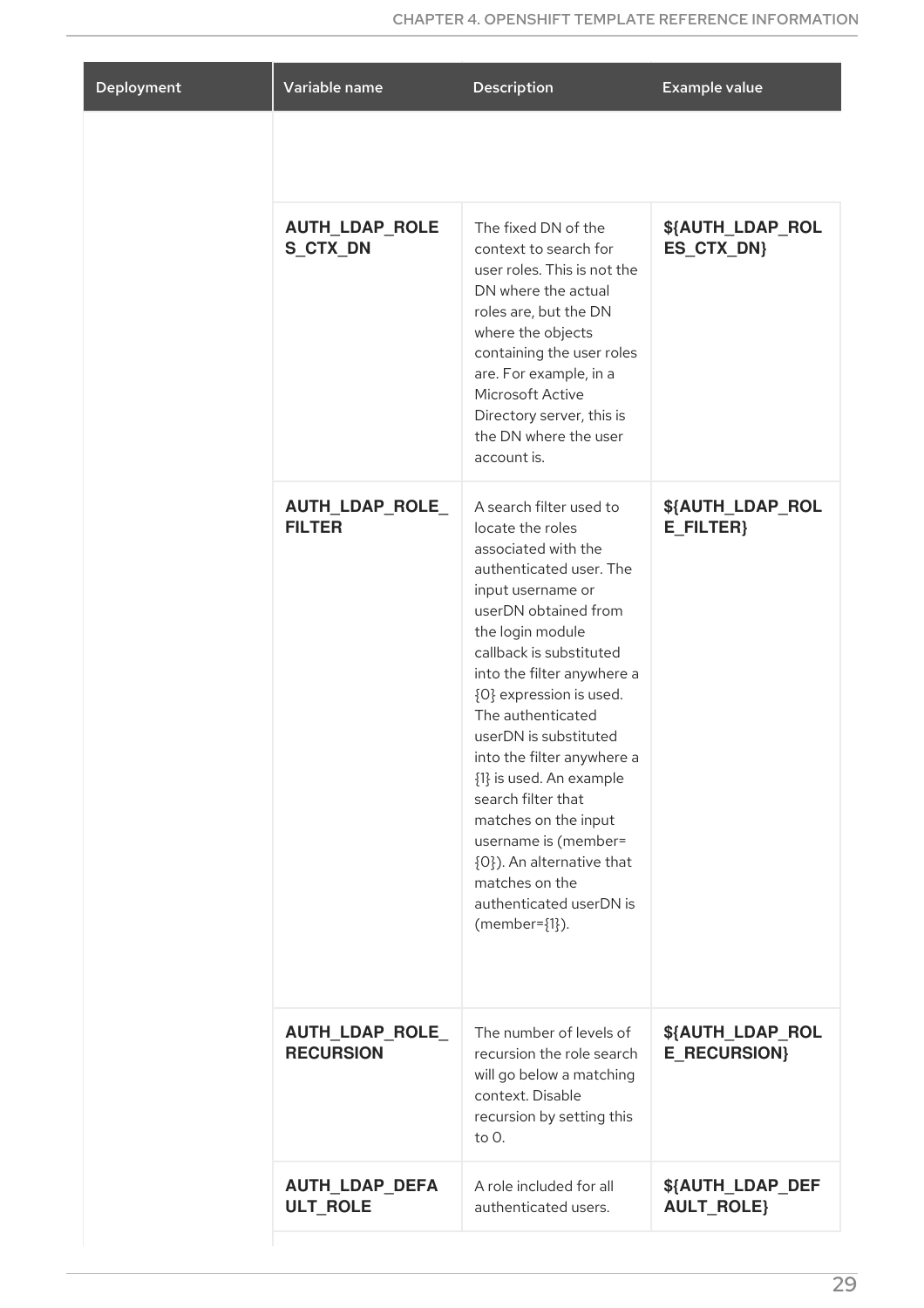| <b>Deployment</b> | Variable name                                                 | <b>Description</b>                                                                                                                                                                                                                                                                                                                             | <b>Example value</b>                                  |
|-------------------|---------------------------------------------------------------|------------------------------------------------------------------------------------------------------------------------------------------------------------------------------------------------------------------------------------------------------------------------------------------------------------------------------------------------|-------------------------------------------------------|
|                   | AUTH_LDAP_ROLE_<br><b>NAME_ATTRIBUTE_I</b><br>D               | Name of the attribute<br>within the roleCtxDN<br>context which contains<br>the role name. If the<br>roleAttributeIsDN<br>property is set to true,<br>this property is used to<br>find the role object's<br>name attribute.                                                                                                                     | \${AUTH_LDAP_ROL<br><b>E_NAME_ATTRIBUT</b><br>$E$ ID} |
|                   | <b>AUTH_LDAP_PARSE</b><br><b>ROLE NAME FRO</b><br><b>M DN</b> | A flag indicating if the<br>DN returned by a query<br>contains the<br>roleNameAttributeID. If<br>set to true, the DN is<br>checked for the<br>roleNameAttributeID. If<br>set to false, the DN is<br>not checked for the<br>roleNameAttributeID.<br>This flag can improve<br>the performance of<br>LDAP queries.                                | \${AUTH_LDAP_PAR<br><b>SE_ROLE_NAME_FR</b><br>OM_DN}  |
|                   | AUTH_LDAP_ROLE_<br><b>ATTRIBUTE_IS_DN</b>                     | Whether or not the<br>roleAttributeID contains<br>the fully-qualified DN of<br>a role object. If false, the<br>role name is taken from<br>the value of the<br>roleNameAttributeId<br>attribute of the context<br>name. Certain directory<br>schemas, such as<br>Microsoft Active<br>Directory, require this<br>attribute to be set to<br>true. | \${AUTH_LDAP_ROL<br><b>E_ATTRIBUTE_IS_D</b><br>N}     |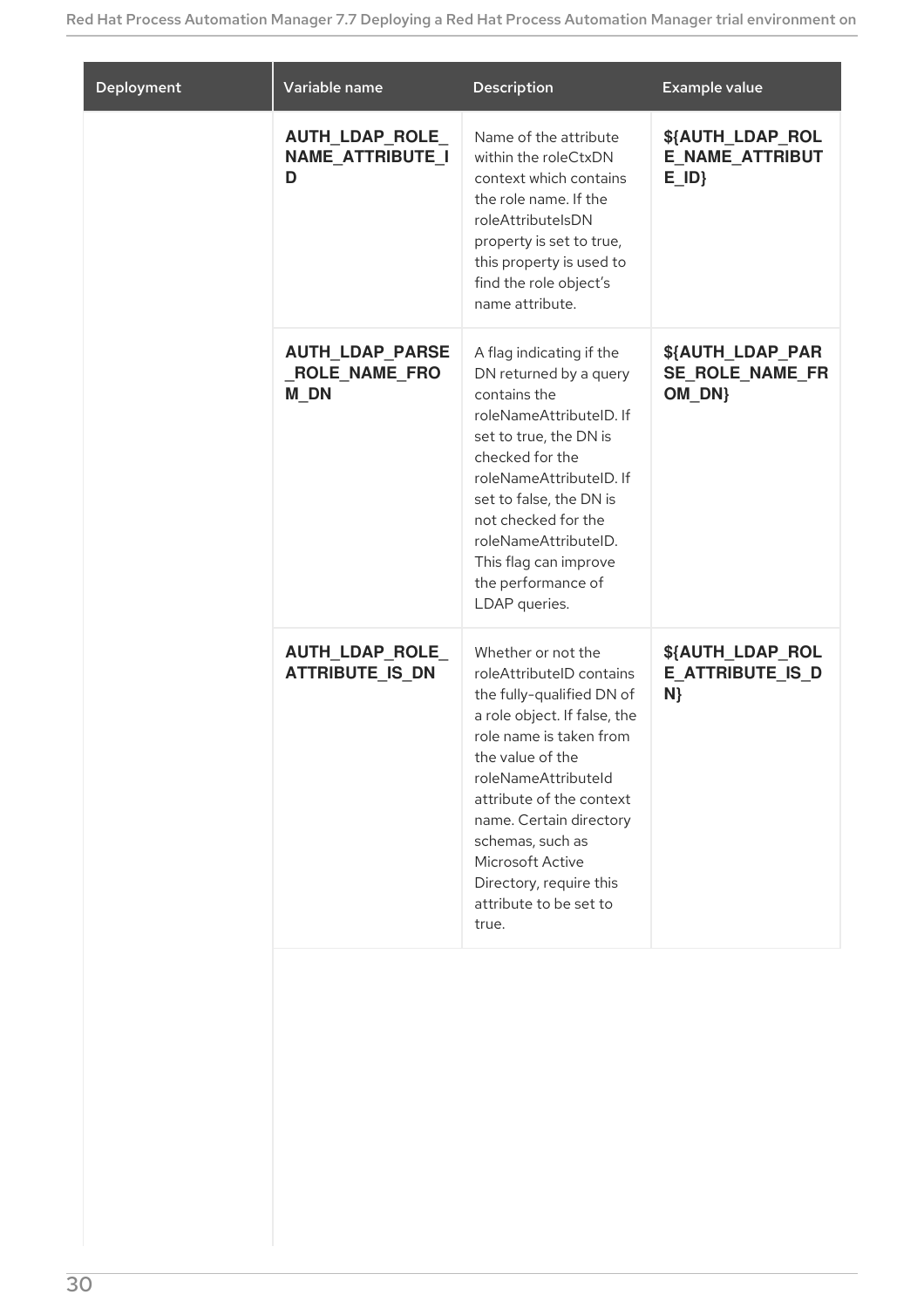| Deployment                         | Variable name                                                       | <b>Description</b>                                                                                                                                                                                                                                                                                                                                                                                                                                                    | <b>Example value</b>                                                       |
|------------------------------------|---------------------------------------------------------------------|-----------------------------------------------------------------------------------------------------------------------------------------------------------------------------------------------------------------------------------------------------------------------------------------------------------------------------------------------------------------------------------------------------------------------------------------------------------------------|----------------------------------------------------------------------------|
|                                    | <b>AUTH_LDAP_REFER</b><br><b>RAL USER ATTRIB</b><br>UTE_ID_TO_CHECK | If you are not using<br>referrals, you can ignore<br>this option. When using<br>referrals, this option<br>denotes the attribute<br>name which contains<br>users defined for a<br>certain role, for example<br>member, if the role<br>object is inside the<br>referral. Users are<br>checked against the<br>content of this attribute<br>name. If this option is<br>not set, the check will<br>always fail, so role<br>objects cannot be<br>stored in a referral tree. | \${AUTH_LDAP_REF<br><b>ERRAL USER ATTR</b><br><b>IBUTE_ID_TO_CHEC</b><br>K |
|                                    | <b>AUTH_ROLE_MAPP</b><br>ER_ROLES_PROPE<br><b>RTIES</b>             | When present, the<br>RoleMapping Login<br>Module will be<br>configured to use the<br>provided file. This<br>parameter defines the<br>fully-qualified file path<br>and name of a<br>properties file or<br>resource which maps<br>roles to replacement<br>roles. The format is<br>original_role=role1,role2,r<br>ole3                                                                                                                                                   | \${AUTH_ROLE_MAP<br>PER_ROLES_PROPE<br><b>RTIES</b> }                      |
|                                    | <b>AUTH_ROLE_MAPP</b><br>ER_REPLACE_ROLE                            | Whether to add to the<br>current roles, or replace<br>the current roles with<br>the mapped ones.<br>Replaces if set to true.                                                                                                                                                                                                                                                                                                                                          | \${AUTH_ROLE_MAP<br>PER_REPLACE_ROL<br>E}                                  |
| \${APPLICATION_NA<br>ME}-kieserver | <b>WORKBENCH_SERV</b><br><b>ICE NAME</b>                            |                                                                                                                                                                                                                                                                                                                                                                                                                                                                       | \${APPLICATION_NA<br>ME}-rhpamcentr                                        |
|                                    | <b>KIE_ADMIN_USER</b>                                               | KIE administrator user<br>name.                                                                                                                                                                                                                                                                                                                                                                                                                                       | \${KIE_ADMIN_USER}                                                         |
|                                    | <b>KIE_ADMIN_PWD</b>                                                | Default password used<br>for multiple components<br>for user convenience in<br>this trial environment.                                                                                                                                                                                                                                                                                                                                                                | \${DEFAULT_PASSW<br>ORD}                                                   |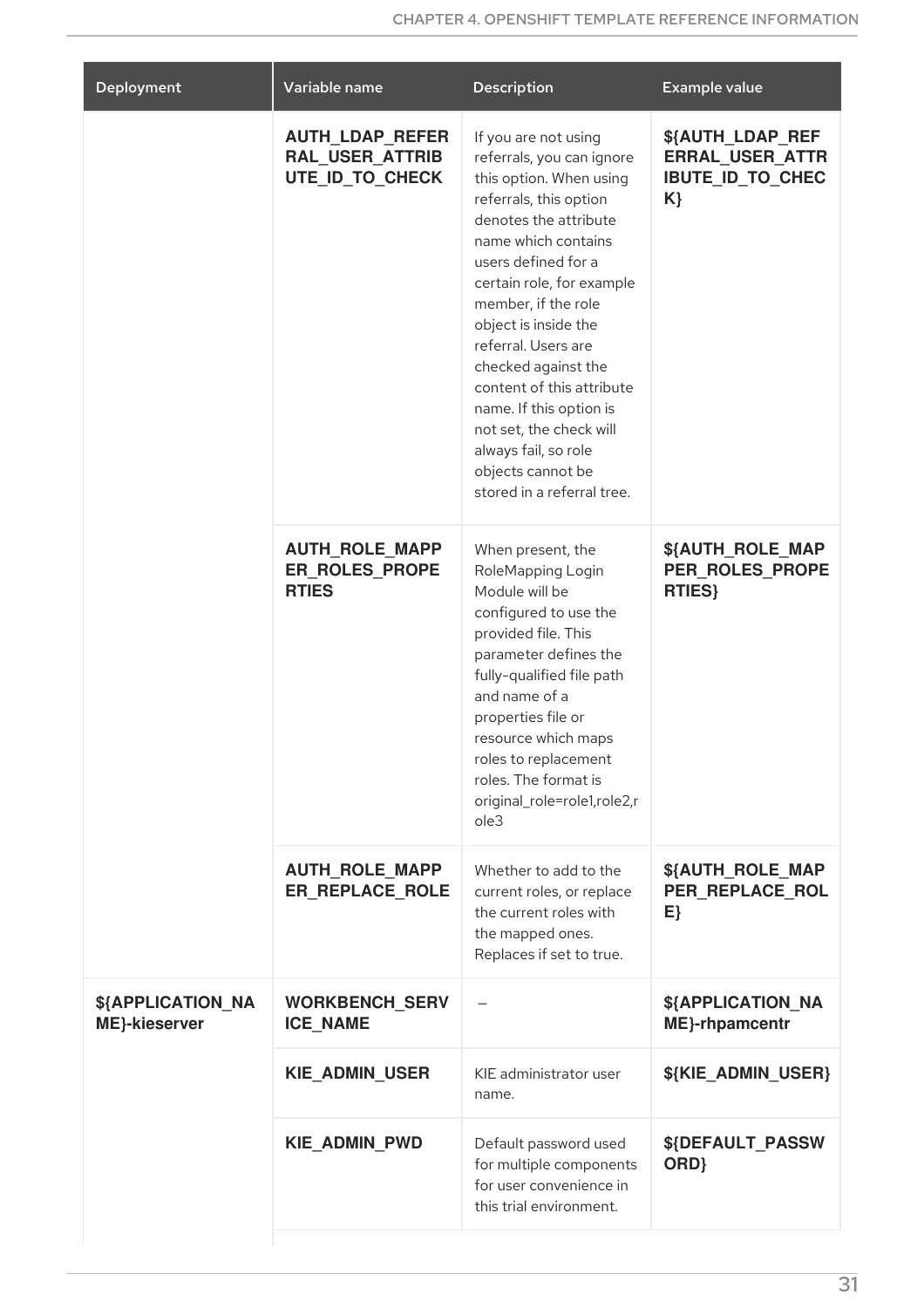| <b>Deployment</b> | Variable name                                        | <b>Description</b>                                                                                                                                                                                                                                                                                                          | <b>Example value</b>                              |
|-------------------|------------------------------------------------------|-----------------------------------------------------------------------------------------------------------------------------------------------------------------------------------------------------------------------------------------------------------------------------------------------------------------------------|---------------------------------------------------|
|                   | <b>KIE_SERVER_MODE</b>                               | The KIE Server mode.<br>Valid values are<br>'DEVELOPMENT' or<br>'PRODUCTION'. In<br>production mode, you<br>can not deploy<br>SNAPSHOT versions of<br>artifacts on the KIE<br>server and can not<br>change the version of an<br>artifact in an existing<br>container. (Sets the<br>org.kie.server.mode<br>system property). | \${KIE_SERVER_MOD<br>E}                           |
|                   | <b>KIE MBEANS</b>                                    | KIE server mbeans<br>enabled/disabled. (Sets<br>the kie.mbeans and<br>kie.scanner.mbeans<br>system properties)                                                                                                                                                                                                              | \${KIE MBEANS}                                    |
|                   | DROOLS_SERVER_<br><b>FILTER CLASSES</b>              | KIE server class filtering.<br>(Sets the<br>org.drools.server.filter.cl<br>asses system property)                                                                                                                                                                                                                           | \${DROOLS_SERVER<br><b>FILTER CLASSES}</b>        |
|                   | <b>PROMETHEUS_SER</b><br><b>VER EXT DISABLE</b><br>D | If set to false, the<br>prometheus server<br>extension will be<br>enabled. (Sets the<br>org.kie.prometheus.serv<br>er.ext.disabled system<br>property)                                                                                                                                                                      | \${PROMETHEUS_SE<br><b>RVER EXT DISABL</b><br>ED} |
|                   | KIE_SERVER_BYPA<br><b>SS_AUTH_USER</b>               | Allows the KIE server to<br>bypass the<br>authenticated user for<br>task-related operations<br>e.g. queries. (Sets the<br>org.kie.server.bypass.aut<br>h.user system property)                                                                                                                                              | \${KIE_SERVER_BYP<br><b>ASS AUTH USER}</b>        |
|                   | KIE_SERVER_ID                                        |                                                                                                                                                                                                                                                                                                                             |                                                   |
|                   | <b>KIE_SERVER_ROUT</b><br><b>E NAME</b>              |                                                                                                                                                                                                                                                                                                                             | insecure-<br>\${APPLICATION_NAME<br>}-kieserver   |
|                   | KIE_SERVER_STAR<br><b>TUP_STRATEGY</b>               |                                                                                                                                                                                                                                                                                                                             | OpenShiftStartupStrate<br>gy                      |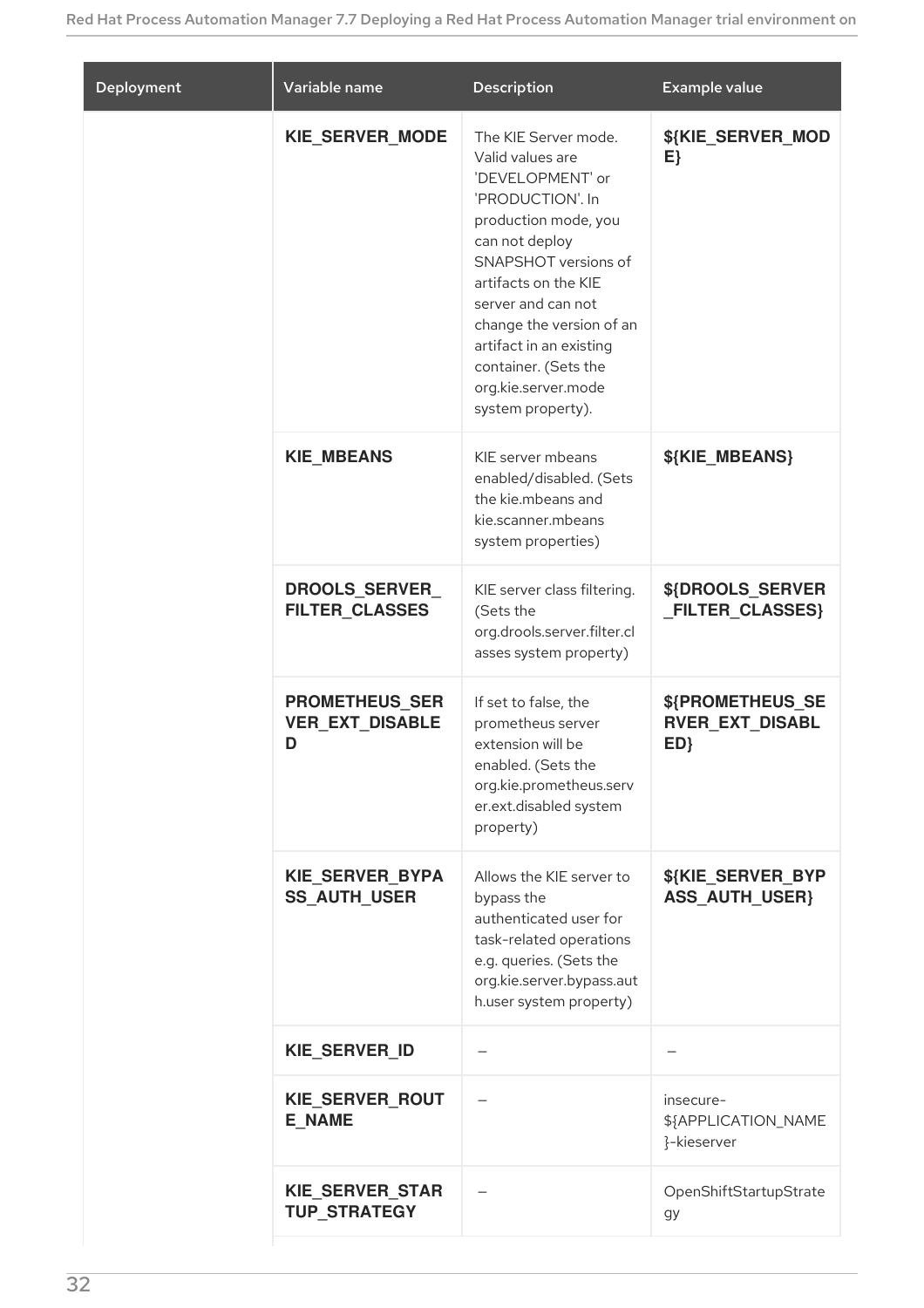| Deployment | Variable name                                        | <b>Description</b>                                                                                                                                                  | <b>Example value</b>                                  |
|------------|------------------------------------------------------|---------------------------------------------------------------------------------------------------------------------------------------------------------------------|-------------------------------------------------------|
|            | <b>KIE SERVER CONT</b><br>AINER_DEPLOYMEN<br>T       | <b>KIE Server Container</b><br>deployment<br>configuration with<br>optional alias. Format:<br>containerId=groupId:arti<br>factId:version c2(alias2)<br>$=$ g2:a2:v2 | \${KIE_SERVER_CON<br><b>TAINER_DEPLOYME</b><br>$NT$ } |
|            | <b>MAVEN_REPOS</b>                                   |                                                                                                                                                                     | RHPAMCENTR, EXTERN<br>AL                              |
|            | <b>RHPAMCENTR MAV</b><br>EN REPO ID                  |                                                                                                                                                                     | repo-rhpamcentr                                       |
|            | RHPAMCENTR_MAV<br><b>EN REPO SERVICE</b>             |                                                                                                                                                                     | \${APPLICATION NA<br>ME}-rhpamcentr                   |
|            | RHPAMCENTR_MAV<br><b>EN REPO PATH</b>                |                                                                                                                                                                     | /maven2/                                              |
|            | RHPAMCENTR_MAV<br>EN_REPO_USERNA<br><b>ME</b>        | KIE administrator user<br>name.                                                                                                                                     | \${KIE_ADMIN_USER}                                    |
|            | RHPAMCENTR_MAV<br><b>EN_REPO_PASSWO</b><br><b>RD</b> | Default password used<br>for multiple components<br>for user convenience in<br>this trial environment.                                                              | \${DEFAULT_PASSW<br>ORD}                              |
|            | <b>EXTERNAL MAVEN</b><br><b>REPO ID</b>              | The id to use for the<br>maven repository, if set.<br>Default is generated<br>randomly.                                                                             | \${MAVEN_REPO_ID}                                     |
|            | <b>EXTERNAL MAVEN</b><br><b>REPO URL</b>             | Fully qualified URL to a<br>Maven repository or<br>service.                                                                                                         | \${MAVEN_REPO_UR<br>L}                                |
|            | EXTERNAL_MAVEN_<br><b>REPO_USERNAME</b>              | User name for accessing<br>the Maven repository, if<br>required.                                                                                                    | \${MAVEN_REPO_US<br><b>ERNAME}</b>                    |
|            | EXTERNAL_MAVEN_<br><b>REPO PASSWORD</b>              | Password to access the<br>Maven repository, if<br>required.                                                                                                         | \${MAVEN_REPO_PA<br><b>SSWORD</b> }                   |
|            | <b>SSO_URL</b>                                       | RH-SSO URL.                                                                                                                                                         | \${SSO_URL}                                           |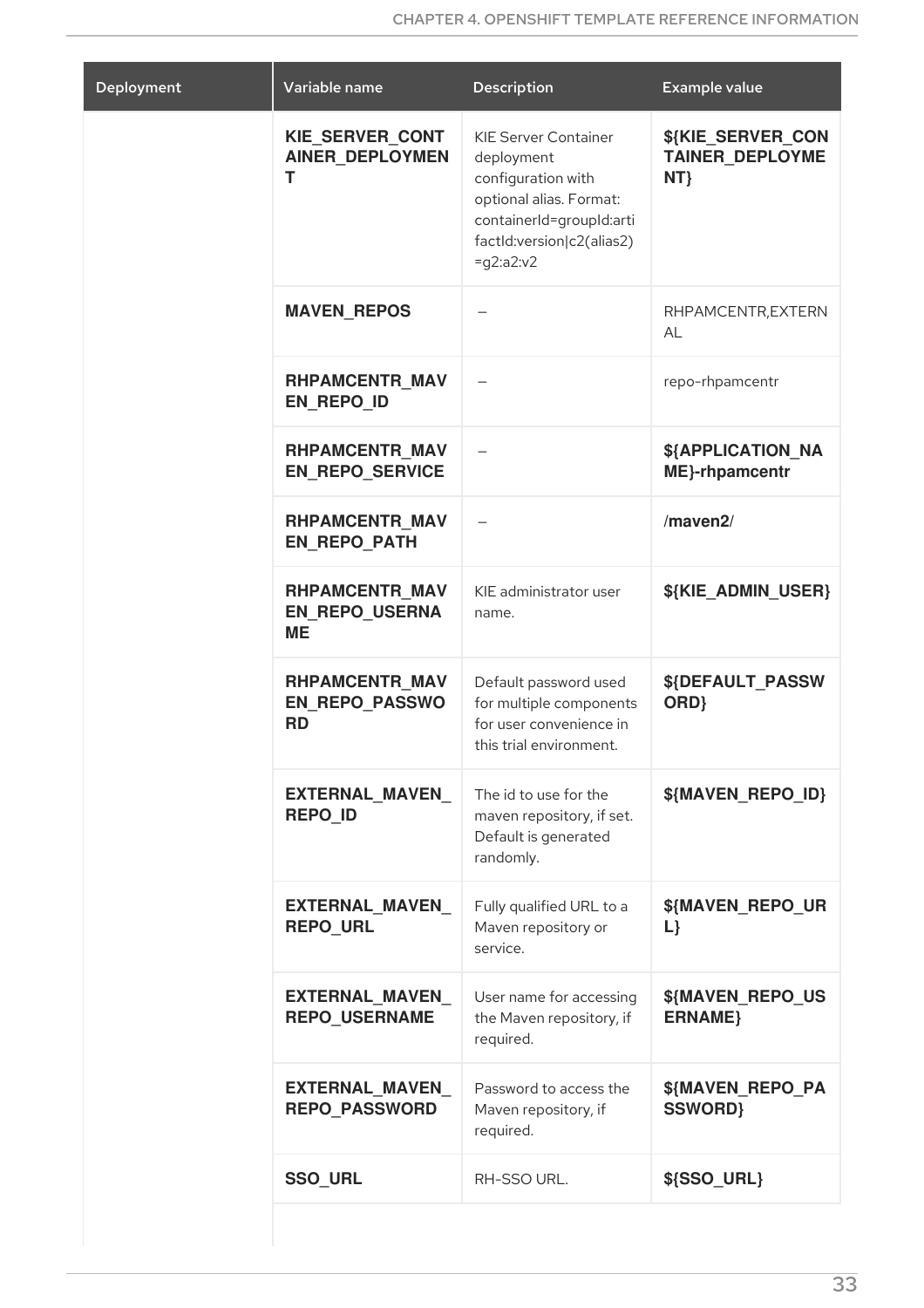| Deployment | Variable name                                                | Description                                                                                                                                                                                                                       | <b>Example value</b>                                      |
|------------|--------------------------------------------------------------|-----------------------------------------------------------------------------------------------------------------------------------------------------------------------------------------------------------------------------------|-----------------------------------------------------------|
|            | <b>SSO_OPENIDCONN</b><br>ECT_DEPLOYMENT<br>S                 |                                                                                                                                                                                                                                   | ROOT.war                                                  |
|            | <b>SSO_REALM</b>                                             | RH-SSO Realm name.                                                                                                                                                                                                                | \${SSO_REALM}                                             |
|            | <b>SSO_SECRET</b>                                            | KIE Server RH-SSO<br>Client Secret.                                                                                                                                                                                               | \${KIE_SERVER_SSO<br>_SECRET}                             |
|            | <b>SSO_CLIENT</b>                                            | KIE Server RH-SSO<br>Client name.                                                                                                                                                                                                 | \${KIE_SERVER_SSO<br>CLIENT                               |
|            | <b>SSO_USERNAME</b>                                          | RH-SSO Realm admin<br>user name for creating<br>the Client if it doesn't<br>exist.                                                                                                                                                | \${SSO_USERNAME}                                          |
|            | <b>SSO_PASSWORD</b>                                          | RH-SSO Realm Admin<br>Password used to create<br>the Client.                                                                                                                                                                      | \${SSO_PASSWORD}                                          |
|            | SSO_DISABLE_SSL_<br><b>CERTIFICATE_VALI</b><br><b>DATION</b> | RH-SSO Disable SSL<br>Certificate Validation.                                                                                                                                                                                     | \${SSO_DISABLE_SS<br>L_CERTIFICATE_VA<br><b>LIDATION}</b> |
|            | <b>SSO PRINCIPAL AT</b><br><b>TRIBUTE</b>                    | RH-SSO Principal<br>Attribute to use as user<br>name.                                                                                                                                                                             | \${SSO_PRINCIPAL<br><b>ATTRIBUTE}</b>                     |
|            | <b>HOSTNAME_HTTP</b>                                         | Custom hostname for<br>http service route.<br>Leave blank for default<br>hostname, e.g.:<br>insecure- <application-<br>name&gt;-kieserver-<br/><project>.<default-<br>domain-suffix&gt;</default-<br></project></application-<br> | <b>\${KIE SERVER HOS</b><br>TNAME_HTTP}                   |
|            | AUTH_LDAP_URL                                                | LDAP Endpoint to<br>connect for<br>authentication.                                                                                                                                                                                | \${AUTH_LDAP_URL}                                         |
|            | AUTH_LDAP_BIND_<br><b>DN</b>                                 | Bind DN used for<br>authentication.                                                                                                                                                                                               | \${AUTH_LDAP_BIND<br>DN}                                  |
|            | AUTH_LDAP_BIND_<br><b>CREDENTIAL</b>                         | <b>LDAP Credentials used</b><br>for authentication.                                                                                                                                                                               | \${AUTH_LDAP_BIND<br><b>CREDENTIAL}</b>                   |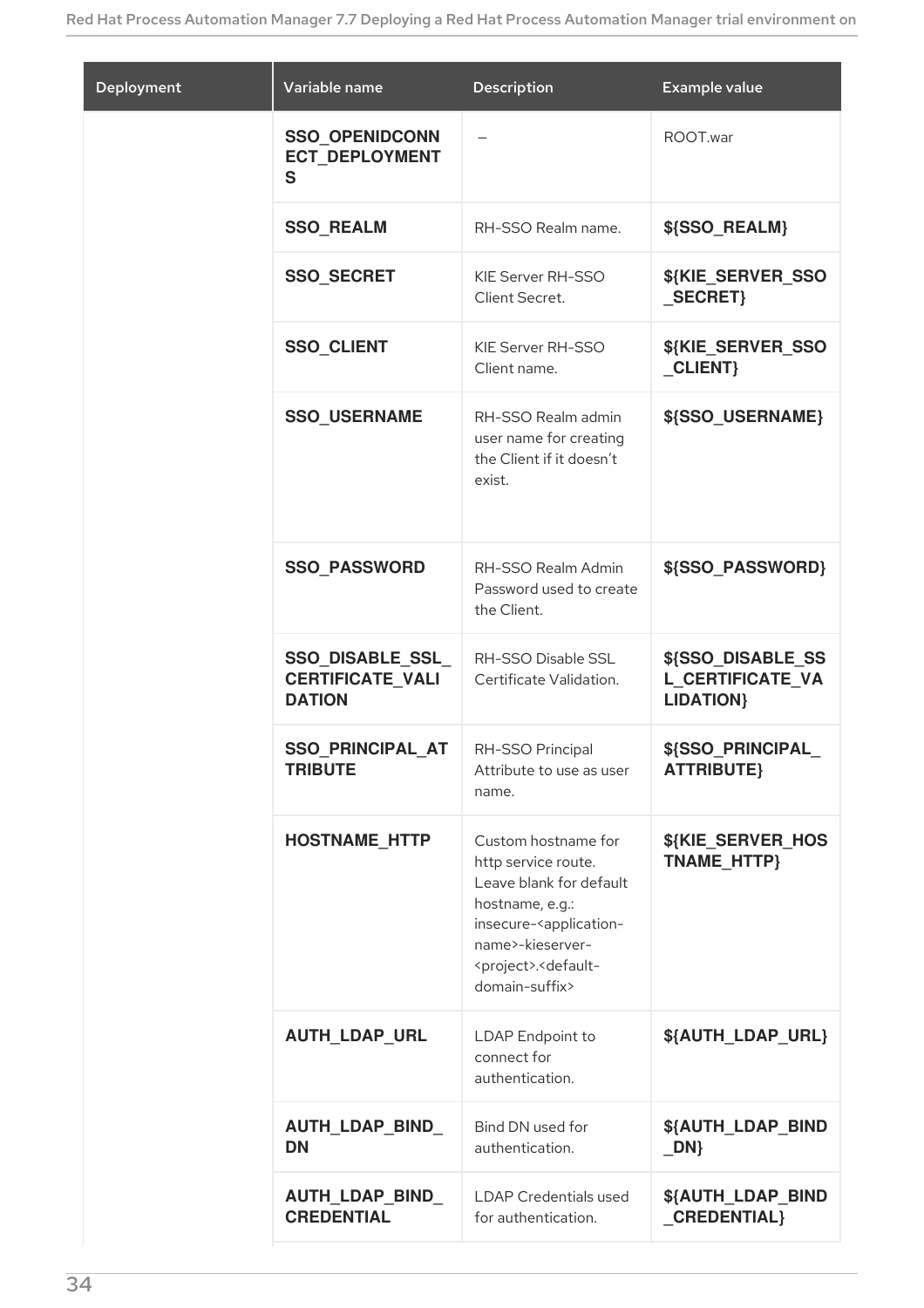| Deployment | Variable name                                                       | <b>Description</b>                                                                                                                                                                                                                                                                                                   | Example value                                        |
|------------|---------------------------------------------------------------------|----------------------------------------------------------------------------------------------------------------------------------------------------------------------------------------------------------------------------------------------------------------------------------------------------------------------|------------------------------------------------------|
|            | AUTH_LDAP_JAAS_<br><b>SECURITY DOMAIN</b>                           | The JMX ObjectName<br>of the<br>JaasSecurityDomain<br>used to decrypt the<br>password.                                                                                                                                                                                                                               | \${AUTH_LDAP_JAA<br><b>S_SECURITY_DOMA</b><br>$IN$ } |
|            | AUTH_LDAP_BASE_<br><b>CTX_DN</b>                                    | LDAP Base DN of the<br>top-level context to<br>begin the user search.                                                                                                                                                                                                                                                | \${AUTH_LDAP_BAS<br>E CTX_DN}                        |
|            | <b>AUTH_LDAP_BASE_</b><br><b>FILTER</b>                             | LDAP search filter used<br>to locate the context of<br>the user to authenticate.<br>The input username or<br>userDN obtained from<br>the login module<br>callback is substituted<br>into the filter anywhere a<br>{0} expression is used. A<br>common example for<br>the search filter is (uid=<br>${0}$ .           | \${AUTH_LDAP_BAS<br>E FILTER}                        |
|            | <b>AUTH_LDAP_SEAR</b><br><b>CH SCOPE</b>                            | The search scope to use.                                                                                                                                                                                                                                                                                             | \${AUTH_LDAP_SEA<br><b>RCH SCOPE}</b>                |
|            | <b>AUTH_LDAP_SEAR</b><br><b>CH TIME LIMIT</b>                       | The timeout in<br>milliseconds for user or<br>role searches.                                                                                                                                                                                                                                                         | \${AUTH_LDAP_SEA<br><b>RCH TIME LIMIT}</b>           |
|            | <b>AUTH_LDAP_DISTIN</b><br><b>GUISHED_NAME_AT</b><br><b>TRIBUTE</b> | The name of the<br>attribute in the user<br>entry that contains the<br>DN of the user. This may<br>be necessary if the DN<br>of the user itself<br>contains special<br>characters, backslash for<br>example, that prevent<br>correct user mapping. If<br>the attribute does not<br>exist, the entry's DN is<br>used. | \${AUTH_LDAP_DIST<br>INGUISHED_NAME_<br>ATTRIBUTE}   |
|            |                                                                     |                                                                                                                                                                                                                                                                                                                      |                                                      |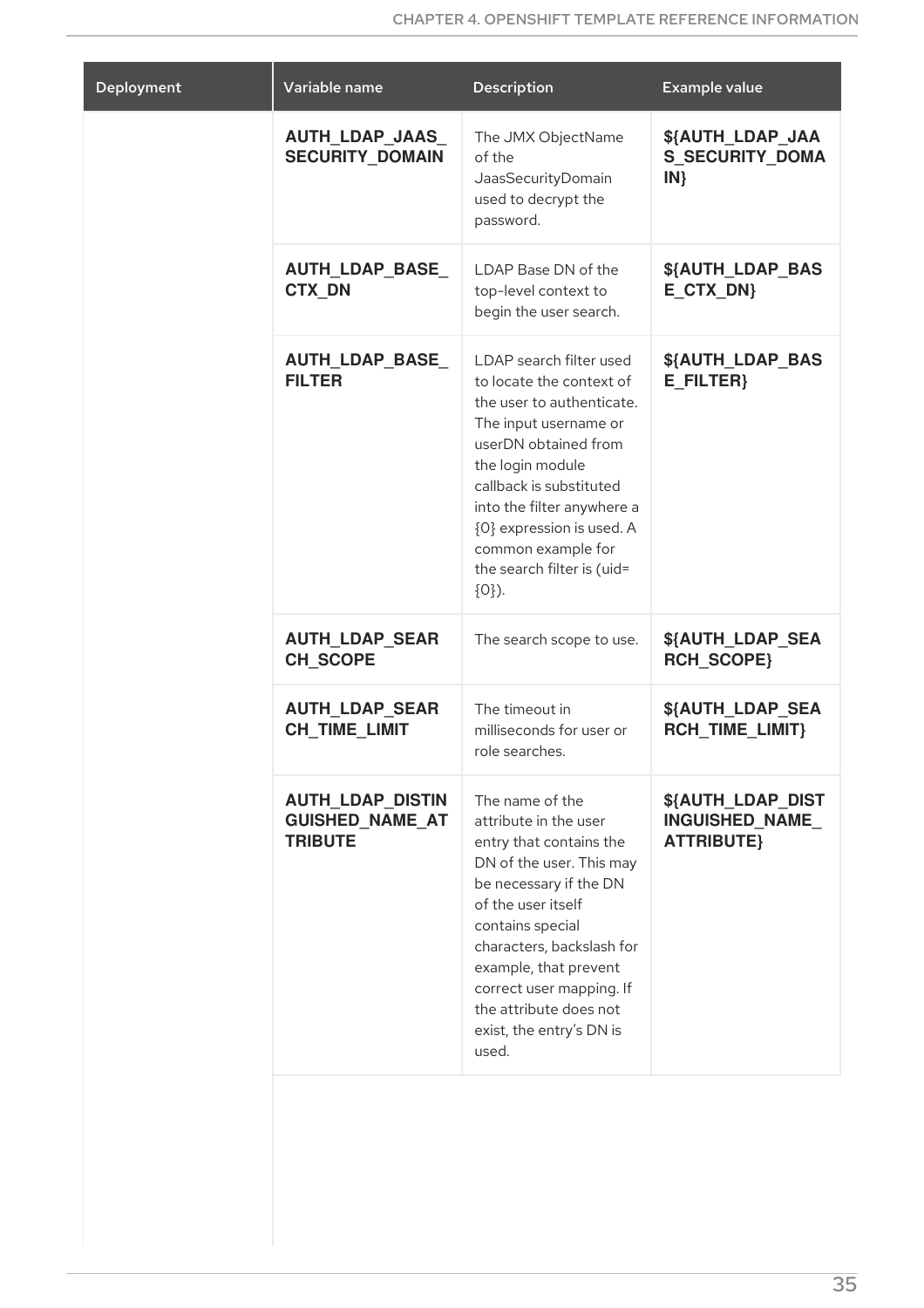| Deployment | Variable name                                         | <b>Description</b>                                                                                                                                                                                                                                                                               | <b>Example value</b>                               |
|------------|-------------------------------------------------------|--------------------------------------------------------------------------------------------------------------------------------------------------------------------------------------------------------------------------------------------------------------------------------------------------|----------------------------------------------------|
|            | <b>AUTH LDAP PARSE</b><br>_USERNAME                   | A flag indicating if the<br>DN is to be parsed for<br>the user name. If set to<br>true, the DN is parsed<br>for the user name. If set<br>to false the DN is not<br>parsed for the user<br>name. This option is<br>used together with<br>usernameBeginString<br>and usernameEndString.            | \${AUTH_LDAP_PAR<br><b>SE_USERNAME}</b>            |
|            | <b>AUTH_LDAP_USER</b><br>NAME_BEGIN_STRI<br><b>NG</b> | Defines the String which<br>is to be removed from<br>the start of the DN to<br>reveal the user name.<br>This option is used<br>together with<br>usernameEndString and<br>only taken into account<br>if parseUsername is set<br>to true.                                                          | <b>\${AUTH LDAP USE</b><br>RNAME_BEGIN_STR<br>ING} |
|            | <b>AUTH_LDAP_USER</b><br><b>NAME_END_STRING</b>       | Defines the String which<br>is to be removed from<br>the end of the DN to<br>reveal the user name.<br>This option is used<br>together with<br>usernameEndString and<br>only taken into account<br>if parseUsername is set<br>to true.                                                            | \${AUTH_LDAP_USE<br><b>RNAME_END_STRIN</b><br>G    |
|            | AUTH_LDAP_ROLE_<br><b>ATTRIBUTE ID</b>                | Name of the attribute<br>containing the user<br>roles.                                                                                                                                                                                                                                           | \${AUTH_LDAP_ROL<br><b>E ATTRIBUTE ID}</b>         |
|            | <b>AUTH_LDAP_ROLE</b><br><b>S_CTX_DN</b>              | The fixed DN of the<br>context to search for<br>user roles. This is not the<br>DN where the actual<br>roles are, but the DN<br>where the objects<br>containing the user roles<br>are. For example, in a<br>Microsoft Active<br>Directory server, this is<br>the DN where the user<br>account is. | \${AUTH_LDAP_ROL<br>ES_CTX_DN}                     |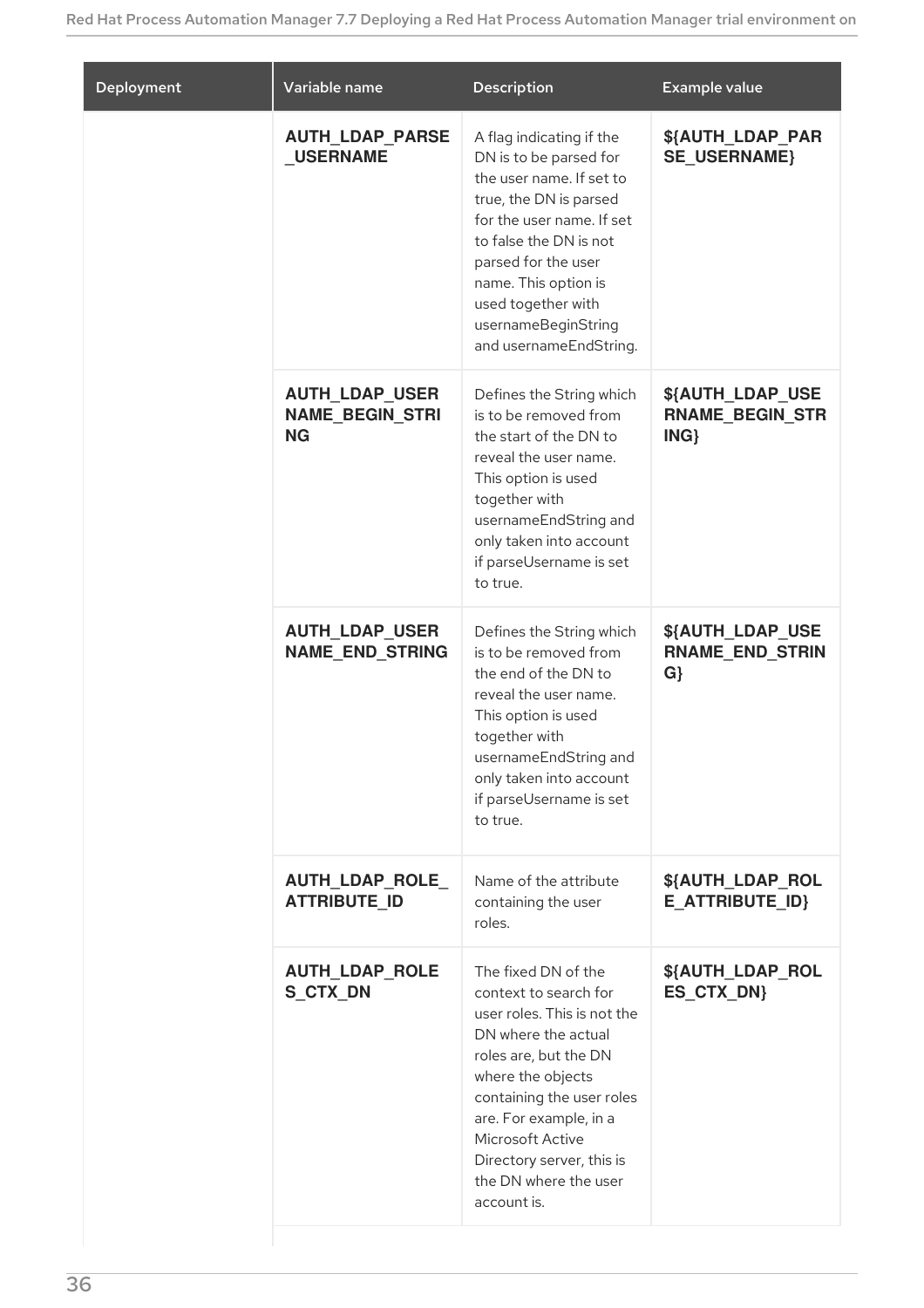| Deployment | Variable name                                   | Description                                                                                                                                                                                                                                                                                                                                                                                                                                                                                                                    | <b>Example value</b>                                         |
|------------|-------------------------------------------------|--------------------------------------------------------------------------------------------------------------------------------------------------------------------------------------------------------------------------------------------------------------------------------------------------------------------------------------------------------------------------------------------------------------------------------------------------------------------------------------------------------------------------------|--------------------------------------------------------------|
|            | AUTH_LDAP_ROLE_<br><b>FILTER</b>                | A search filter used to<br>locate the roles<br>associated with the<br>authenticated user. The<br>input username or<br>userDN obtained from<br>the login module<br>callback is substituted<br>into the filter anywhere a<br>{0} expression is used.<br>The authenticated<br>userDN is substituted<br>into the filter anywhere a<br>{1} is used. An example<br>search filter that<br>matches on the input<br>username is (member=<br>{0}). An alternative that<br>matches on the<br>authenticated userDN is<br>$(member=\{1\}).$ | \${AUTH_LDAP_ROL<br>E_FILTER}                                |
|            | AUTH_LDAP_ROLE_<br><b>RECURSION</b>             | The number of levels of<br>recursion the role search<br>will go below a matching<br>context. Disable<br>recursion by setting this<br>to 0.                                                                                                                                                                                                                                                                                                                                                                                     | \${AUTH_LDAP_ROL<br><b>E_RECURSION}</b>                      |
|            | <b>AUTH LDAP DEFA</b><br>ULT_ROLE               | A role included for all<br>authenticated users.                                                                                                                                                                                                                                                                                                                                                                                                                                                                                | \${AUTH_LDAP_DEF<br><b>AULT_ROLE}</b>                        |
|            | AUTH_LDAP_ROLE_<br><b>NAME ATTRIBUTE I</b><br>D | Name of the attribute<br>within the roleCtxDN<br>context which contains<br>the role name. If the<br>roleAttributelsDN<br>property is set to true,<br>this property is used to<br>find the role object's<br>name attribute.                                                                                                                                                                                                                                                                                                     | <b>\${AUTH LDAP ROL</b><br><b>E_NAME_ATTRIBUT</b><br>$E$ ID} |
|            |                                                 |                                                                                                                                                                                                                                                                                                                                                                                                                                                                                                                                |                                                              |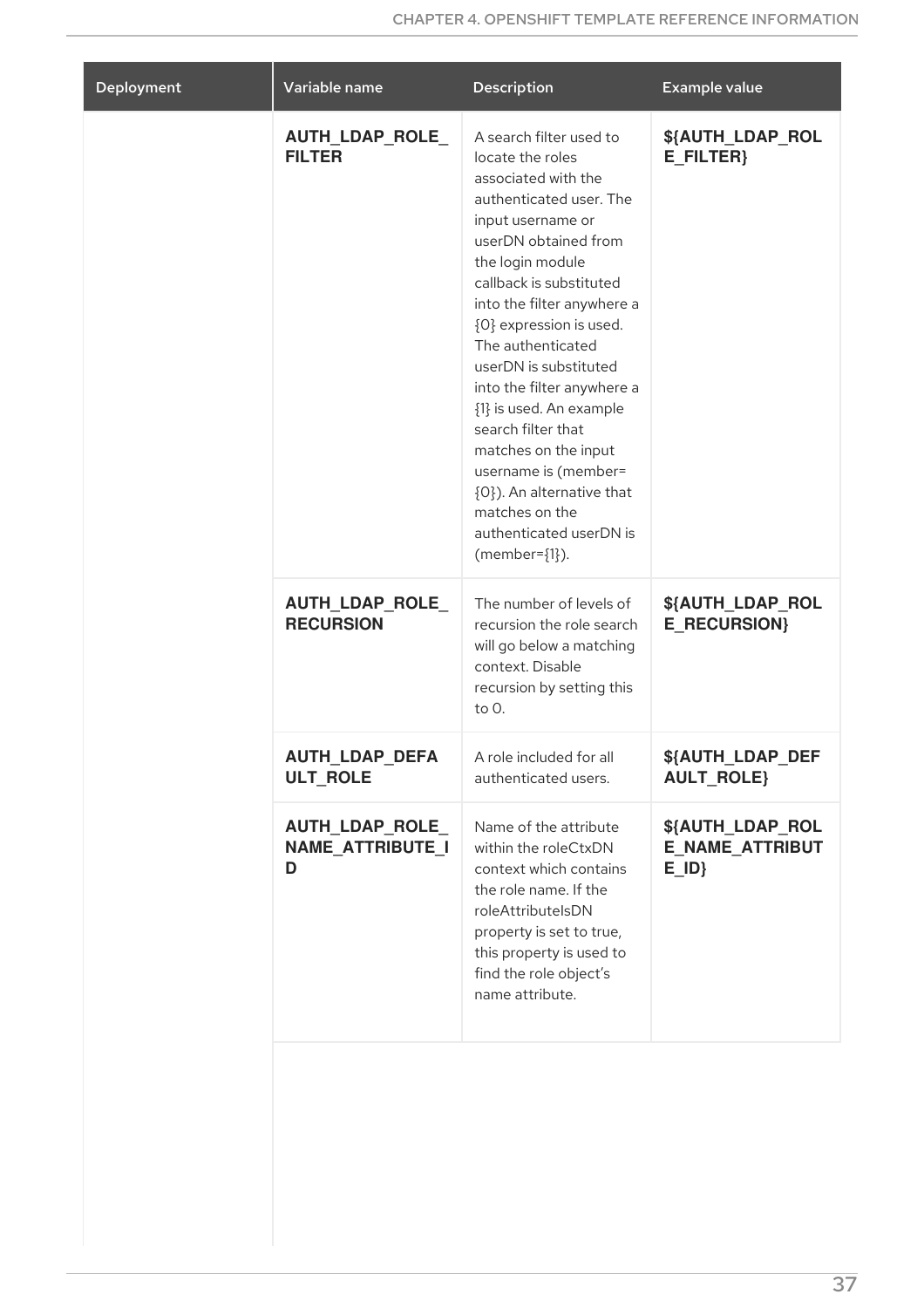| Deployment | Variable name                                                | Description                                                                                                                                                                                                                                                                                                                                                                                                                                                           | Example value                                                        |
|------------|--------------------------------------------------------------|-----------------------------------------------------------------------------------------------------------------------------------------------------------------------------------------------------------------------------------------------------------------------------------------------------------------------------------------------------------------------------------------------------------------------------------------------------------------------|----------------------------------------------------------------------|
|            | <b>AUTH_LDAP_PARSE</b><br>ROLE NAME FRO<br><b>M_DN</b>       | A flag indicating if the<br>DN returned by a query<br>contains the<br>roleNameAttributeID. If<br>set to true, the DN is<br>checked for the<br>roleNameAttributeID. If<br>set to false, the DN is<br>not checked for the<br>roleNameAttributeID.<br>This flag can improve<br>the performance of<br>LDAP queries.                                                                                                                                                       | \${AUTH_LDAP_PAR<br>SE ROLE NAME FR<br>OM_DN}                        |
|            | AUTH_LDAP_ROLE_<br><b>ATTRIBUTE_IS_DN</b>                    | Whether or not the<br>roleAttributeID contains<br>the fully-qualified DN of<br>a role object. If false, the<br>role name is taken from<br>the value of the<br>roleNameAttributeId<br>attribute of the context<br>name. Certain directory<br>schemas, such as<br>Microsoft Active<br>Directory, require this<br>attribute to be set to<br>true.                                                                                                                        | \${AUTH_LDAP_ROL<br>E ATTRIBUTE IS D<br>N                            |
|            | AUTH_LDAP_REFER<br><b>RAL USER ATTRIB</b><br>UTE_ID_TO_CHECK | If you are not using<br>referrals, you can ignore<br>this option. When using<br>referrals, this option<br>denotes the attribute<br>name which contains<br>users defined for a<br>certain role, for example<br>member, if the role<br>object is inside the<br>referral. Users are<br>checked against the<br>content of this attribute<br>name. If this option is<br>not set, the check will<br>always fail, so role<br>objects cannot be<br>stored in a referral tree. | \${AUTH_LDAP_REF<br><b>ERRAL USER ATTR</b><br>IBUTE_ID_TO_CHEC<br>K} |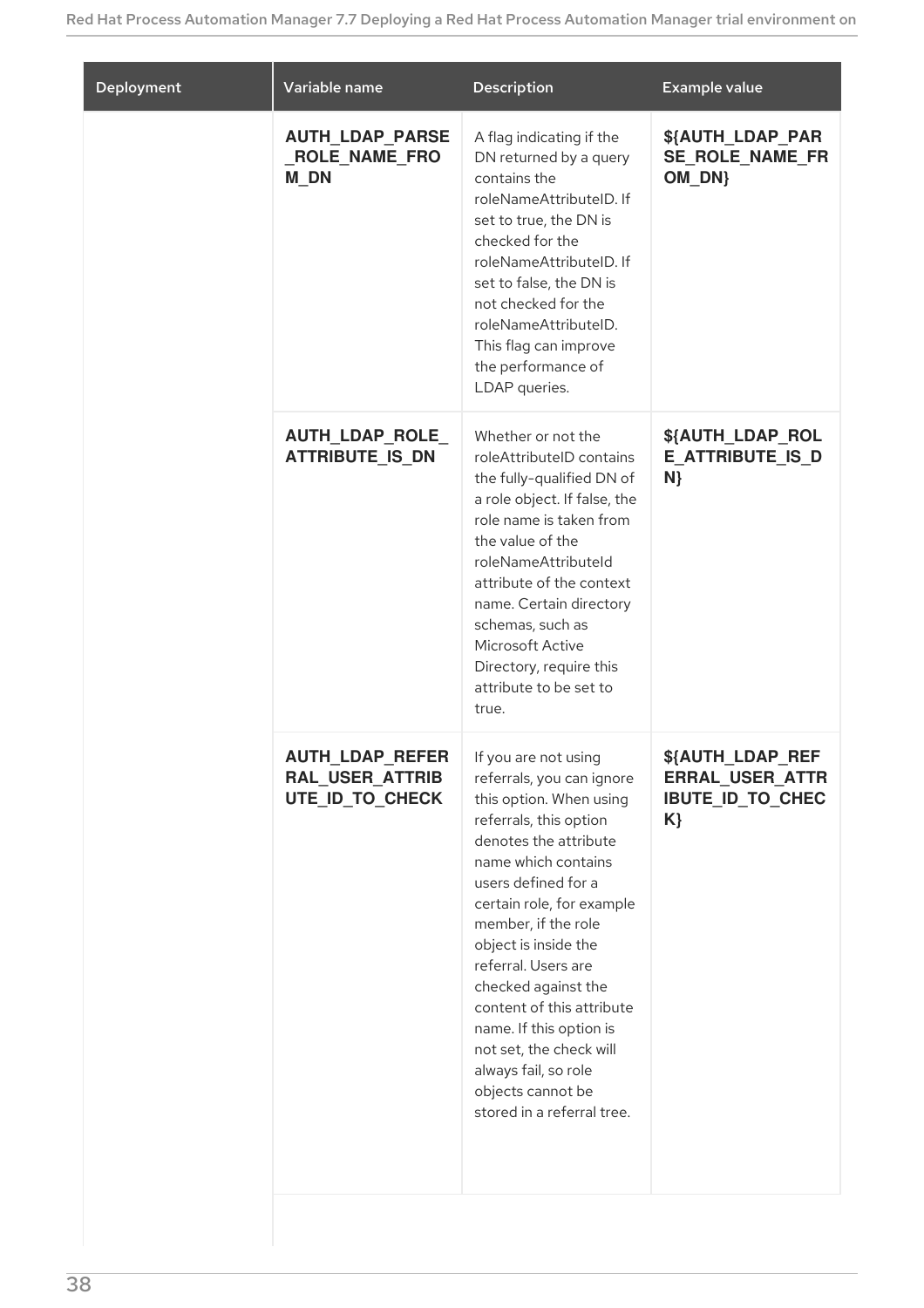| Deployment | Variable name                                                            | <b>Description</b>                                                                                                                                                                                                                                                                                                  | <b>Example value</b>                                                                               |
|------------|--------------------------------------------------------------------------|---------------------------------------------------------------------------------------------------------------------------------------------------------------------------------------------------------------------------------------------------------------------------------------------------------------------|----------------------------------------------------------------------------------------------------|
|            | <b>AUTH_ROLE_MAPP</b><br>ER_ROLES_PROPE<br><b>RTIES</b>                  | When present, the<br>RoleMapping Login<br>Module will be<br>configured to use the<br>provided file. This<br>parameter defines the<br>fully-qualified file path<br>and name of a<br>properties file or<br>resource which maps<br>roles to replacement<br>roles. The format is<br>original_role=role1,role2,r<br>ole3 | \${AUTH_ROLE_MAP<br>PER ROLES PROPE<br><b>RTIES</b> }                                              |
|            | <b>AUTH ROLE MAPP</b><br>ER REPLACE ROLE                                 | Whether to add to the<br>current roles, or replace<br>the current roles with<br>the mapped ones.<br>Replaces if set to true.                                                                                                                                                                                        | \${AUTH_ROLE_MAP<br>PER REPLACE ROL<br>E}                                                          |
|            | <b>FILTERS</b>                                                           |                                                                                                                                                                                                                                                                                                                     | AC_ALLOW_ORIGIN,AC<br>_ALLOW_METHODS,A<br>C_ALLOW_HEADERS,A<br>C_ALLOW_CREDENTIA<br>LS, AC_MAX_AGE |
|            | <b>AC_ALLOW_ORIGIN</b><br><b>FILTER RESPONS</b><br><b>E HEADER NAME</b>  |                                                                                                                                                                                                                                                                                                                     | Access-Control-Allow-<br>Origin                                                                    |
|            | <b>AC ALLOW ORIGIN</b><br><b>FILTER RESPONS</b><br><b>E HEADER VALUE</b> | Sets the Access-<br>Control-Allow-Origin<br>response header value<br>in the KIE Server (useful<br>for CORS support).                                                                                                                                                                                                | \${KIE_SERVER_ACC<br><b>ESS CONTROL ALL</b><br><b>OW_ORIGIN}</b>                                   |
|            | <b>AC ALLOW METHO</b><br><b>DS_FILTER_RESPO</b><br>NSE_HEADER_NAM<br>Е   |                                                                                                                                                                                                                                                                                                                     | Access-Control-Allow-<br>Methods                                                                   |
|            | <b>AC ALLOW METHO</b><br><b>DS_FILTER_RESPO</b><br>NSE_HEADER_VALU<br>Е  | Sets the Access-<br>Control-Allow-Methods<br>response header value<br>in the KIE Server (useful<br>for CORS support).                                                                                                                                                                                               | \${KIE_SERVER_ACC<br>ESS_CONTROL_ALL<br><b>OW METHODS}</b>                                         |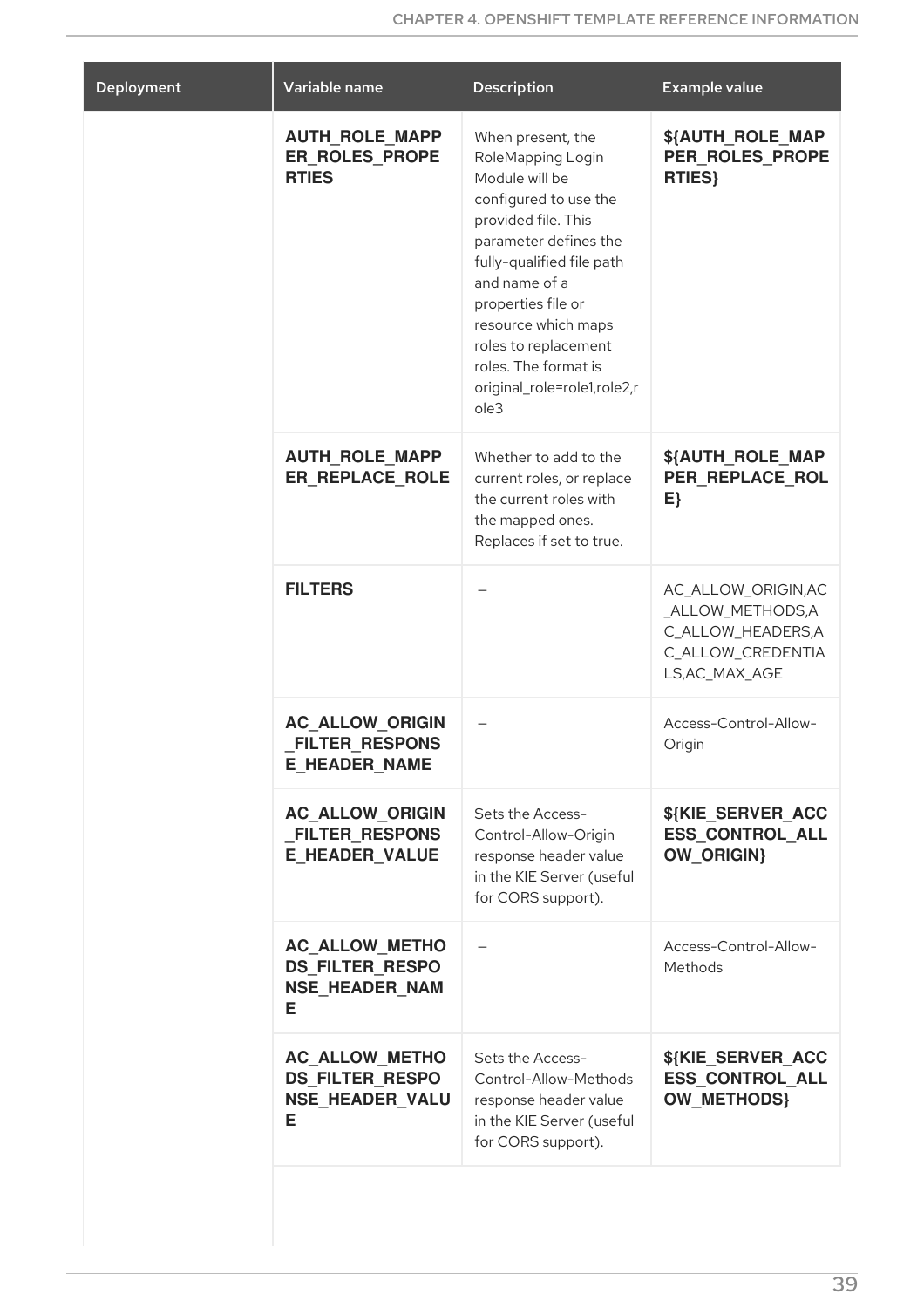| Deployment | Variable name                                                                             | Description                                                                                                                   | <b>Example value</b>                                                  |
|------------|-------------------------------------------------------------------------------------------|-------------------------------------------------------------------------------------------------------------------------------|-----------------------------------------------------------------------|
|            | <b>AC_ALLOW_HEADE</b><br><b>RS_FILTER_RESPO</b><br>NSE_HEADER_NAM<br>Е                    |                                                                                                                               | Access-Control-Allow-<br><b>Headers</b>                               |
|            | <b>AC_ALLOW_HEADE</b><br>RS FILTER RESPO<br><b>NSE HEADER VALU</b><br>Е                   | Sets the Access-<br>Control-Allow-Headers<br>response header value<br>in the KIE Server (useful<br>for CORS support).         | \${KIE_SERVER_ACC<br><b>ESS CONTROL ALL</b><br><b>OW HEADERS</b>      |
|            | <b>AC ALLOW CREDE</b><br><b>NTIALS FILTER RE</b><br><b>SPONSE HEADER</b><br><b>NAME</b>   |                                                                                                                               | Access-Control-Allow-<br>Credentials                                  |
|            | <b>AC_ALLOW_CREDE</b><br><b>NTIALS FILTER RE</b><br><b>SPONSE HEADER V</b><br><b>ALUE</b> | Sets the Access-<br>Control-Allow-<br>Credentials response<br>header value in the KIE<br>Server (useful for CORS<br>support). | \${KIE_SERVER_ACC<br><b>ESS CONTROL ALL</b><br><b>OW CREDENTIALS}</b> |
|            | AC_MAX_AGE_FILT<br>ER RESPONSE HEA<br><b>DER NAME</b>                                     |                                                                                                                               | Access-Control-Max-<br>Age                                            |
|            | AC_MAX_AGE_FILT<br>ER_RESPONSE_HEA<br><b>DER VALUE</b>                                    | Sets the Access-<br>Control-Max-Age<br>response header value<br>in the KIE Server (useful<br>for CORS support).               | \${KIE_SERVER_ACC<br><b>ESS_CONTROL_MA</b><br>X_AGE}                  |

#### <span id="page-43-0"></span>4.1.2.4. External Dependencies

#### <span id="page-43-1"></span>4.1.2.4.1. Secrets

This template requires the following secrets to be installed for the application to run.

### <span id="page-43-2"></span>4.2. OPENSHIFT USAGE QUICK REFERENCE

To deploy, monitor, manage, and undeploy Red Hat Process Automation Manager templates on Red Hat OpenShift Container Platform, you can use the OpenShift Web console or the **oc** command.

For instructions about using the Web console, see Create and build an image using the Web [console](https://access.redhat.com/documentation/en-us/openshift_container_platform/3.11/html-single/getting_started/#getting-started-developers-console) .

For detailed instructions about using the **oc** command, see CLI [Reference.](https://access.redhat.com/documentation/en-us/openshift_container_platform/3.11/html/cli_reference/) The following commands are likely to be required:

To create a project, use the following command: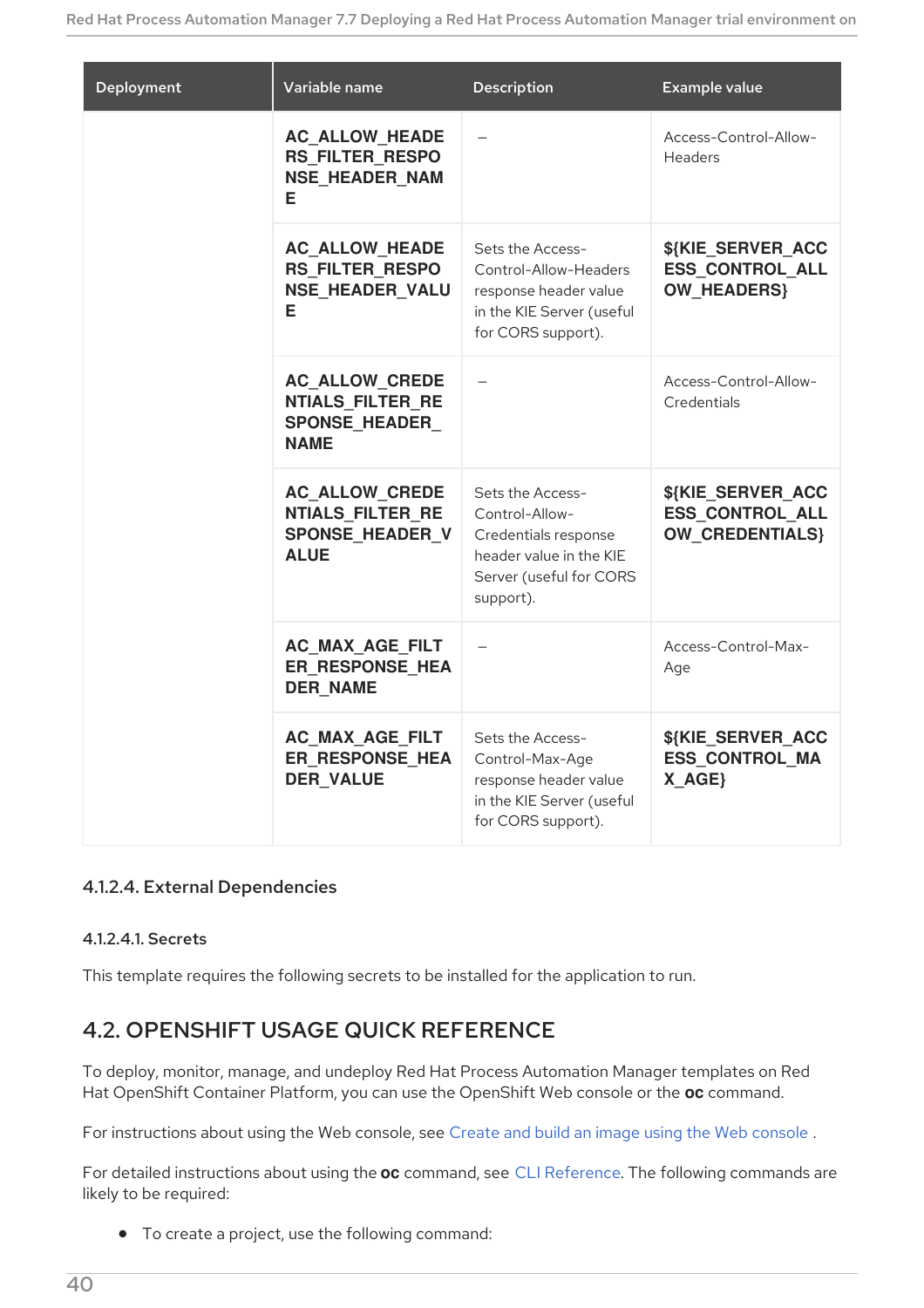\$ oc new-project <project-name>

For more information, see [Creating](https://access.redhat.com/documentation/en-us/openshift_container_platform/3.11/html-single/developer_guide/#create-a-project-using-the-cli) a project using the CLI .

To deploy a template (create an application from a template), use the following command:

\$ oc new-app -f <template-name> -p <parameter>=<value> -p <parameter>=<value> ...

For more information, see Creating an [application](https://access.redhat.com/documentation/en-us/openshift_container_platform/3.11/html-single/developer_guide/#using-the-cli) using the CLI .

To view a list of the active pods in the project, use the following command:

\$ oc get pods

To view the current status of a pod, including information whether or not the pod deployment has completed and it is now in a running state, use the following command:



You can also use the **oc describe** command to view the current status of other objects. For more information, see Application [modification](https://access.redhat.com/documentation/en-us/openshift_container_platform/3.11/html/cli_reference/cli-reference-basic-cli-operations#application-modification-cli-operations) operations.

To view the logs for a pod, use the following command:

\$ oc logs <pod-name>

To view deployment logs, look up a **DeploymentConfig** name in the template reference and enter the following command:

\$ oc logs -f dc/<deployment-config-name>

For more information, see Viewing [deployment](https://access.redhat.com/documentation/en-us/openshift_container_platform/3.11/html-single/developer_guide/#viewing-deployment-logs) logs.

To view build logs, look up a **BuildConfig** name in the template reference and enter the command:

\$ oc logs -f bc/<build-config-name>

For more information, see [Accessing](https://access.redhat.com/documentation/en-us/openshift_container_platform/3.11/html-single/developer_guide/#accessing-build-logs) build logs.

To scale a pod in the application, look up a **DeploymentConfig** name in the template reference and enter the command:

\$ oc scale dc/<deployment-config-name> --replicas=<number>

For more information, see [Manual](https://access.redhat.com/documentation/en-us/openshift_container_platform/3.11/html-single/developer_guide/#scaling) scaling.

To undeploy the application, you can delete the project by using the command:

\$ oc delete project <project-name>

Alternatively, you can use the **oc delete** command to remove any part of the application, such as a pod or replication controller. For details, see Application [modification](https://access.redhat.com/documentation/en-us/openshift_container_platform/3.11/html/cli_reference/cli-reference-basic-cli-operations#application-modification-cli-operations) operations.